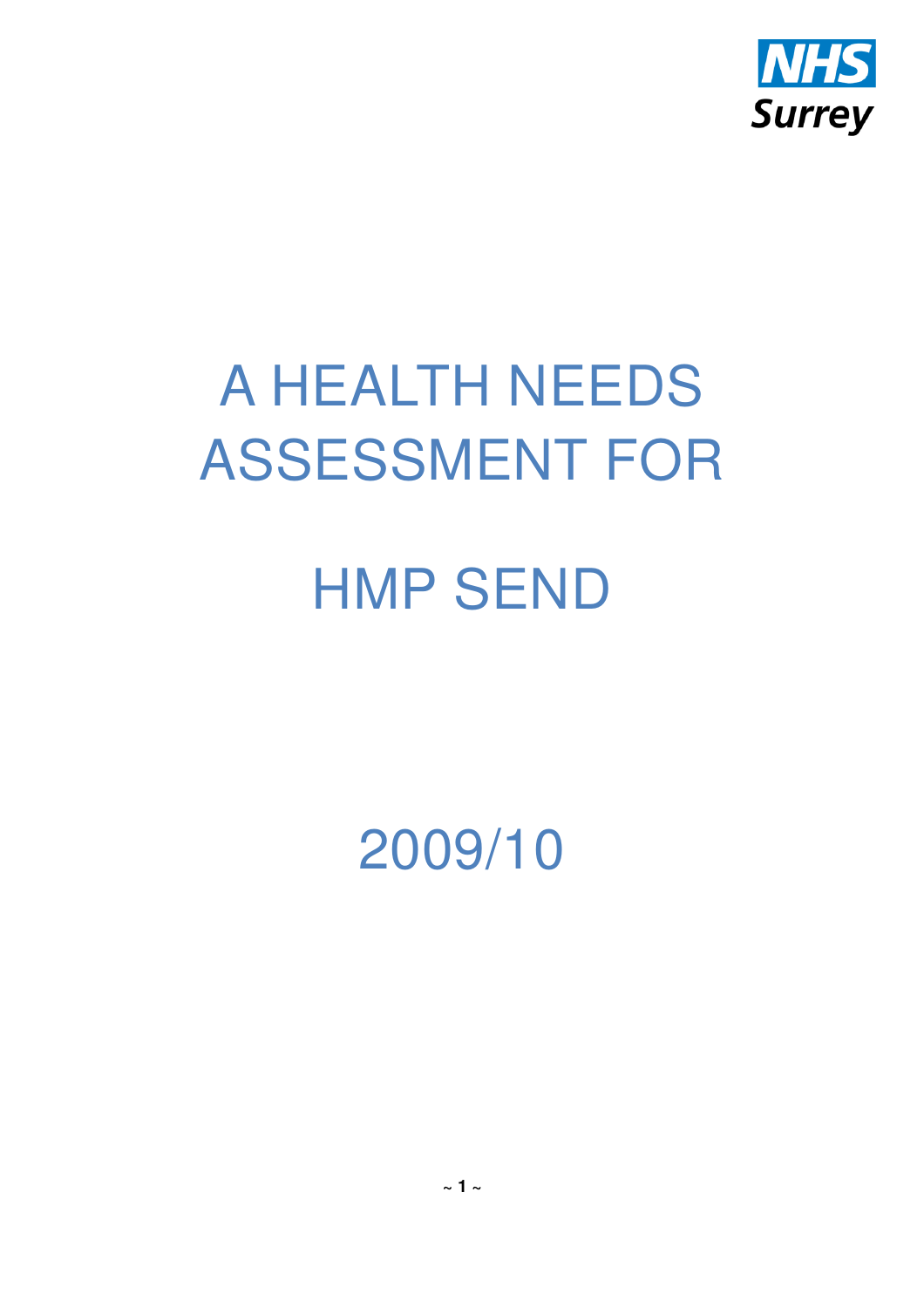# **CONTENTS**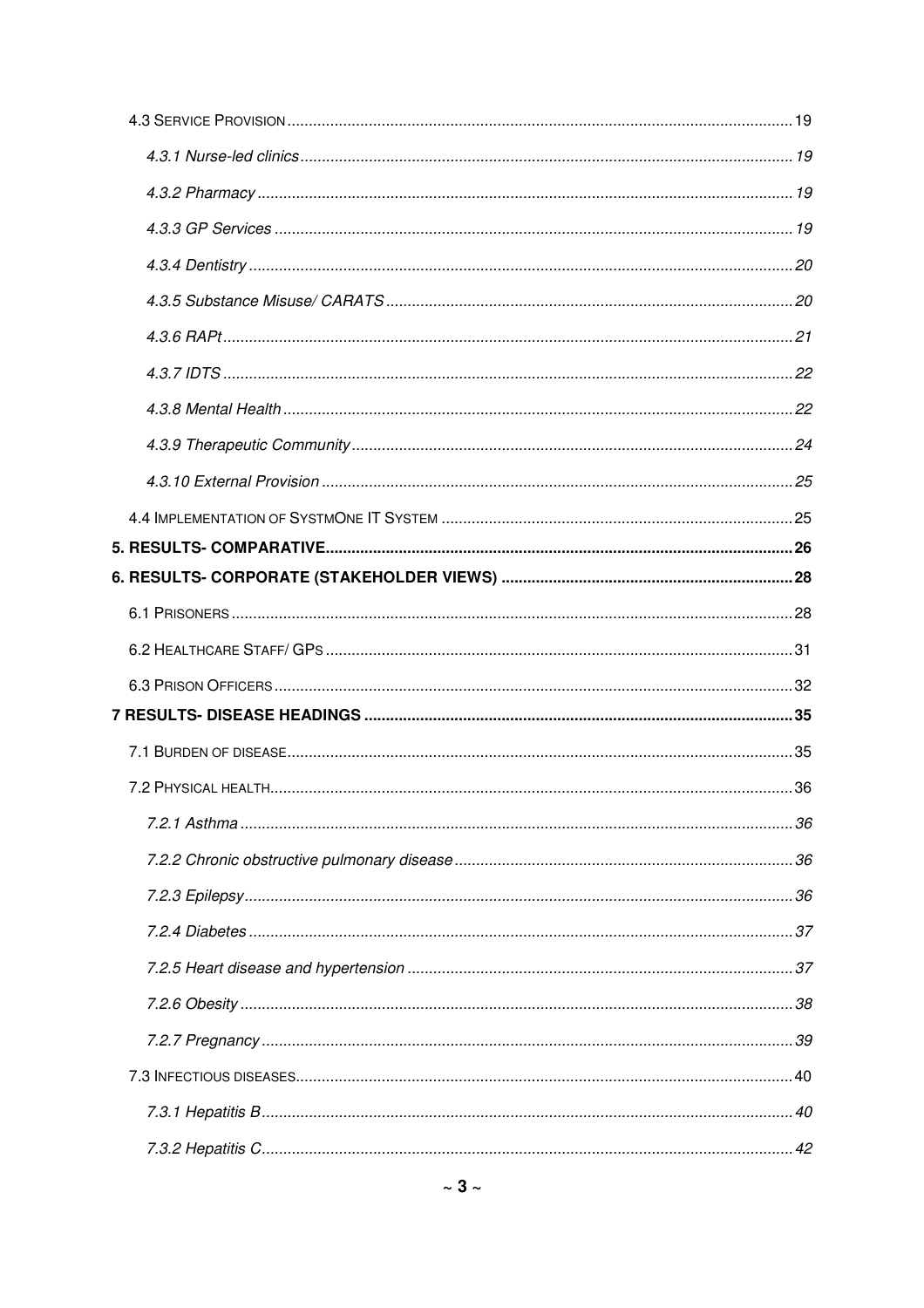| <b>APPFNDICFS</b> | 58 |
|-------------------|----|
|                   |    |
|                   |    |
|                   |    |
|                   |    |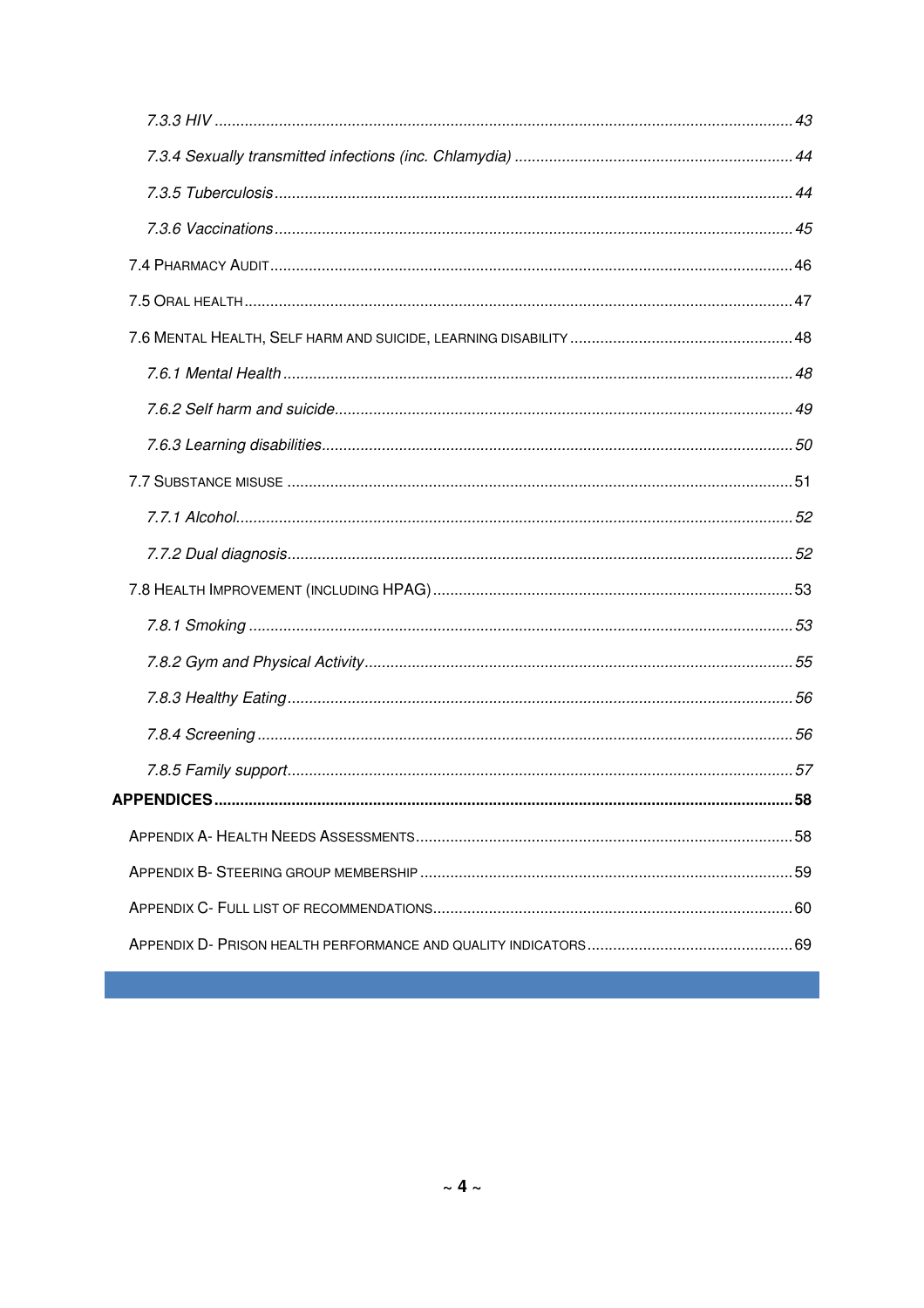# **EXECUTIVE SUMMARY**

### **Background**

The NHS Surrey Public Health Directorate is undertaking a rolling programme of needs assessments and refreshes across the five Surrey prisons to inform the commissioning process. The health needs assessment is also a key component of several of the Prison Health and Performance Quality Indicators that are being collected on an annual basis by the Department of Health and the Ministry of Justice.

Needs assessments were carried out at HMP Send in 2004 and 2006. It is recommended that a needs assessment or refresh is undertaken every 12 months. Given the changes that have taken place since 2006, a full health needs assessment was undertaken.

#### **HMP Send**

HMP Send is a closed female training prison with accommodation for up to 281 prisoners, including a resettlement unit, a substance misuse unit (RAPt) and a therapeutic community. In September 2009, the majority of the prisoners were under 40 years of age (68%) with the largest population in the 20-30 age group. The prison had a higher BME population (34%) than the national average, and 13% were foreign nationals. 52% had been in prison more than 6 months and 89% has received a sentence of more than 12 months.

#### **Methods**

The Health Needs Assessment was carried out between August 2009- January 2010 and information was collected through four main methods:

1. Information on services, service activity and staffing at HMP Send was available from the healthcare manager and external service providers.

2. Health needs assessments from two other prisons (HMP Drake Hall and HMP/YOI Foston Hall) were available from their primary care trusts which were used for comparison. These prisons were selected as most similar to HMP Send by the steering group.

3. Stakeholder views were collected from healthcare staff, prison staff, external providers and prisoners through questionnaires, focus groups and interviews. Over 45% of prisoners participated in the needs assessment.

4. An audit was carried out of the reception screening forms in the Inmate Medical Record (IMR) for all women entering the prison between August and October 2009. Data for 60 prisoners were included, which represents approximately 22% of the population.

#### **Areas of recommendation**

#### **Reception**

Improving the reception screening process is key to a number of recommendations. The right questions need to be asked and all relevant information recorded to ensure the prisoners enter the right care pathways. This was particularly relevant for chronic disease management and eligibility for vaccinations.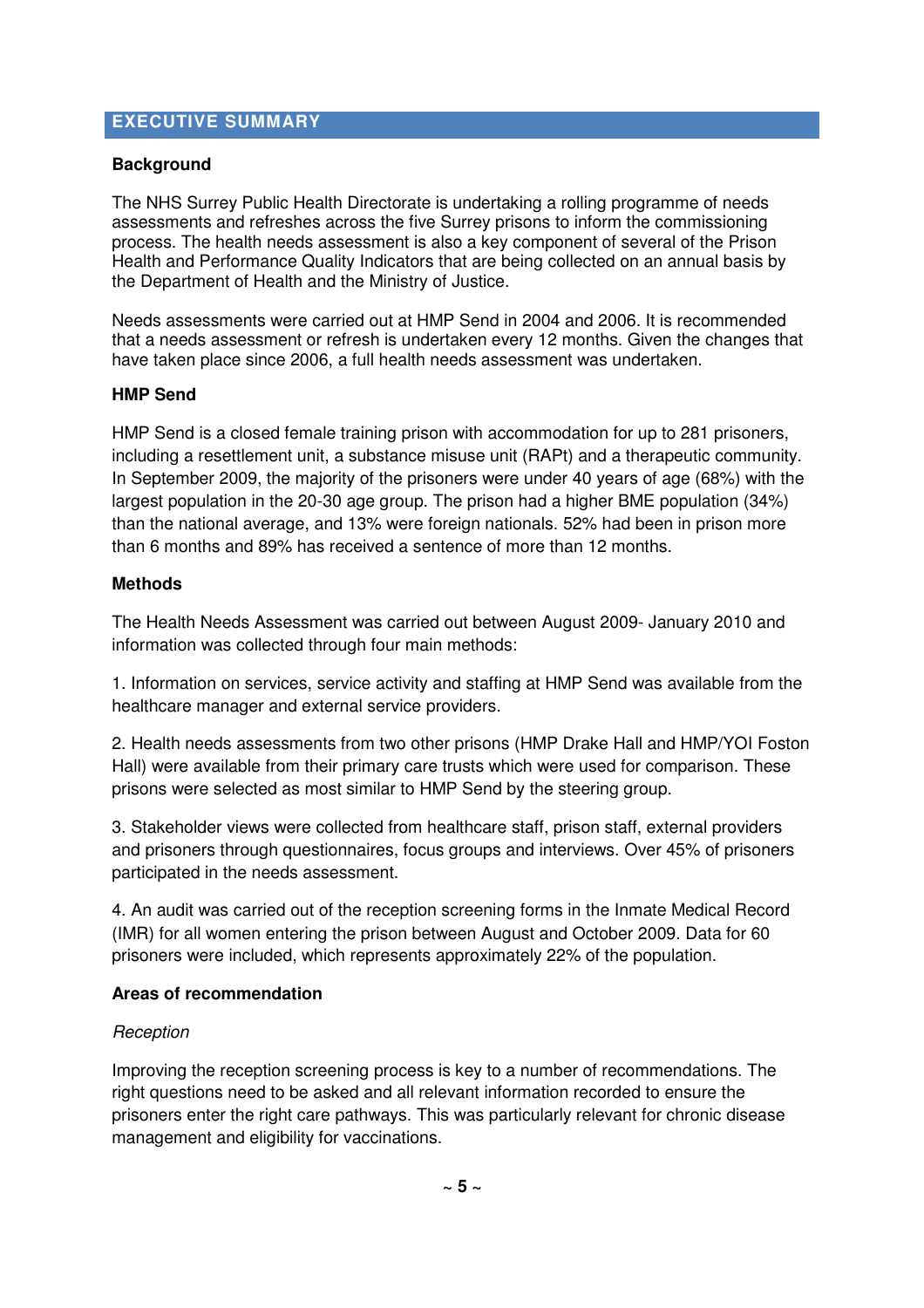### Chronic diseases and medication

It was clear that chronic disease registers were not maintained for most chronic diseases; this needs to be improved and regularly audited. Epidemiological data revealed that active case finding should be put in place for hypertension, and the inclusion criteria on the chronic disease registers for heart disease and diabetes should be reviewed. Pharmacy data revealed that Orlistat prescribing (for obesity) and monitoring was not in line with NICE guidance, and an urgent review is needed of prescribing of this medication.

## Communicable diseases

Active case finding and testing should be put in place for Hepatitis B and C as numbers in the prison were lower than expected. All prisoners should be offered the Hepatitis B vaccination and measures should be taken to improve the uptake to 80%.

## Mental health

Mental health diagnoses and medications should be linked on the reception screening to ensure medications are monitored and patients are referred to the right services. More selfhelp materials should be available to prisoners to improve mental health and well-being and there should be better communication of the services available.

## Learning disabilities

At present there is no screening tool in use for identifying those prisoners with learning disabilities and specifically commissioned services are not in place. This is an area of need which should be prioritised.

## Health Improvement

A multi-disciplinary Health Promotion Action Group needs to be set up to drive forward the health promotion agenda at HMP Send and to ensure joint working is undertaken with prisoners involvement. Given that around 75% of women in the prison smoke, a review of the smoking cessation service should take place to ensure that the services offered are in line with NICE guidance and meet the needs of the women. The prisoners should be supported to make healthy choices through more information on the food available to them including the canteen list, and they should be able to feedback on the catering provided. All eligible prisoners should be offered cervical, breast, bowel and diabetic retinopathy screening.

## Drugs and Alcohol

Further integration is needed between the RAPt programme and healthcare within the prison to ensure an equitable service is provided by healthcare. The reception screening should be adapted to identify prisoners at risk of communicable diseases and those eligible for vaccination programmes. The use of AUDIT for alcohol use should be continued and monitored, and the provision of services should be in line with the Surrey Prison Alcohol Strategy.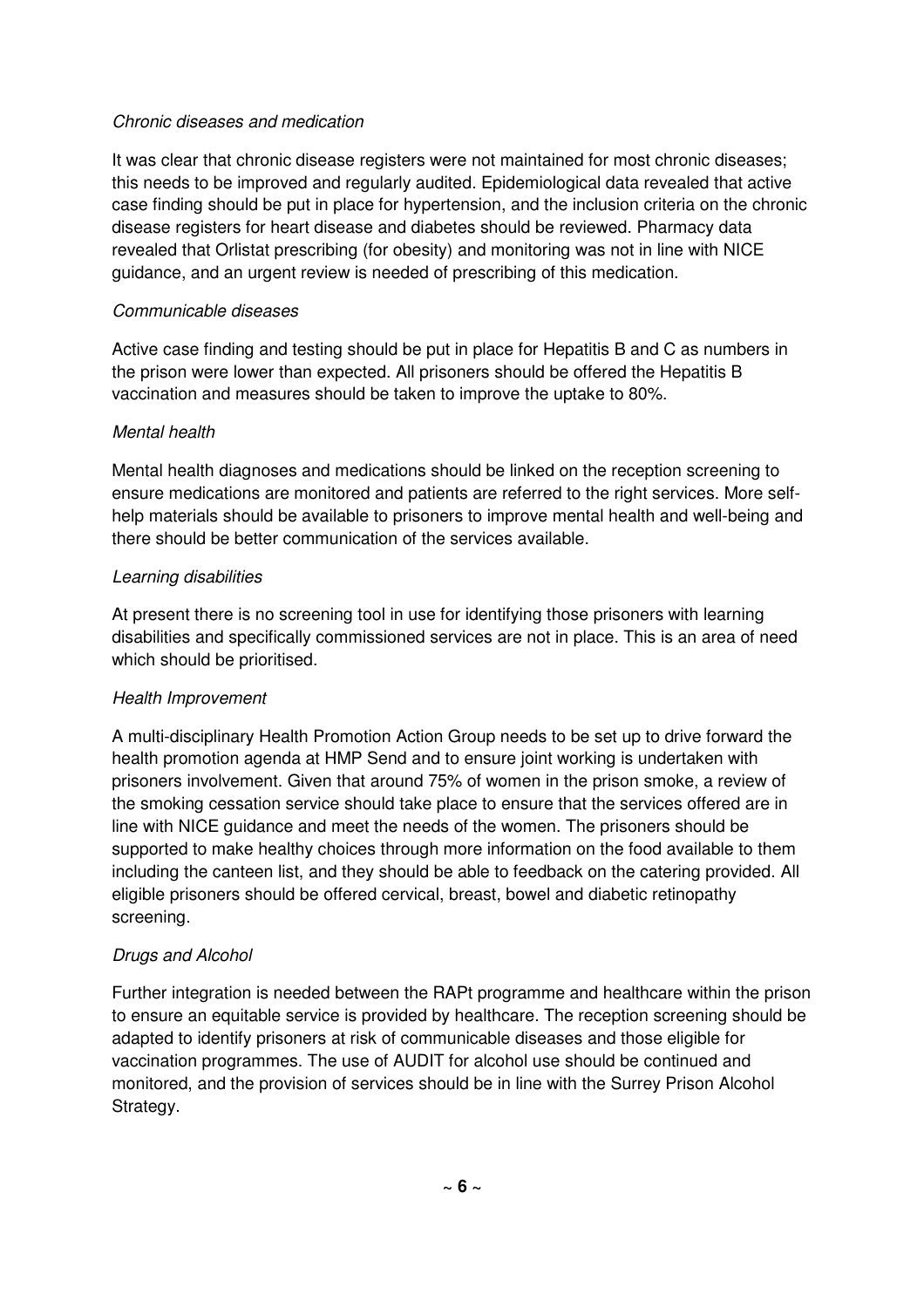## Dental Health

Waiting times for both urgent and routine appointments were being breached; improvements should be performance managed. The oral health products available to buy through the canteen list cost at least twice as in the community, therefore the provision of cheaper products should be investigated.

#### Stakeholder Views

Findings from the stakeholder consultation have raised serious concerns about all healthcare provision within HMP Send. NHS Surrey should performance manage providers of healthcare to improve stakeholder satisfaction through the recommendations given. Further training should be made available to all staff in the prison on the health needs of prisoners and the roles and responsibilities of all staff around health should be communicated. A formal consultation process needs to be put in place to consult with prisoners on services changes and to seek their feedback.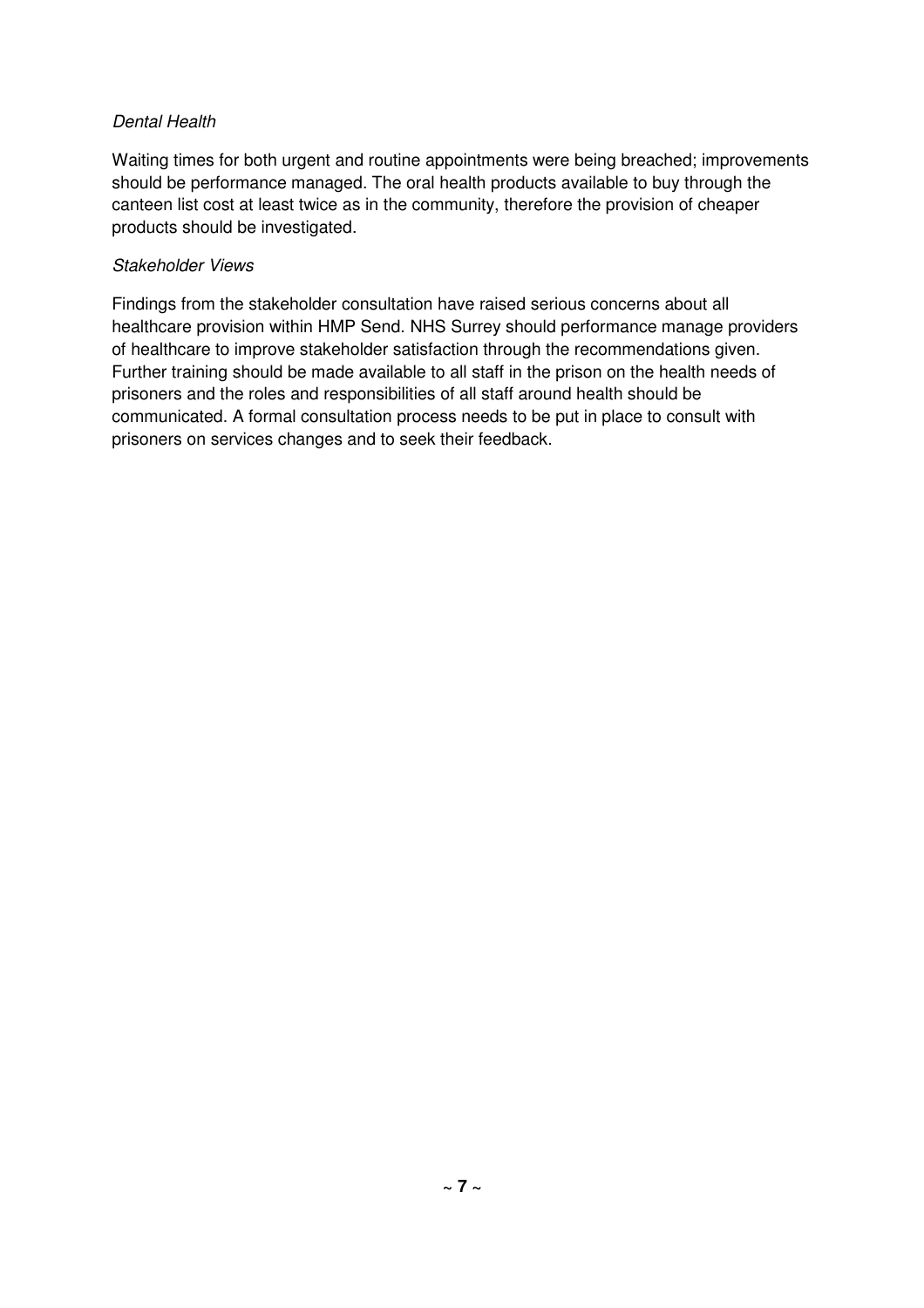# 1. **INTRODUCTION**

## 1.1 BACKGROUND

The NHS Surrey Public Health Directorate is undertaking a rolling programme of needs assessments and refreshes across the five Surrey prisons to inform the commissioning process. The health needs assessment is also a key component of several of the Prison Health and Performance Quality Indicators that are being collected on an annual basis by the Department of Health and the Ministry of Justice.

Needs assessments were carried out at HMP Send in 2004 and 2006. It is recommended that a needs assessment or refresh is undertaken every 12 months. Given the changes that have taken place since 2006, a full health needs assessment was undertaken.

# 1.2 HEALTH NEEDS ASSESSMENT

Health needs assessments are carried out so commissioners can make plans for healthcare based on a sound understanding of current service provision and patient needs. This reflects the World Class Commissioning competencies, particularly those on commissioning services to optimise health gains and reduce health inequalities (competency 2) and undertaking needs assessments (competency 5)<sup>1</sup>. This HNA has been carried out using the Birmingham Toolkit<sup>2</sup> model for health needs assessments in prison.

Whilst assessing need is the primary focus of a health needs assessment, in reality consideration must also be given to ensuring that demand for and supply of health care is appropriate. This can be achieved by reducing demand where it is deemed to be inappropriate (e.g. increasing potential for self-care) or stimulating demand where relevant (e.g. access to Hepatitis B vaccinations) or coping with demand more efficiently (e.g. revised methods for provision of medication). In addition, altering the supply of health care may require changes in resource or re-organisation of existing supply e.g. through skill-mix changes.

Further information on health needs assessments is available in Appendix A.

## 1.3 STRUCTURE OF THIS PAPER

This document describes the prison, the methods for the health needs assessment and the results (service description, comparison with similar prisons, corporate- stakeholder views and epidemiological description of disease burden). Recommendations are included throughout and in full in Appendix C. Reference is also made to the Prison Health Performance and Quality Indicators (PHPQI) where relevant- the results for 2010 are included in Appendix D.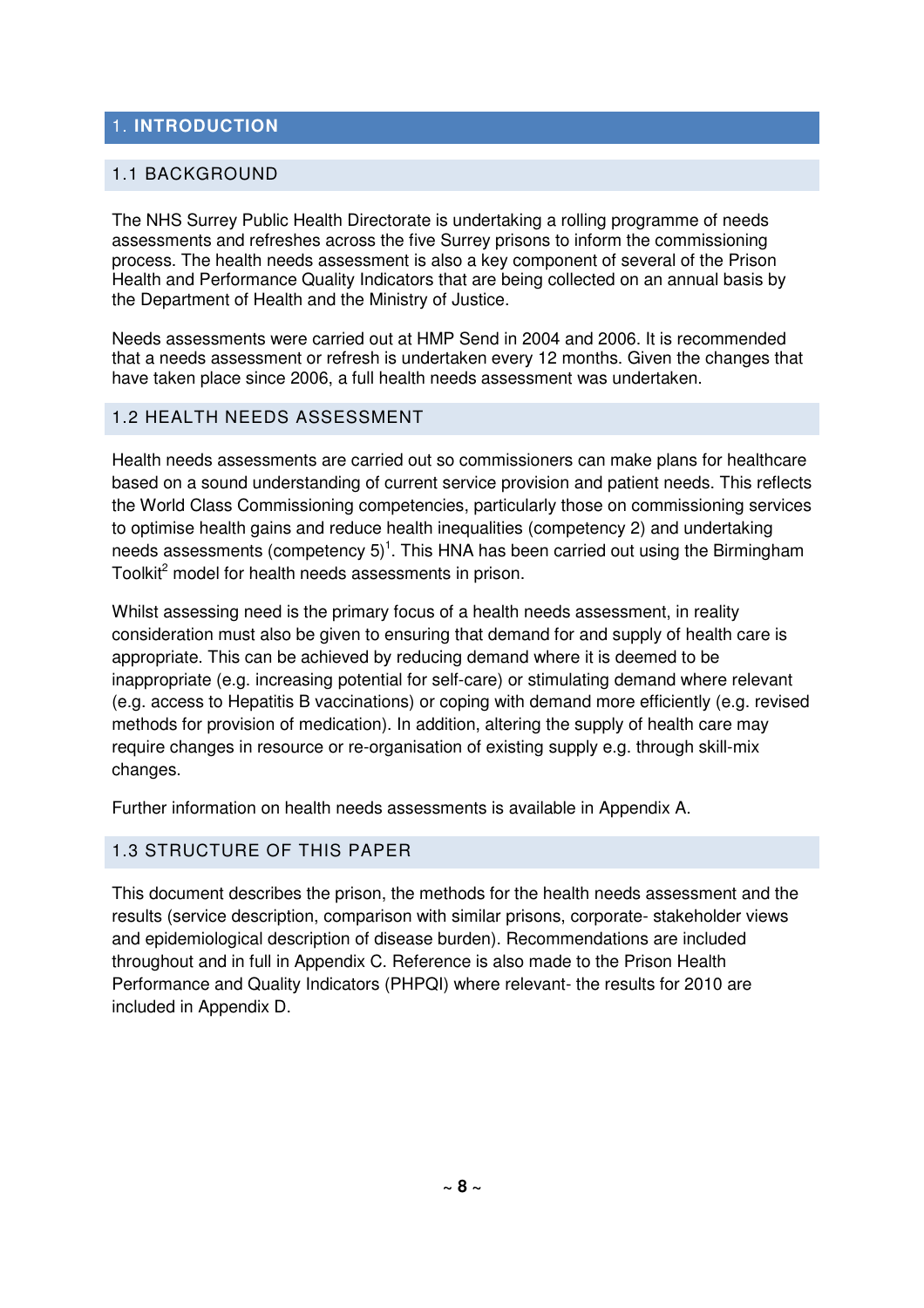# **2. PRISON DESCRIPTION**

HMP Send is a closed female training prison which opened in 1962 and is built on the site of a former isolation hospital. The prison was completely rebuilt by 1999, with further expansion in 2008 with the opening of an additional 64 bed unit. HMP Send is one of three female prisons in Surrey. As HMP Send has no in-patient facilities there are some medical restrictions for reception, for example no-one actively detoxing or with complex medical conditions i.e. terminal cancer.

## 2.1 DESCRIPTION OF RESIDENTIAL UNITS

| A wing                   | Therapeutic community                                 | Capacity-40 | Single cell with integral sanitation<br>and individual showers |
|--------------------------|-------------------------------------------------------|-------------|----------------------------------------------------------------|
| <b>B &amp;C</b><br>wings | Normal accommodation<br>$(C = \text{reception wing})$ | Capacity-77 | Single cell with integral sanitation<br>and individual showers |
| D wing                   | <b>RAPt Unit</b>                                      | Capacity-20 | Double rooms and communal<br>showers                           |
| E & F<br>wings           | Resettlement Unit                                     | Capacity-80 | Single cell with integral sanitation<br>and individual showers |
| J wing                   | Normal accommodation<br>(mainly for lifers)           | Capacity-64 | Single cell with integral sanitation<br>and individual showers |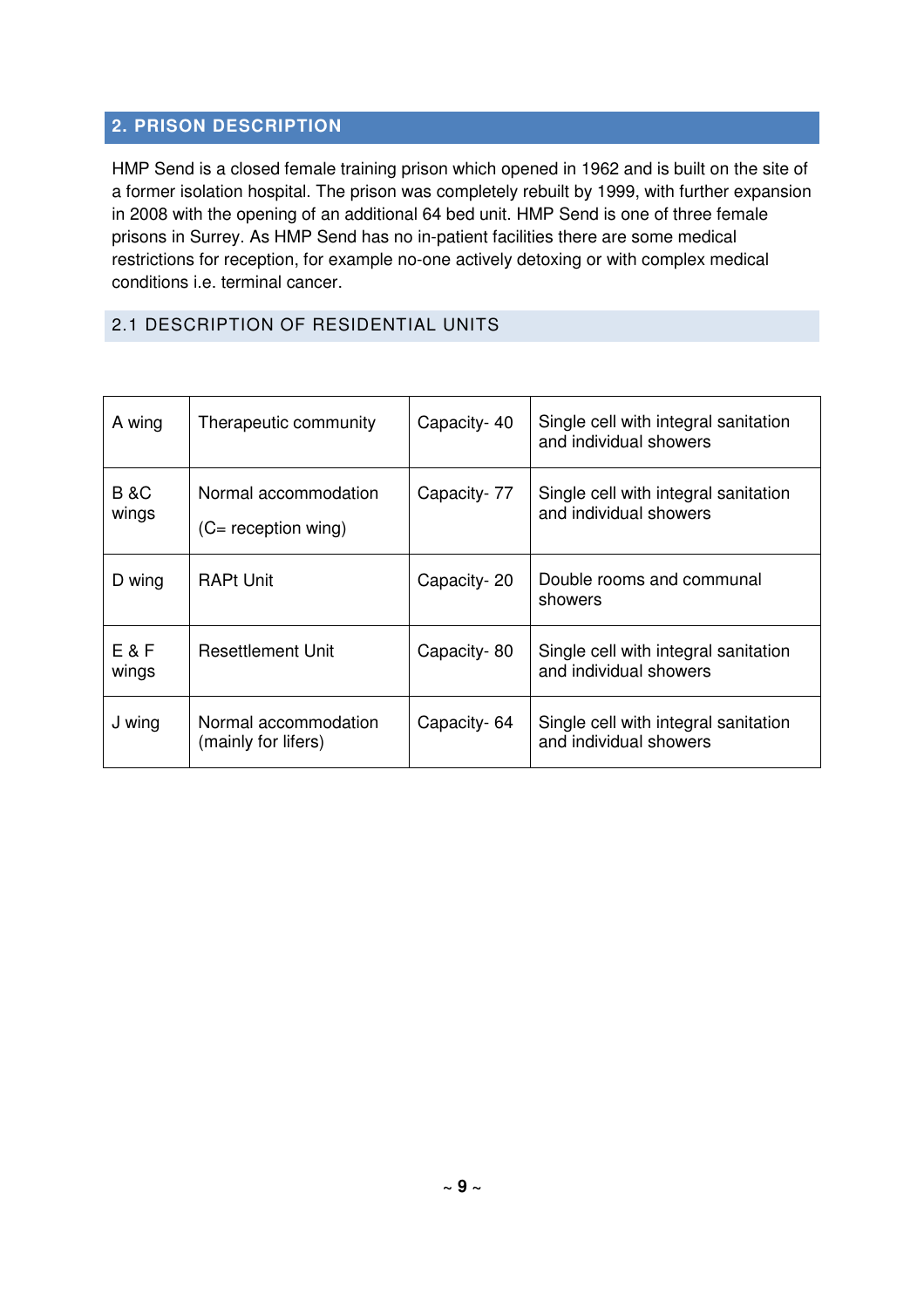# 2.2 DEMOGRAPHIC PROFILE AND TURNOVER

The June 2009 Ministry of Justice Statistics Bulletin (most recent available) states that the in use Certified Normal Accommodation at HMP Send is 281 (this includes accommodation available for immediate use, excluding damaged cells and cells affected by building works or staff shortages). There is a relatively low churn of prisoners with 89% having received a sentence of more than 12 months.

For September 2008- September 2009 the total number of receptions was 352 and the number of discharges was 220. As this prison does not provide a 'local' function (where a person is detained before trial or shortly after conviction), prisoners are only transferred in from other prisons.

PHPQI 1.13 Equality and Human Rights states that needs assessments must include the six strands of diversity- age, gender, sexual orientation, disability, race and religion. Data related to these strands is highlighted below. Gender is addressed throughout this document as the needs of women specifically are addressed in line with the Gender Equality Duty<sup>3</sup>.

| Category                                | Data source                                | <b>Results</b>                                                                                                                                              |
|-----------------------------------------|--------------------------------------------|-------------------------------------------------------------------------------------------------------------------------------------------------------------|
| Foreign nationals                       | <b>C-NOMIS</b>                             | 13% foreign nationals<br>Largest populations Jamaican and Irish                                                                                             |
|                                         | <b>Reception audit</b>                     | 95% of prisoners gave English as their first<br>language                                                                                                    |
| Religion                                | <b>Reception audit</b>                     | 52% no religion stated<br>38% Christian; 5% Muslim; 5% Sikh                                                                                                 |
| Children of women at<br><b>HMP Send</b> | <b>Reception audit</b>                     | 58% had children<br>45% had children under 18<br>Combined total of more than 60 children<br>56% of sets of children being cared for by<br>mother's parent/s |
| <b>Marital status</b>                   | <b>Reception audit</b>                     | 47% single<br>33% partner<br>5% married                                                                                                                     |
| Sexuality                               | <b>Diversity Liaison</b><br><b>Officer</b> | 14 women (/281, 5%) identified themselves<br>as lesbian or bi-sexual                                                                                        |
| Receptions by<br>transferring prison    | <b>Reception audit</b>                     | 80% from prisons in the South East<br>40% from HMP Bronzefield (Surrey)<br>27% from HMP Holloway (London)                                                   |
| Length of stay in prison                | Reception audit                            | 52% more than 6 months<br>12% less than 3 weeks                                                                                                             |
| Location prisoners<br>discharged to     | <b>Reception audit</b>                     | 43% South East (not London)<br>17% London; 11% Wales; 5% Surrey<br>5% deported; 5% no fixed abode to return to                                              |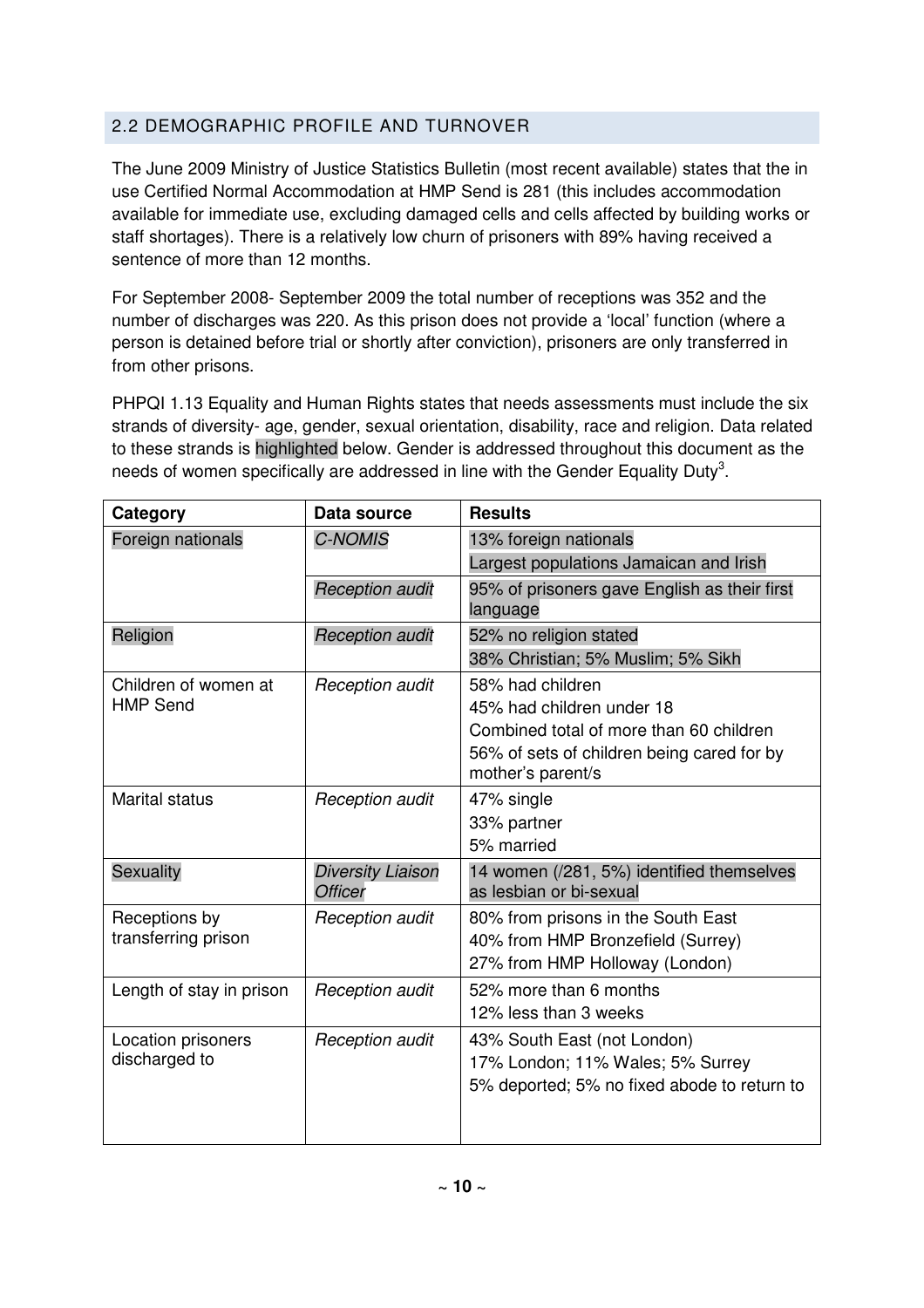| Type of sentence | C-NOMIS | 12% less than 12 months                         |
|------------------|---------|-------------------------------------------------|
|                  |         | 3% Above 12 months- less than 4 years           |
|                  |         | 57% 4 years or more excluding                   |
|                  |         | indeterminate sentences                         |
|                  |         | 28% Indeterminate sentences (Lifers and<br>PPO) |

# Age

A snapshot of ages taken on the  $3<sup>rd</sup>$  September 2009 indicated that the majority of the prisoners were under 40 (68%, 190/281) with the largest proportion in the 20-30 age group. Only 2% (7/281) of the population were over 60.

**Figure 1 HMP Send prisoners by age (03/09/09)** 





# **Ethnicity**

A recent report by Race for Justice<sup>44</sup> states that black and minority ethnic (BME) groups account for 26% of the prison population (28% of female prisoners) although they constitute only 9% of the overall population of England and Wales. It also indicates that the over representation of BME groups in prison increases year on year.

HMP Send has a higher BME population than the national average (34%). On the date the ethnicity snap shot was taken (16/09/09), the majority of prisoners were White British (66%, 184), followed by Black Caribbean (9%, 24) and White Other (6%, 17).

# **Disability**

The prevalence of disability in England is estimated at 18%, increasing with age. If these figures were applied to the population of HMP Send there would be 50 inmates with a degree of disability.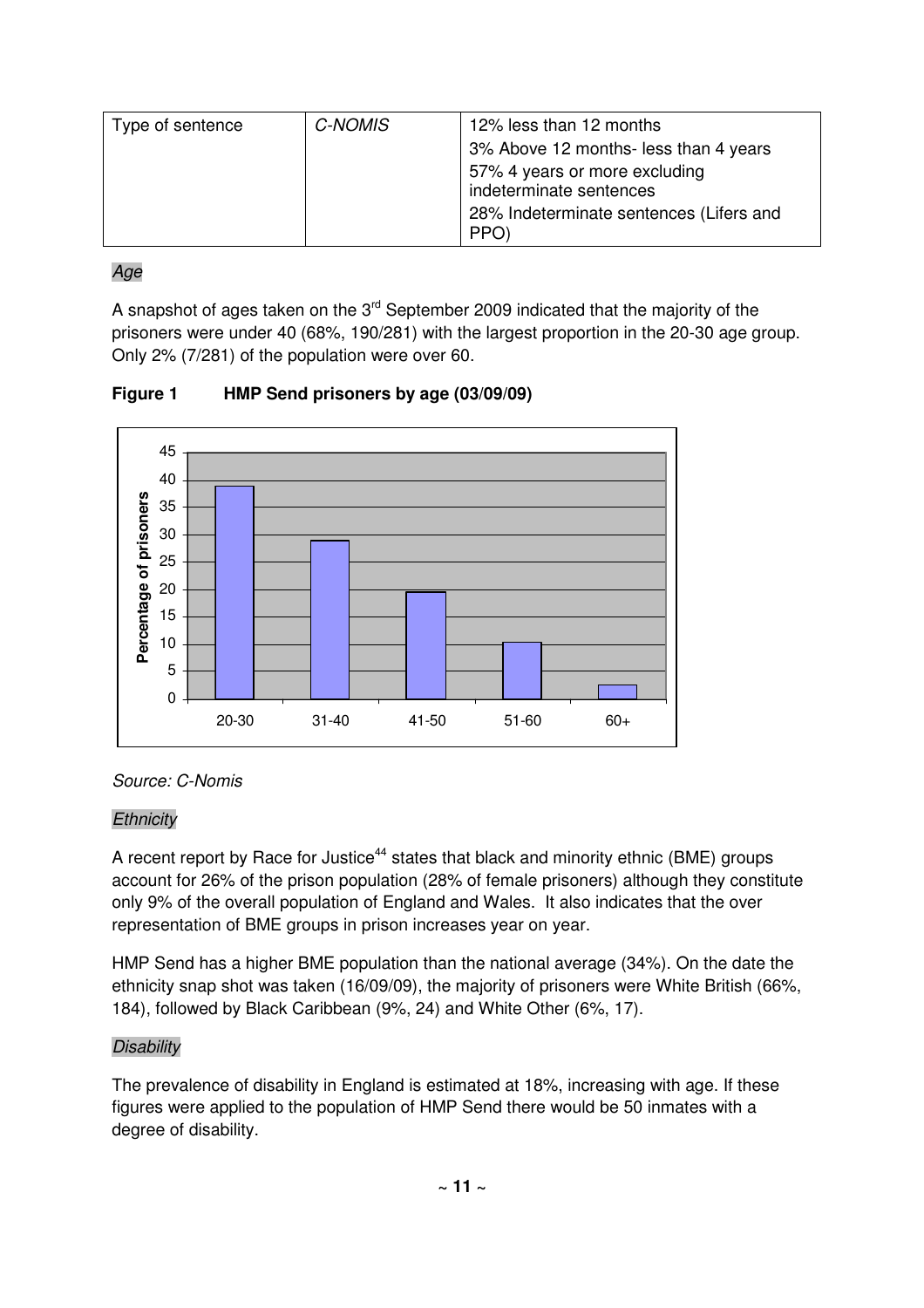Information held on the 'Diversity' database (from the Disability Officer) showed that on the 3<sup>rd</sup> September 2009, 114 prisoners (prevalence 42%) had some kind of disability and these were listed as below. The data on disability is voluntary and represents those who are willing to be recorded on the prison database.

| <b>Disability as listed</b> | Number (%) of prisoners<br>in HMP Send (n=281) |
|-----------------------------|------------------------------------------------|
| <b>Mental illness</b>       | 35 (13%)                                       |
| Visual impairment           | 20 (7%)                                        |
| <b>Hearing difficulties</b> | 12 (4%)                                        |
| Dyslexia                    | 10 (4%)                                        |
| Reduced mobility            | 10 (4%)                                        |
| Learning difficulties       | 7(3%)                                          |
| Reduced physical capacity   | 6(2%)                                          |
| Speech impairment           | 3(1%)                                          |
| Progressive condition       | 2(1%)                                          |
| Severe disfigurement        | 1(0.3%)                                        |
| Other                       | 8(3%)                                          |
| Refused to disclose         | 3(1%)                                          |

Source: Prison Diversity Database

## Recommendations

- The prison should seek to reduce the percentage of prisoners with 'no fixed abode' on discharge.
- All healthcare providers should identify those at increased risk of NFA on discharge and actively lobby the prison on their behalf to secure accommodation.
- The prison should use clear definitions of 'learning difficulties' and 'learning disabilities' when classifying prisoners on the Diversity Database (link to section 7.6.3 Learning Disabilities).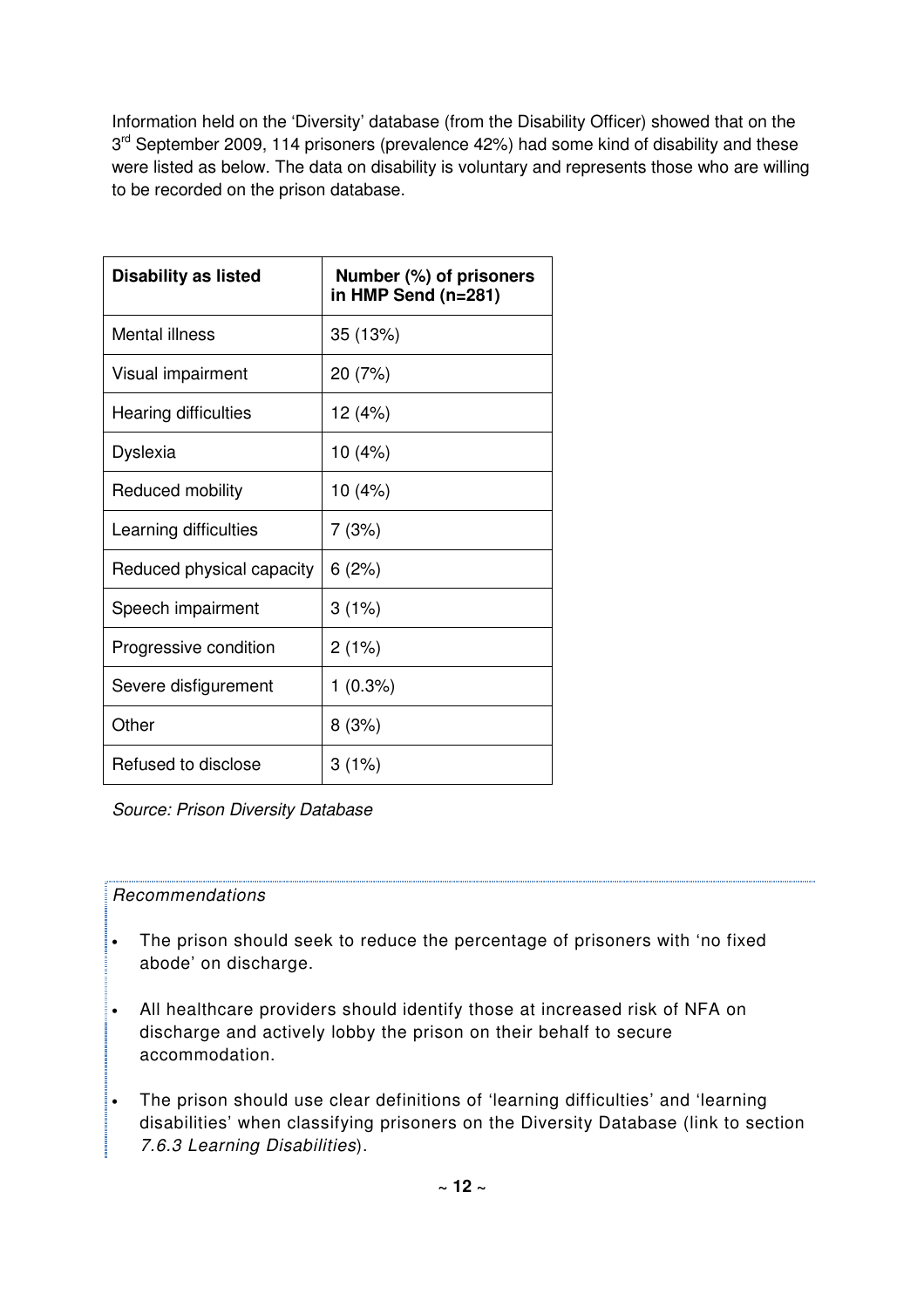# 2.3 PRISON INSPECTIONS

The last announced inspection of HMP Send by Her Majesty's Chief Inspector of Prisons (HMIP) was in February 2006. For healthcare, HMIP noted that 'Healthcare services at Send were continually developing, and a high level of clinical expertise was available to prisoners… Primary and secondary mental health services were evolving, but there was a need for greater specialist psychiatric support.' However a follow-up unannounced inspection in August 2008 notes that 'Healthcare services were under strain due to problems recruiting permanent nursing staff… which led to problems such as a lack of continuity of care and unfamiliarity with healthcare procedures.'

The Ministry of Justice publishes quarterly performance ratings for prisons based on a combination of the Prison Performance Assessment Tool (PPAT) and the public prison weighted scorecard. The Quarter 1 (09/10) rating for HMP Send was 4 (exceptional performance), which was an improvement in performance on the last quarter.

# **3. METHODS**

The Health Needs Assessment was carried out by the Public Health Team at NHS Surrey between August 2009- January 2010. Data was collected from a number of sources as outlined below. A Steering Group was formed to guide the process and the membership of this group is detailed in Appendix B.

# 3.1 HEALTH SERVICES

Information was requested from the Healthcare Manager on the services and staffing available at HMP Send.

# 3.2 COMPARATIVE

• Health Needs Assessments from comparator prisons

Given the small number of female prisons in the UK, it was not possible to find an exact match for HMP Send. Two were selected as comparators HMP Drake Hall and HMP/YOI Foston Hall.

Three prisons were suggested as being marginally comparable by the Governor; HMP Drake Hall, HMP Morton Hall and HMP/YOI Foston Hall. Health needs assessments were available for HMP Drake Hall and HMP/YOI Foston Hall; HMP Morton Hall was only re-categorised from a semi-open to a closed women's prison in March 2009, therefore HMIP reports were not available and a needs assessment was being carried out due to be completed in June 2010. HMP Downview would also have been a suitable comparator, but a health needs assessment was not available.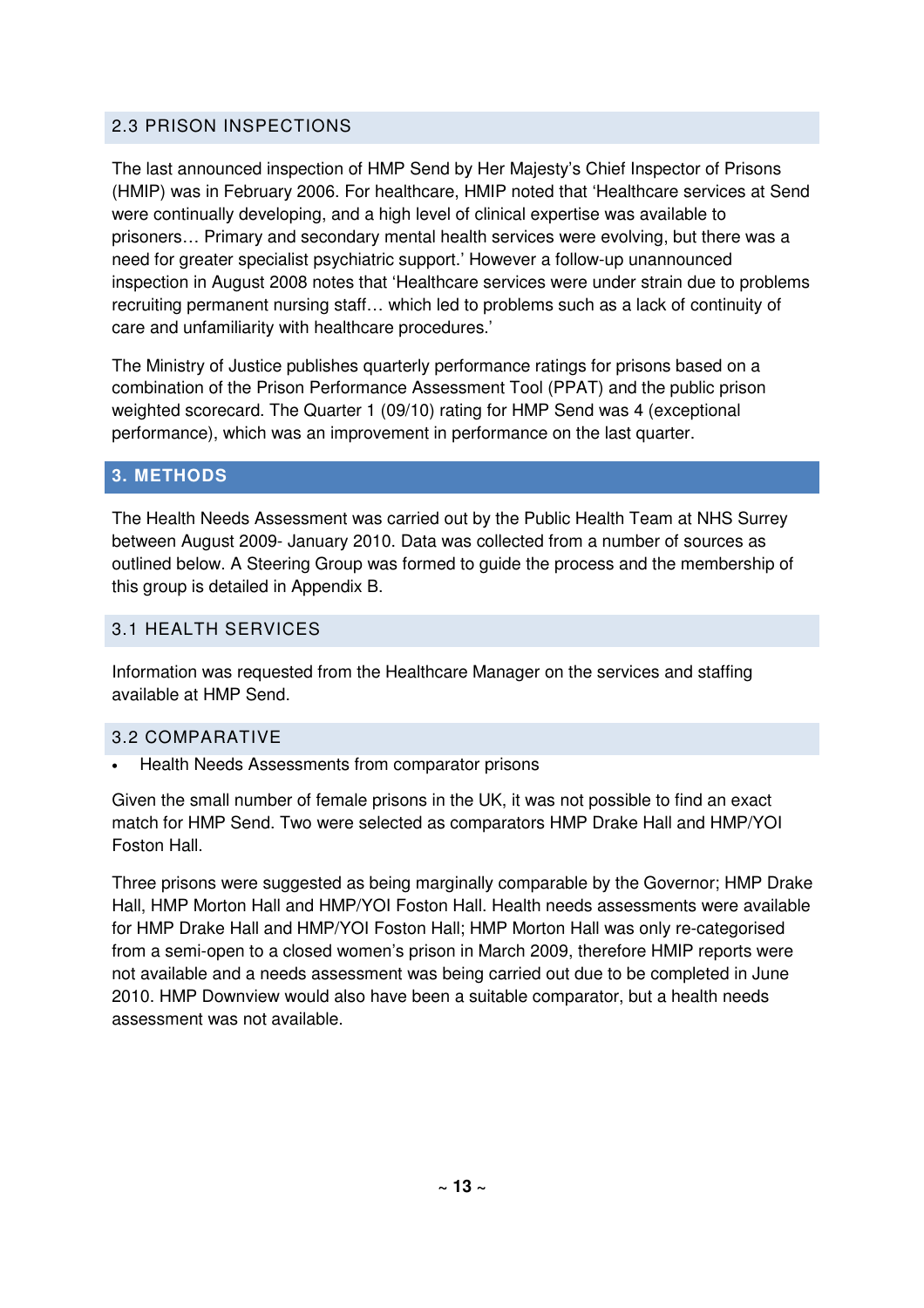# 3.3 CORPORATE (STAKEHOLDER VIEWS)

## 3.3.1 Prisoners

• Focus groups and questionnaires

Three standard focus groups were carried out as well as a series of interviews. A questionnaire was developed and distributed to the prisoners.

## 3.3.2 Healthcare staff/GPs

• Questionnaires and interviews

Healthcare staff and GPs were given the opportunity to participate through either a questionnaire or an interview.

### 3.3.3 Prison officers

• Questionnaires and interviews

Questionnaires were disseminated to officers by a member of the Public Health team on a staff health information day and by a Senior Officer. Some officers also participated in mini interviews and discussions.

## 3.4 DISEASE HEADINGS

3.4.1 Epidemiological

Reception audit

An audit was carried out on the  $30<sup>th</sup>$  October and  $6<sup>th</sup>$  November of the reception screening forms in the Inmate Medical Record (IMR) for all women entering the prison between August and October 2009. 72 women entered the prison in this period and 69 were new receptions. Of these seven women had already left the prison, so their records were not available and two reception screening forms were not in the IMR. Nine IMR's could not be located, so limited information was gained by looking at their medical record on the computer system EMIS. In total data for 60 prisoners were included, which represents approximately 22% of the population.

- Summary of data from chronic disease register
- Referrals to secondary care
- Disability register
- Prescribing data
- C-Nomis
- Data from the GUM service
- Data from the Surrey Chlamydia Screening Service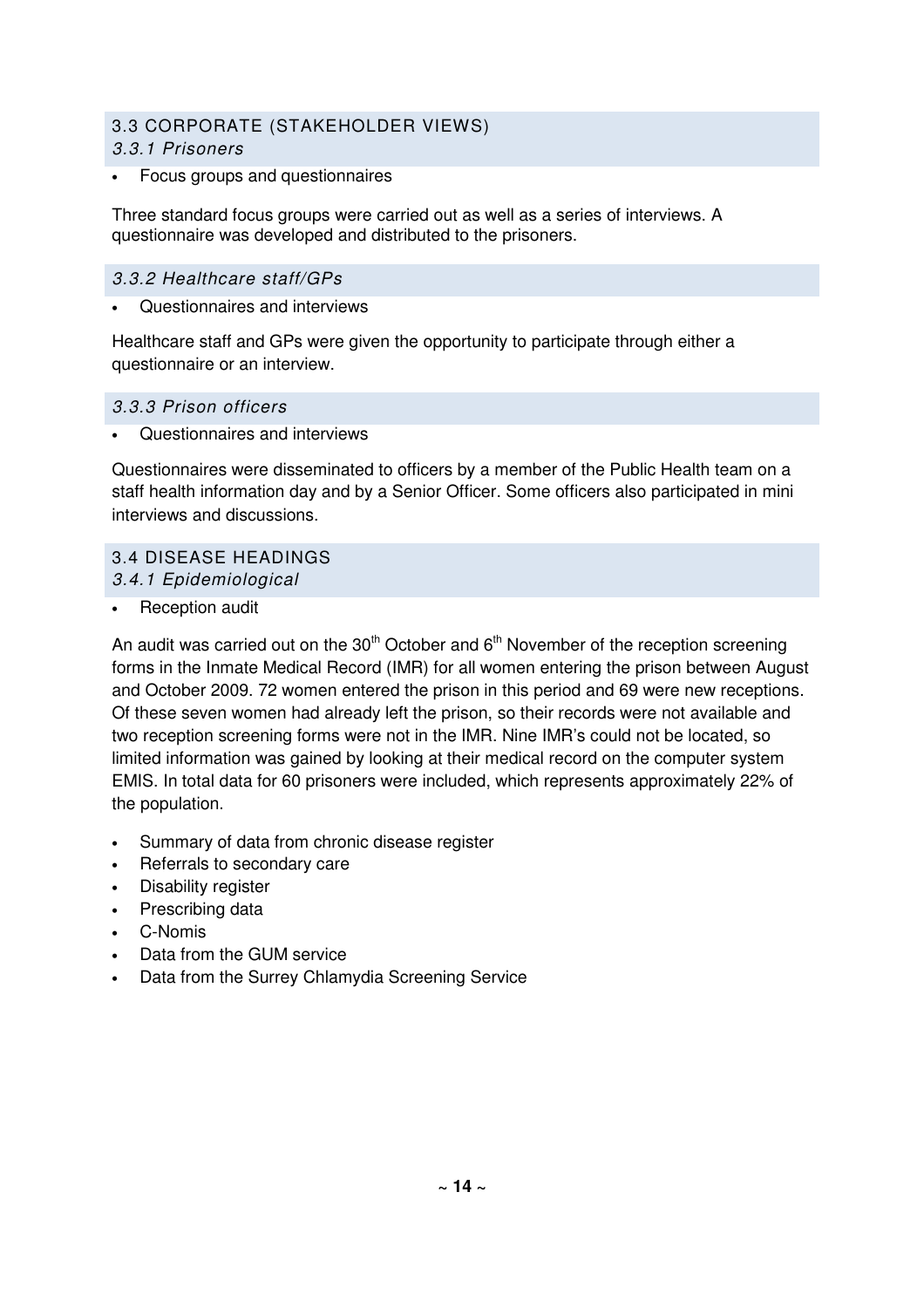# **4. RESULTS- HEALTH SERVICE DESCRIPTION AND ACTIVITY**

NHS Surrey commissions Surrey Community Health (SCH) to provide the majority of general healthcare within the prison. SCH has prioritised mental health, substance misuse and communicable diseases in its Provider Service Plan 2007-09. Services for mental health have been commissioned from Surrey and Borders Partnership NHS Foundation Trust since 2005. GP services are commissioned from Shere Surgery and out of hours cover is provided by ThamesDoc. GUM services are commissioned from Ashford & St Peter's NHS Trust.

## 4.1 STRUCTURE 4.1.1 Healthcare staff

The Independent Monitoring Board have highlighted the shortage of permanent staff as an issue in their three previous reports spanning back to 2006<sup>4</sup>. Before September 2009 four of fifteen staff were permanent, making 73% (11/15) agency staff.

From the end of September 2009, the staff structure at HMP Send has had the following staff, of which the Healthcare Manager, three nurses and one admin assistant were new permanent staff:

- Band 7 Healthcare Manager
- 4 x Band 6 nurses (including one Primary Mental Health Nurse)
- 9 x Band 5 nurses
- 1x Healthcare Assistant
- 2x Administrative and Clerical Assistants

In October-December 2009 there were three Band 5 agency staff and the rest were permanent staff, making 18% (3/17) agency staff. Plans are in place to replace these agency staff with permanent staff.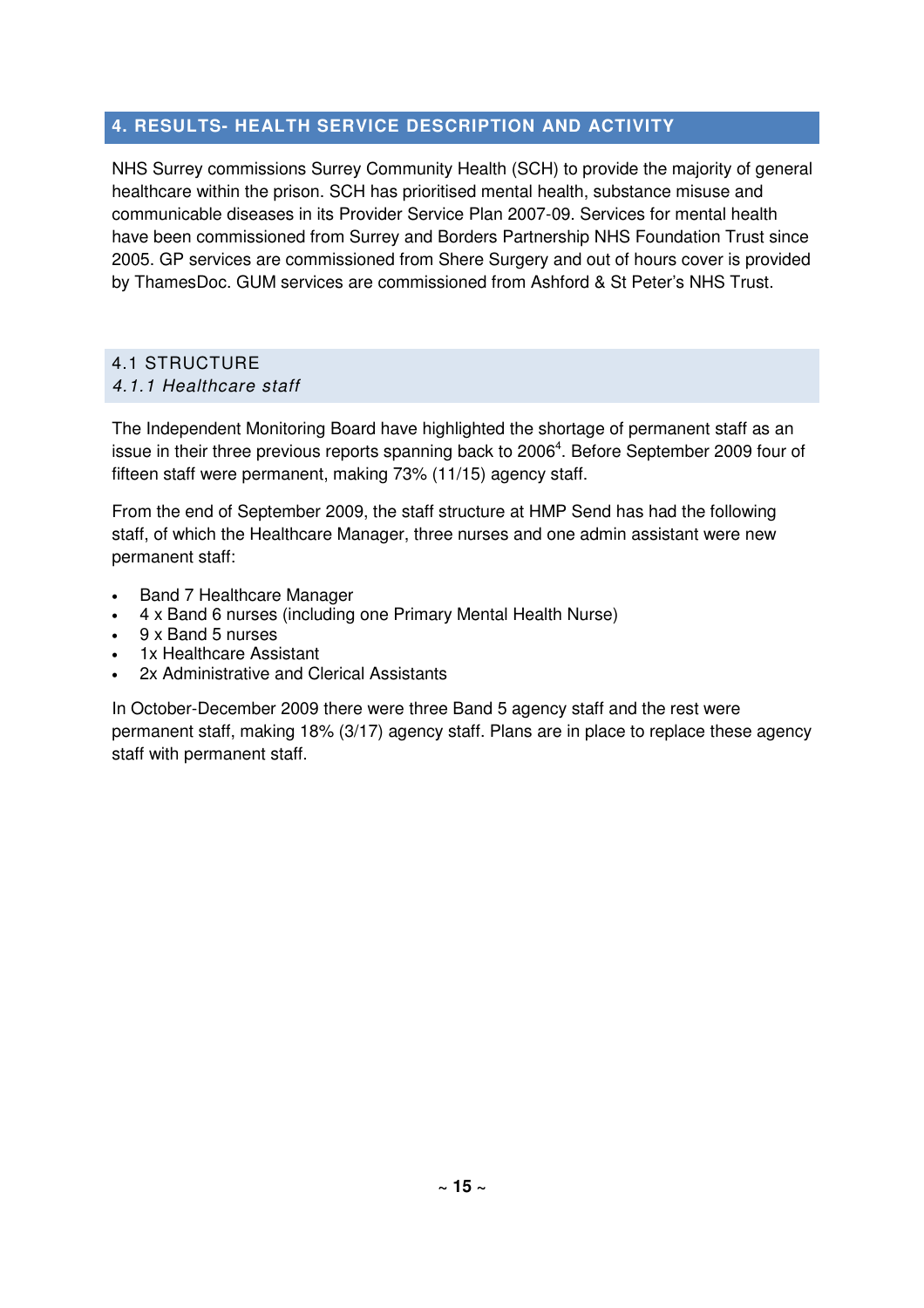## 4.1.2 Healthcare facilities

From August/September 2009 healthcare began operating a wing-based service, where a nurse is based on each wing. All services were provided centrally at the main healthcare block previous to this.

| Main<br>healthcare<br>building | Admin office, two mental health consultation rooms, dental room and two<br>triage rooms (one serves as the emergency room) |                                                                                                                                      |  |
|--------------------------------|----------------------------------------------------------------------------------------------------------------------------|--------------------------------------------------------------------------------------------------------------------------------------|--|
| A wing                         | Therapeutic community                                                                                                      | Small room for consultation and dispensing                                                                                           |  |
| B &C wings                     | Normal accommodation<br>$(C = \text{reception wing})$                                                                      | medications, opposite officers room and<br>central to the three wings.                                                               |  |
| D wing                         | <b>RAPt Unit</b>                                                                                                           | Very small room, with no computer and<br>limited clinical facilities.                                                                |  |
| $E$ & F wings                  | <b>Resettlement Unit</b>                                                                                                   | Small room available, but needs to be<br>equipped with clinical facilities. Patients go to<br>J wing for medications and treatments. |  |
| J wing                         | Normal accommodation<br>(mainly for lifers)                                                                                | Purpose built facilities, one consultation<br>room, a medication hatch and a store room.                                             |  |

## 4.1.3 Opening times for healthcare

Healthcare staff are available on site:

Monday- Friday: 7.30am-6.30pm

Saturday-Sunday: 8am-5.30pm

#### 4.2 PROCESS 4.2.1 New arrivals

All new arrivals are screened using the standard reception screening. This document covers:

- Demographic
- Past medical history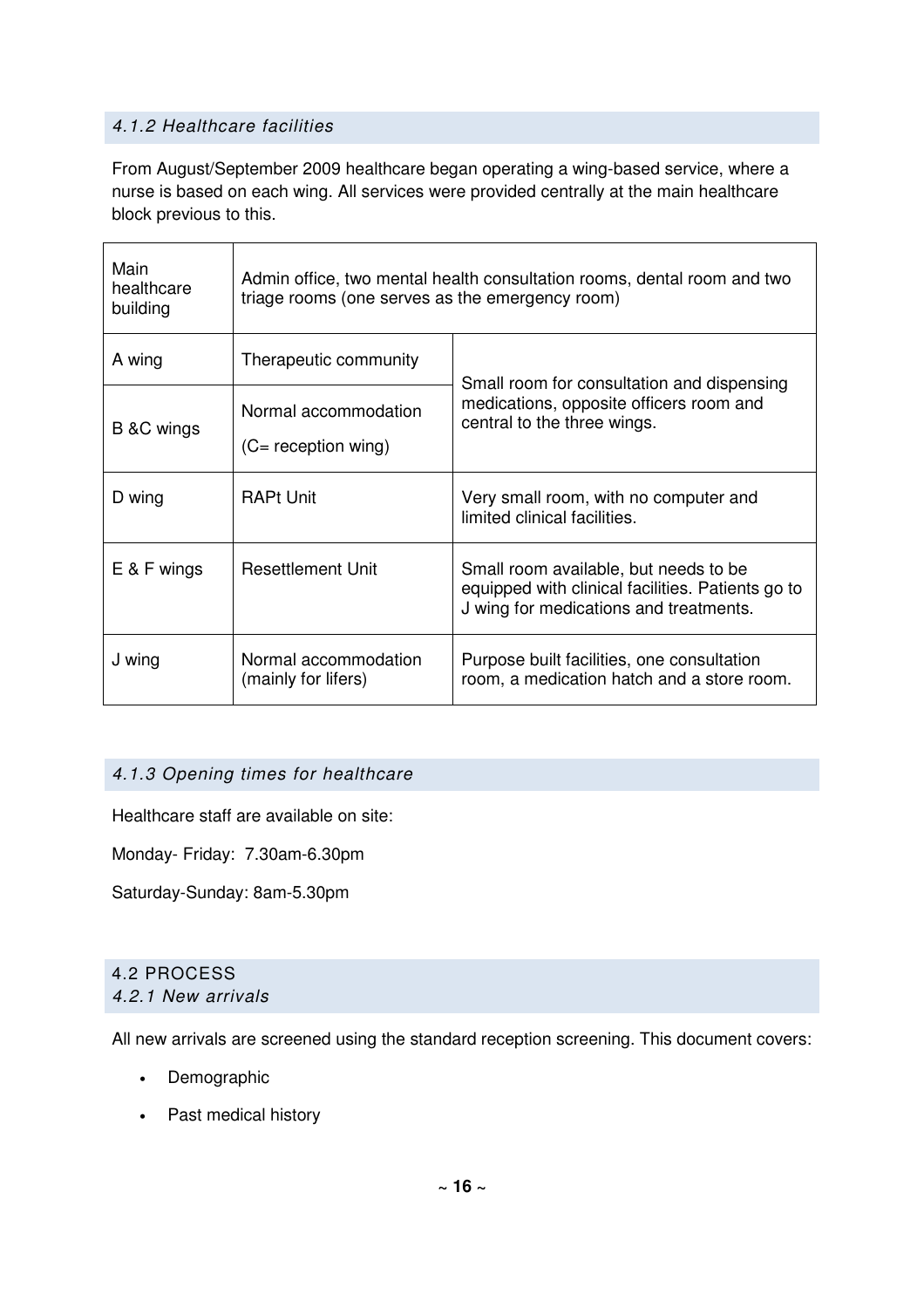- Health measurements (weight, blood pressure etc)
- Immunisation history
- Current treatments
- Gynaecological/ obstetric history
- Problems with communication
- Social history (including substance misuse)
- Psychiatric history

This document is then summarised onto the computer system EMIS. During the reception audit a number of problems were identified with the reception screening, and these relate to a number of sections in this document: hepatitis B (7.3.1), sexual health (7.3.4), substance misuse (7.7.1), alcohol (7.7.4) and screening (7.8.4). Further to this the screening documents were often not fully completed and not signed by the admitting nurse.

• The screening process is key in identifying vulnerable and at risk prisoners and/or those with acute/chronic illness. It is therefore crucial that the screening process is comprehensively delivered. Surrey Community Health should regularly audit reception screenings to make sure 100% of the form is completed, and monitor the findings through their clinical governance meeting.

# 4.2.2 Accessing healthcare

To access healthcare a prisoner must first fill in an application form which is dropped in a wing healthcare box. This box is opened by the wing nurses in the morning and afternoon, and prisoners are then invited for triage (general or dental). The query is either then dealt with by a nurse or they are given an appointment with the doctor.

## 4.2.3 Out of Hours/Emergencies

ThamesDoc provide an out of hours service from 6.30pm to 7.30am and at weekends, which includes dental issues. Problems were reported with the time taken to respond to queries. If the issue is not resolved prisoners will go to A&E. This then has cost implications for bed watches and escorts.

## 4.2.4 Prisoner transfer/ release

When a prisoner is transferred to another prison their EMIS record is printed out and put into their Inmate Medical Record. If they are transferred to an Immigration Removal Centre a written summary of their notes is sent with them.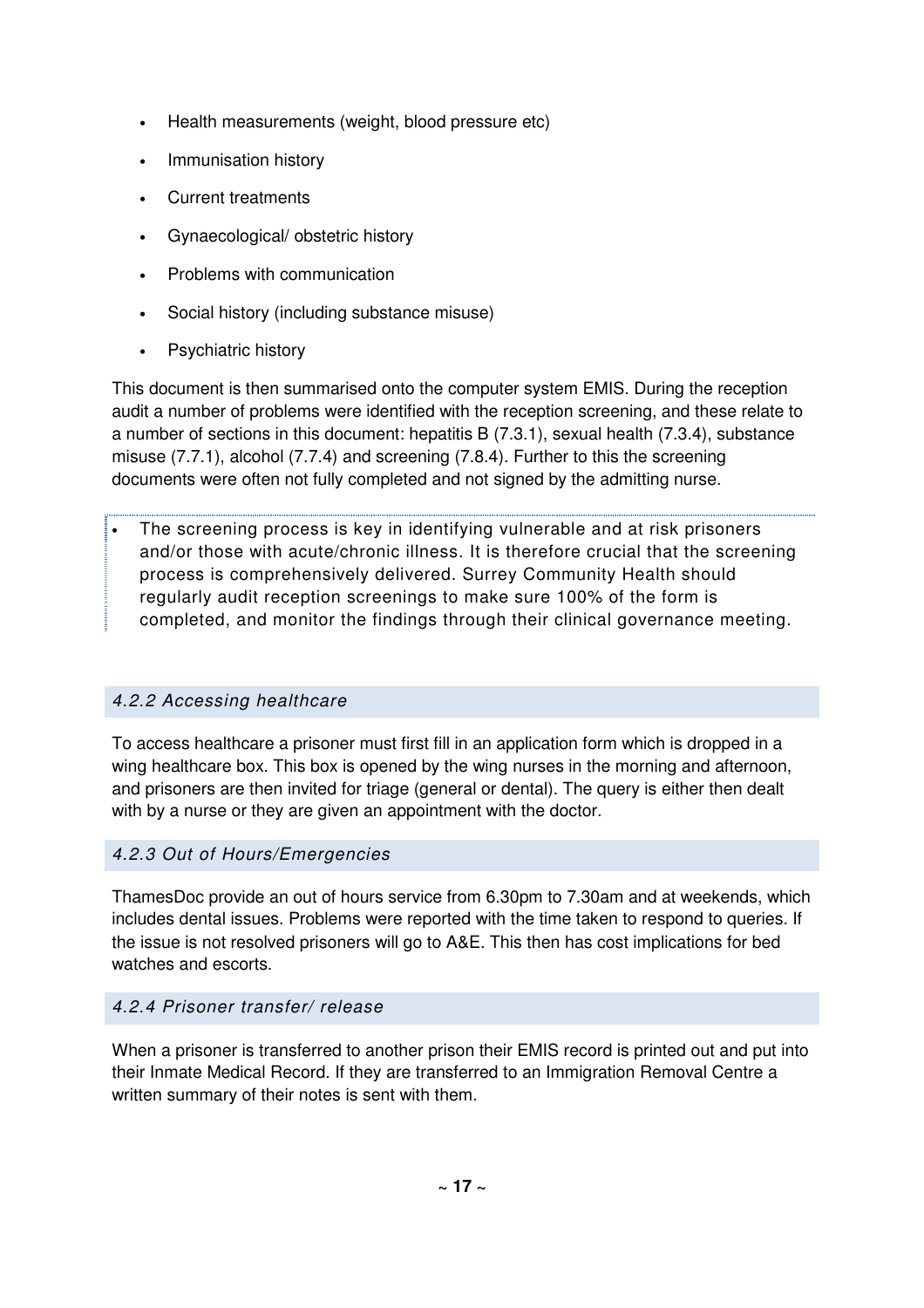When a prisoner is released they are provided with three days of medication and a list of GPs and dentists in Surrey. National numbers are also given to assist the prisoners in finding a GP or dentist in their area. A discharge summary letter is faxed to their GP, or a printout is provided to the prisoner.

# 4.2.5 Complaints and queries (inc. PALS)

Joint recommendations from the Healthcare Commission and HM Inspectorate of prisons stated that primary care trusts should regularly seek and record prisoners' feedback and complaints in order to improve their management systems<sup>16</sup>. This will also fulfil their statutory duty under Section 11 of the Health and Social Care Act (2001) which states that patients and the public should be involved in service planning, operation and change<sup>5</sup>. The Health and Social Care Act 2003 provides for the Secretary of State to make regulations to handle and consider complaints about the NHS. These formal procedures should ensure that patients feel involved in their care and are encouraged to comment<sup>6</sup>.

# **Patient Advice and Liaison Service (PALS)**

A phased roll out of a patient advice and liaison service in all Surrey prisons began in January 2008 with the launch of PALS at HMP Send. The service is managed by one of NHS Surrey's Public Engagement Managers who leads on PALS and Engagement for all prisons in Surrey. The service model was developed following extensive discussions with healthcare staff, prisoners, Chaplaincy team, Independent Monitoring Board members, Governors and staff.

A prisoner orderly was recruited to fulfil the role as internal link within the prison to provide liaison and on the spot assistance and support to women wishing to access the service. This is a paid role, with wages paid for by the prison at the highest rate, and management support is provided to the orderly by the Public Engagement Manager.

# The success of the model at HMP Send is to be highlighted in the Department of Health's Best Practice Guide to PALS in Prisons to be published imminently.

Since April 2009 (first two quarters) there have been 138 cases overall, of which 33 were complex cases dealt with by the Public Engagement Manager and 105 cases were dealt with by the PALS Orderly. In all cases the aim is to get speedy resolution for the offender and to hopefully reduce formal complaints if possible. The main issues raised were communication and attitude, waiting times for appointments with GPs and especially the dentist, and delays in getting results or repeat medications.

The ethnicity profile of those complaining was representative of the population of HMP Send. However the age profile was slightly different, indicating that those using the PALS service were generally older. This could reflect an increase in health care usage with aging or an issue with younger women accessing the service.

Recommendations from PALS included better communication with prisoners highlighting that a regular newsletter and the television could be useful in communicating information, and consultation with prisoners on any planned service changes.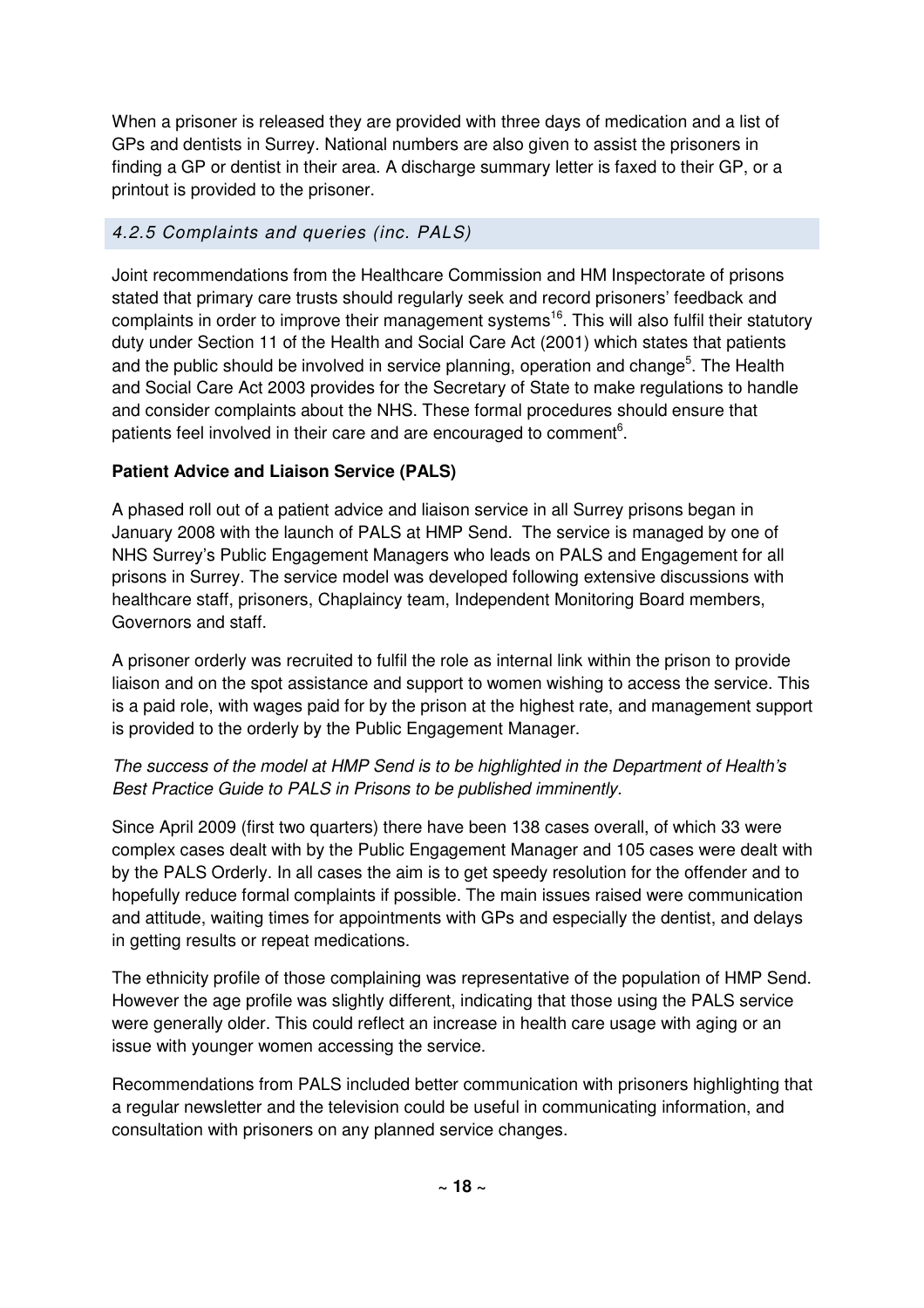# 4.3 SERVICE PROVISION

4.3.1 Nurse-led clinics

The table below details the clinics that are provided within the prison by internal Surrey Community Health staff. Chronic disease management is provided through primary care.

| <b>Clinic</b>                  | <b>Frequency</b> |
|--------------------------------|------------------|
| Nurse triage                   | 6x a week        |
| Dental triage                  | Weekly           |
| Phlebotomy                     | Weekly           |
| Hepatitis B vaccination clinic | Weekly           |
| Women's health                 | Weekly           |

## 4.3.2 Pharmacy

The supply of all medicines is provided by a separately commissioned organisation, Direct Pharmacy. A clinical pharmacy and medicines management service is provided by staff from HMP High Down- as of September 2009, there was no fixed timetable or structure of how this service was provided.

Pharmacy staff provide an asthma clinic and a stop smoking clinic once a week.

In the HMIP 2008 unannounced inspection of HMP Send, it was highlighted that a review was needed of the pharmacy service 'to establish clear responsibilities for its professional and supply aspects to enable appropriate lines of communication between all parties.'

• Surrey Community Health should put in place a fixed structure or timetable for the clinical and medicines management service provided by HMP High Down.

# 4.3.3 GP Services

A GP service is provided by Shere Surgery on the timetable below. Following concerns about prescription charts Wednesday morning was allocated as a paperwork day with blood tests, referrals and drug charts being reviewed. All prisoners are seen on the wings and two emergency slots are built into each clinic.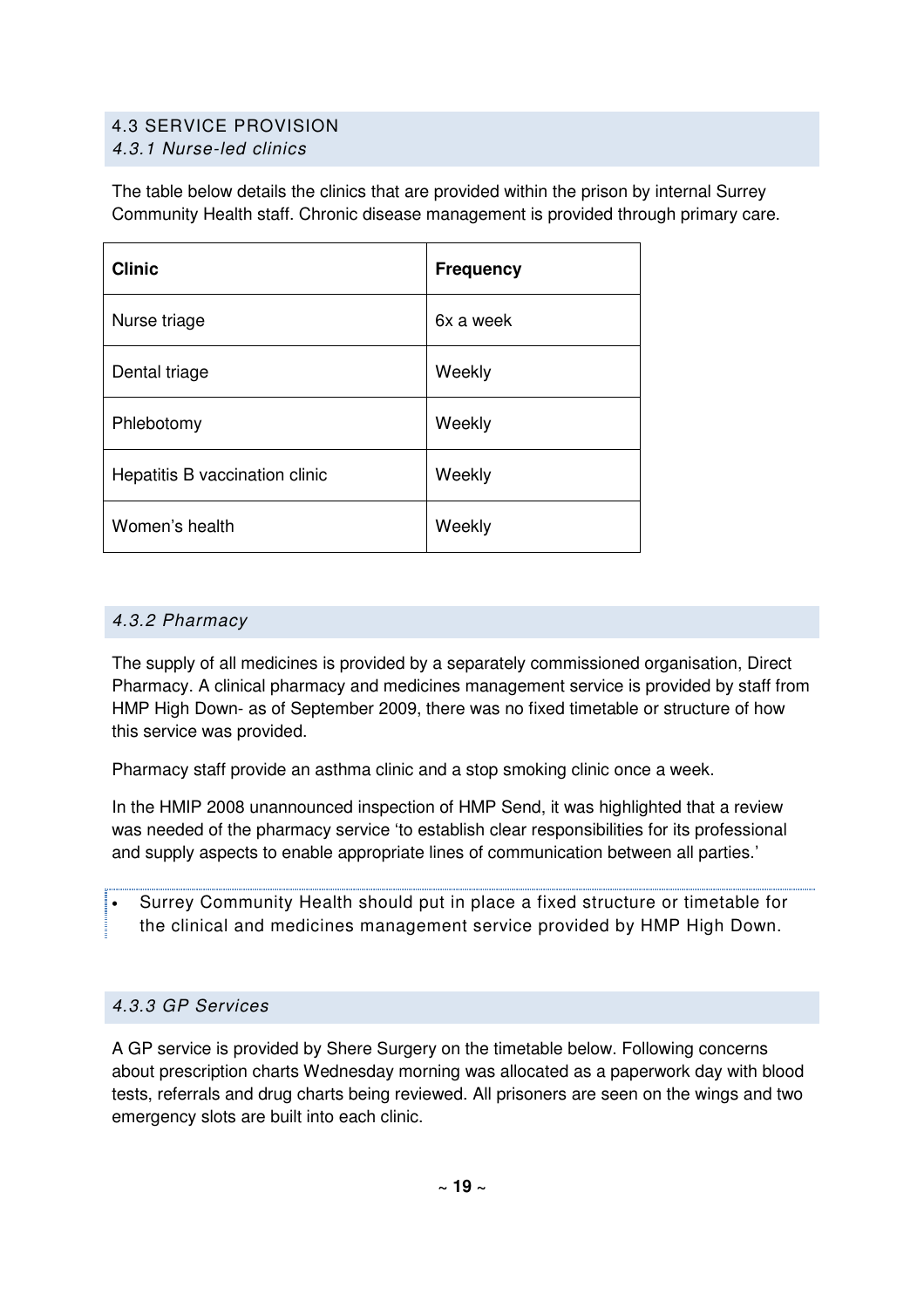| Monday                     | Wednesday           | Thursday                                             | Friday                     |
|----------------------------|---------------------|------------------------------------------------------|----------------------------|
| $8.30 - 12$<br>Wings A/B/C | 8.30-12 (paperwork) | 8.30-10.30<br>Wing B or<br>emergency<br>appointments | $8.30 - 12$<br>Wings E/F/J |

# 4.3.4 Dentistry

# For further oral health information see section 7.5

A report on dentistry in Surrey prisons completed in August 2009 indicated that there are 8- 10 dental requests a week. One dental sessions of 7 hours is provided a week by the dentist. An oral health promotion plan has been produced for the Surrey prisons, and oral health education sessions have been carried out with the smoking cessation staff. The waiting times from this report are in the table below. Dental waiting times was raised as a concern in the 2008/9 IMB report<sup>4</sup>.

| Type of treatment needed | <b>Recommended maximum</b><br>wait | Wait reported in<br><b>Dentistry Report</b> |
|--------------------------|------------------------------------|---------------------------------------------|
| Emergency                |                                    | Less than 24 hours                          |
| Urgent                   | 24 hours                           | 1-2 weeks                                   |
| Routine                  | 6 weeks                            | 10 weeks                                    |

• NHS Surrey should performance manage waiting times for dental appointments to ensure waits are reduced.

# 4.3.5 Substance Misuse/ CARATS

The current resources (in staffing terms) allocated to substance misuse treatment are:

- 2 CARAT Drugs Workers
- 2 Drug Strategy Officers (these are effectively CARAT workers, although also responsible for all the compact-based testing)
- 1 substance misuse medical session per week (from a GPwSI)
- 1 full-time Admin for CARATs.

CARATs (Counselling, Assessment, Referral, Advice and Through care services)is in place in all establishments and provides a range of interventions, including: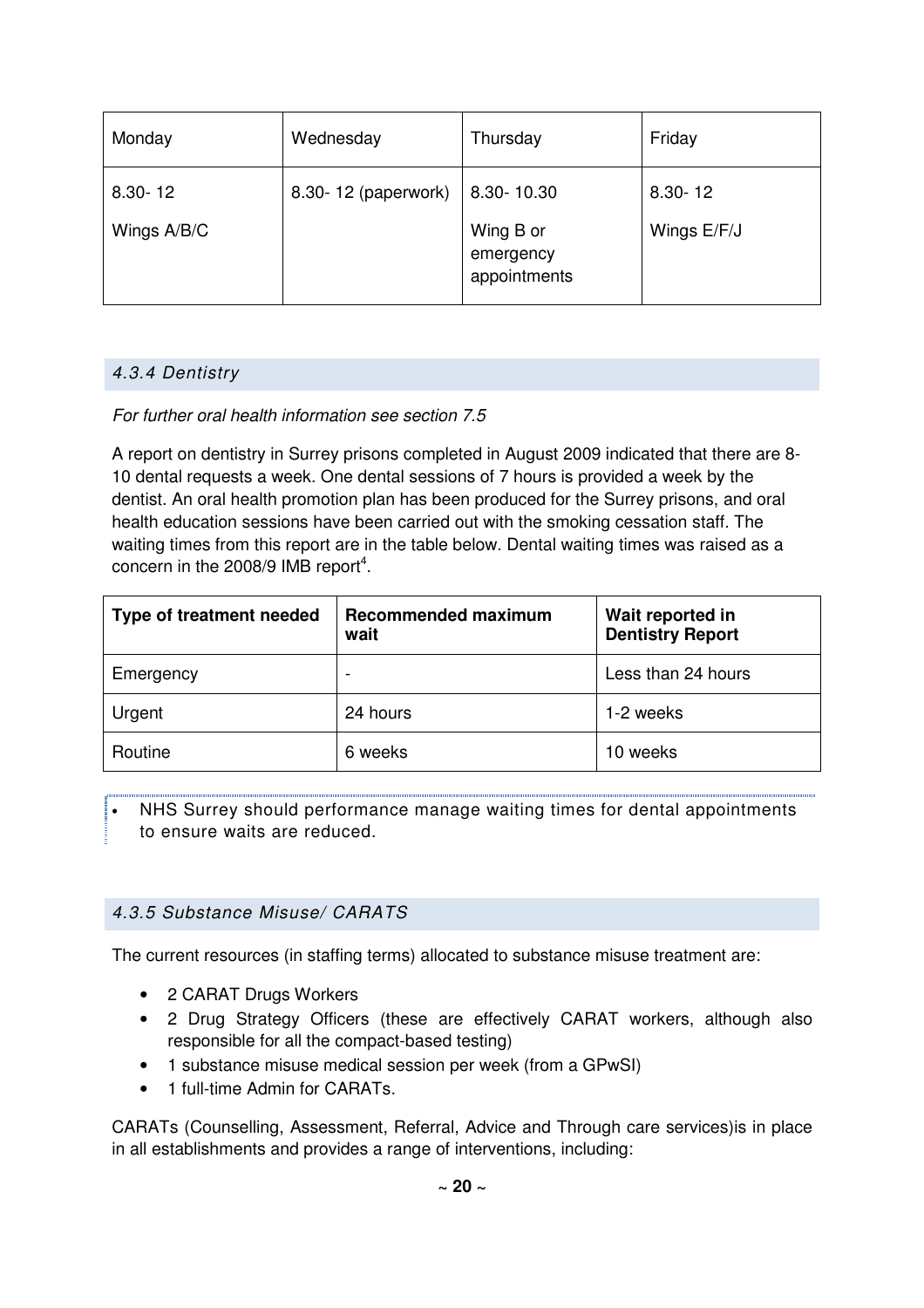- initial assessment following referral
- advice to prisoners with substance misuse problems
- liaison with health care both in prison and in the community
- care plan assessments
- drawing up a care plan for the prisoner
- one-to-one counselling and group work services
- assessment for intensive treatment programmes in prison
- through are linking with community drug treatment services
- ensuring, where required, prisoners are offered post release support for up to a maximum of 8 weeks.

As of September 2009, there were 142 prisoners on the caseload at HMP Send which is approximately 50% of the total population.

### 4.3.6 RAPt

HMP Send hosts a well establish, nationally recognised RAPt programme. The programme is delivered by a dedicated team of therapists and support workers on a dedicated wing supported by a prison officer at all times. In January 2010 there were seventeen women participating in the RAPt programme. The RAPt wing has ten double occupancy ensuite rooms, group rooms and counselling rooms.

Prisoners can apply to the RAPt programme from across the prison service. Prisoners can also be sent to the programme as a drug treatment order forming part of their sentence. Whilst the healthcare facility at HMP Send offers a substitute prescribing facility, RAPt offers an abstinence based approach to the treatment and rehabilitation of substance misuse through the twelve step approach. Prisoners living on the RAPt wing were required to participate in the full-time structured therapy programme that included group work, counselling and cognitive behaviour therapy.

RAPt participants are perceived as vulnerable whilst undergoing therapy and are discouraged from having contact with prisoners in other parts of the prison to avoid high risk situations. Healthcare needs are met through the main health care facility at HMP Send. Whilst there was an allocated healthcare room on the wing this was not used as it was impractical due to the size and facilities.

RAPt prisoners have an hour a week in the gym incorporated in their programme and during this time the gym is closed to prisoners from other parts of the prison. Outside of these times, if prisoners wanted to use the gym they are required by RAPt to go in groups of three. RAPt also has a structured aftercare facilities in the prison and the community.

During 2008-9 fifty-six prisoners participated in the RAPT programme at HMP Send. Of these, 80% had a history of both drug and alcohol misuse. The other 20% had a history of one substance misuse. Thirty-nine women completed the programme and the remaining seventeen women choose to leave.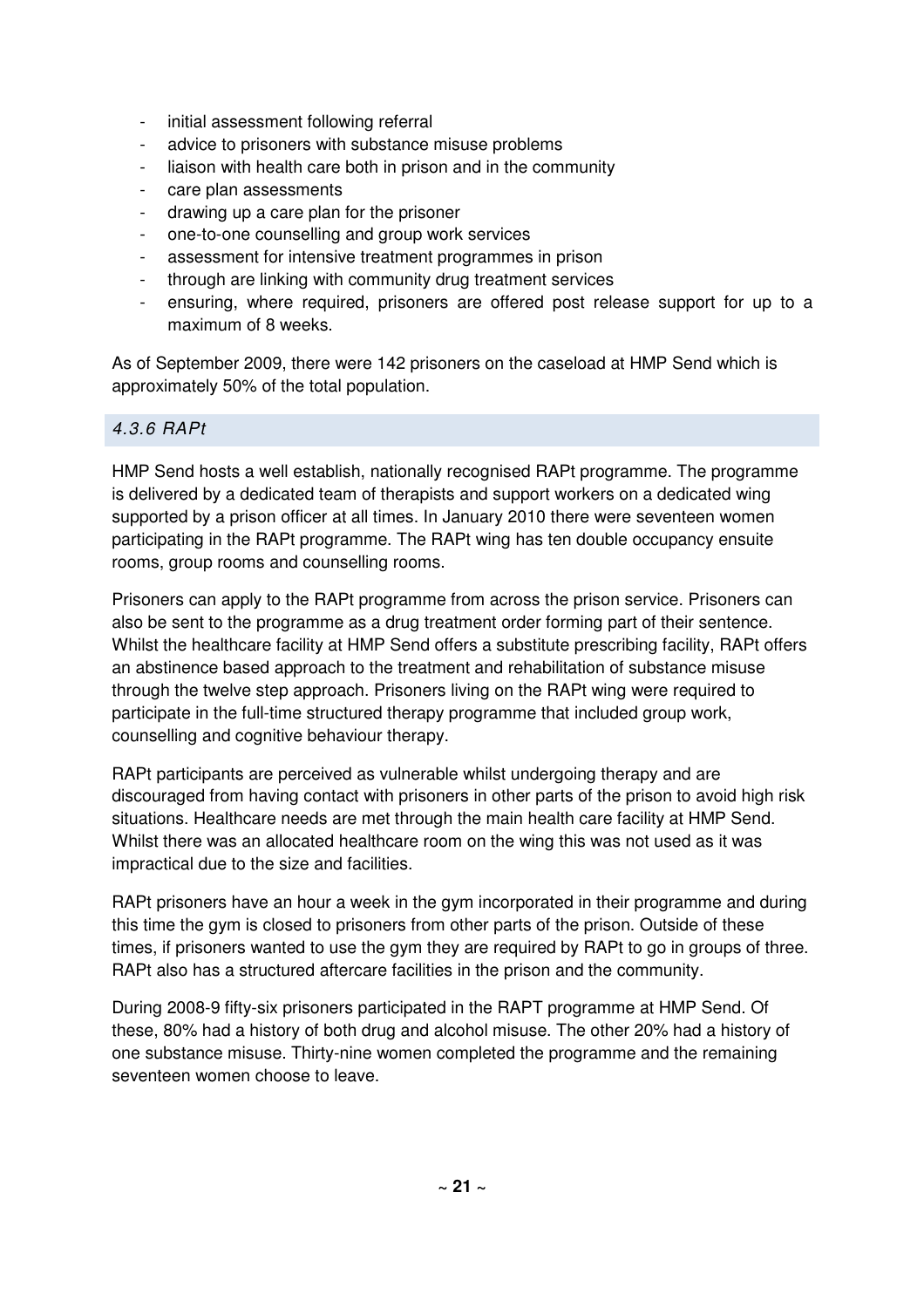# 4.3.7 IDTS

In September 2009 a report was commissioned by NHS Surrey to look at the implementation of IDTS at HMP Send as part of the  $4<sup>th</sup>$  wave of IDTS national funding. Recommendations from this report included agreeing a working definition for maintenance, using a detailed screening for alcohol such as AUDIT and considering provision for unmet alcohol need.

The current working figure for treatment planning is 60 prisoners maintained at any one time, loosely based on what safe and effective treatment is feasible within the funding available, based on the experience of other similar prisons.

IDTS is due to go live in March 2010 with three allocated staff expected, subject to agreement on staff profiling.

## 4.3.8 Mental Health

As of September 2009 the following were part of the Mental Health In-reach Team provided by Surrey and Borders Partnership NHS Foundation Trust based at the prison:

- Service Manager (0.2 WTE, 1 day a week)
- Mental Health Nurse (1 WTE, 5 days a week)
- Mental Health Social Worker (0.4 WTE, 2 days a week)
- Primary Care Mental Health Nurse (0.4 WTE, 2 days a week- included in nursing staff above, funded by Surrey Community Health but based in the MHIR team)
- Administrative Support (2-4 hours a week)
- Support Time and Recovery Workers (1.4 WTE, two prisoners employed 4 days a week)

The following staff are employed to work at the prison on a sessional basis:

- Consultant Psychiatrist (0.1 WTE, 0.5 days a week)
- Specialist Registrar in Psychiatry (0.1 WTE, 0.5 days a week)
- Counselling (1 paid day, 4 volunteer sessions)
- Psychotherapy (2 paid days)
- Movement psychotherapy (1 paid day)
- Clinical psychology (1 day per month)

Samaritans Listeners are also available at HMP Send. They are prisoners trained and supported by Samaritans, using their same guidelines, to listen in complete confidence to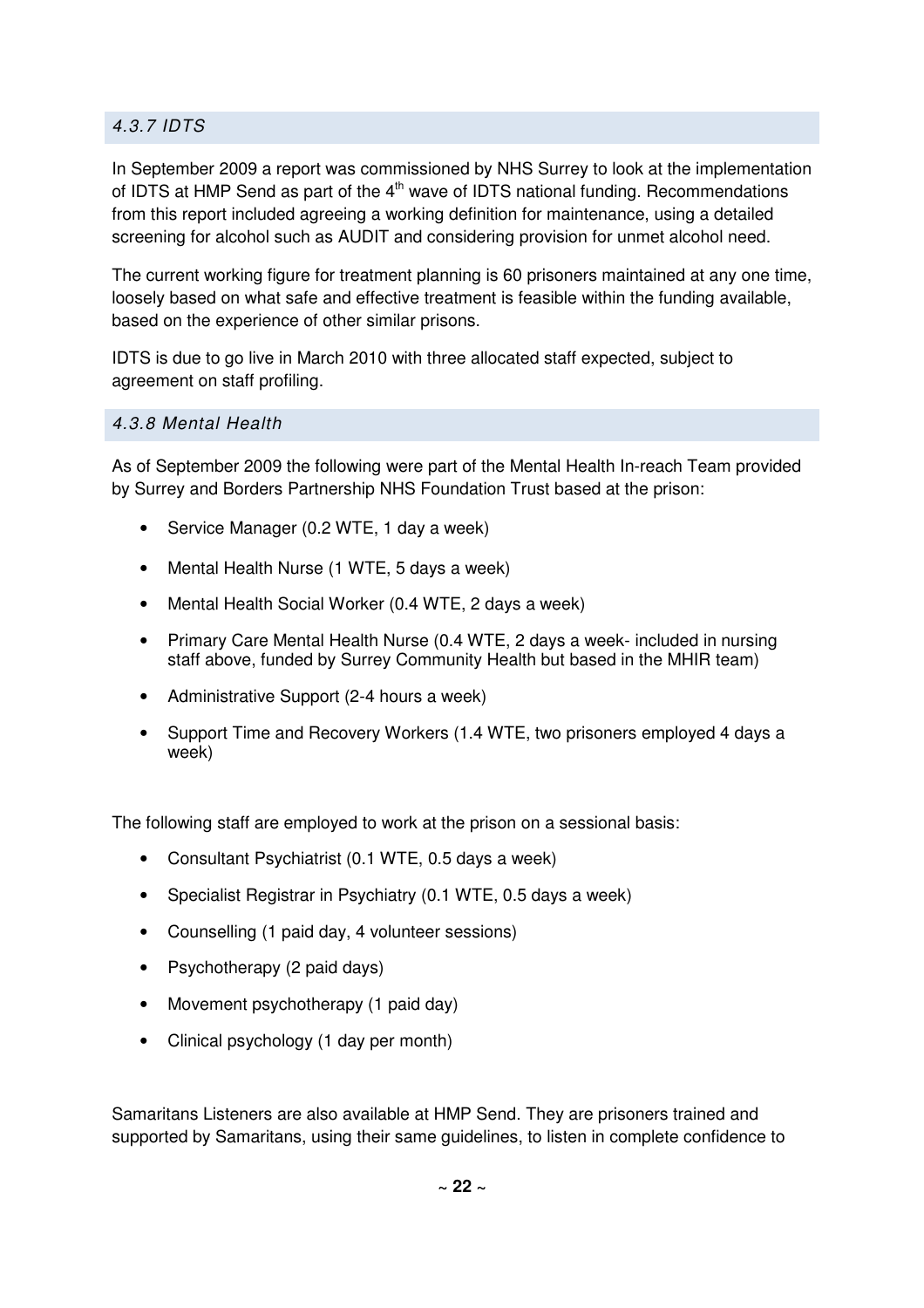their fellow prisoners who may be experiencing feelings of distress or despair, including those which may lead to suicide.

# Service data from Mental Health In-Reach

The time period for the following data was unspecified. 322 referrals were made during this time, of which 302 (94%) were accepted.

The majority of referrals were made by healthcare (34%, 109), followed by the Offender Management Unit (21%, 66) and self-referrals (13%, 41).



# **Figure 3 Sources of referrals**

# Source: Mental Health In-reach Report

The most commonly cited reasons for referral were deliberate self-harm or a history of (20%, 63), followed by serious mental illness (9%, 29), bereavement counselling (8%, 26) and hearing voices (8%, 21).

Of those referred to the Mental Health In-reach Team for deliberate self-harm, 52% (33) had a history of self-harm, 21% (13) had attempted self-harm in prison and 27% (17) were having current thoughts of self-harm. Of those referred because of bereavement 60% (26) requested bereavement counselling and 40% (17) were referred to Cruse.

Of those whose referral was accepted, 40% (118) were screened by MHIR and 33% (98) were referred to counselling. Two were referred to the Support Time Recovery Worker.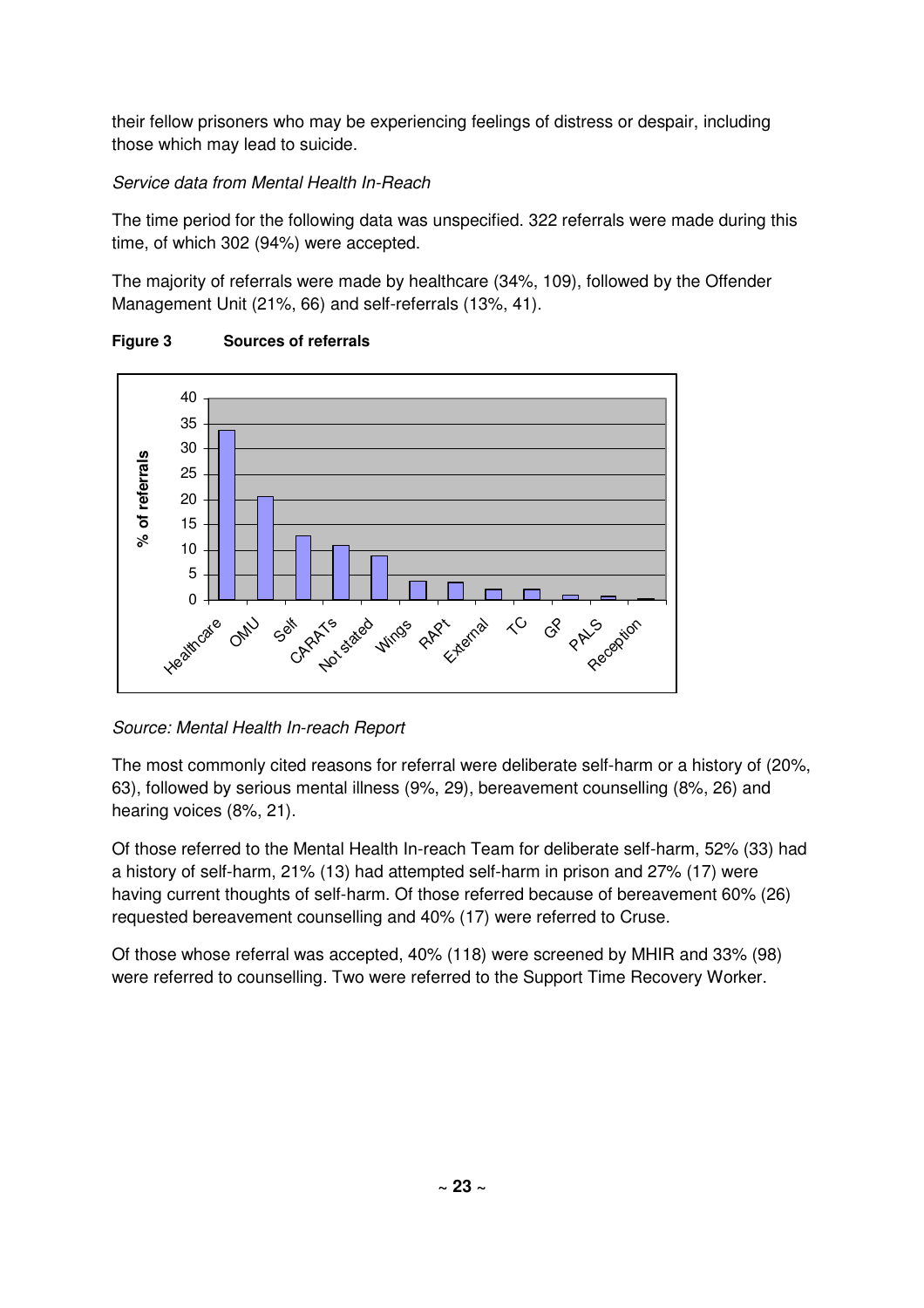#### **Figure 4 Referral outcomes**



Source: Mental Health In-reach Report

• All healthcare providers should ensure that the Primary Care Mental Health Nurse is available to support the Improving Access to Psychological Therapies provider in implementing a service at HMP Send.

## 4.3.9 Therapeutic Community

The democratic therapeutic community (TC) in HMP Send has capacity for 40 prisoners and its aim is to provide prisoners with a supportive environment where they live and work together to explore and change problem behaviours relating to their offending. It is the only democratic therapeutic community in the female estate, and prisoners are expected to stay on the TC for a minimum of 18 months.

In their 2008/9 report<sup>4</sup> the IMB highlighted the low number of prisoners taking part in the TC as an area of concern, listing the main constraint as a shortage of therapists and dedicated prison officers. In September 2009, 18 women were resident on the programme.

A joint working protocol was being developed between TC, healthcare and mental health inreach to look at communication between the different services and joint working processes and procedures.

• All healthcare providers and the TC should develop and agree a joint working protocol between all parties to ensure quality and continuity of care for those prisoners on the TC.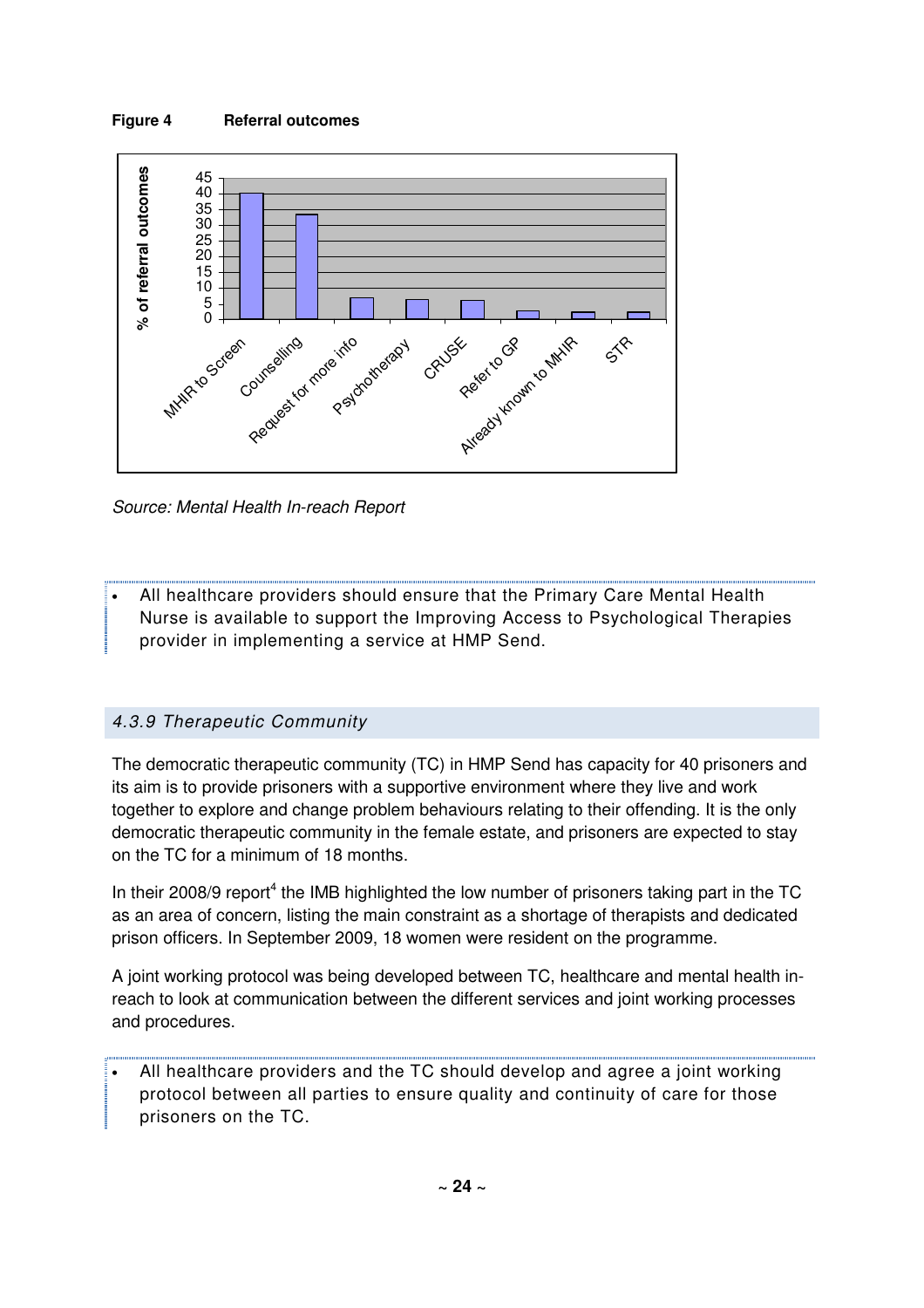# 4.3.10 External Provision

The table below details the services that are provided at HMP Send by external providers who hold clinics within the prison.

| <b>Clinic</b>      | <b>Frequency</b> | <b>Supplied by</b>                         |
|--------------------|------------------|--------------------------------------------|
| Physiotherapy      | Weekly           | <b>Royal Surrey County Hospital</b>        |
| Optician           | Monthly          | Service commissioned for Surrey<br>prisons |
| <b>Hepatitis C</b> | Monthly          | <b>Royal Surrey County Hospital</b>        |
| Podiatry           | 6 weekly         | <b>Surrey Community Health</b>             |
| <b>GUM</b>         | 6 weekly         | <b>St Peters Hospital</b>                  |
| Ultrasound         | 6 weekly         | Service commissioned for Surrey<br>prisons |

Between the  $21<sup>st</sup>$  September and the  $30<sup>th</sup>$  October 2009, 46 external health appointments were attended. 80% (37) of these appointments were at the Royal Surrey County Hospital in Guildford. The appointments were in many different departments but the most common were maxillofacial (6 appointments), fracture clinic (4), breast clinic (3) and short stay surgery (3).

# 4.4 IMPLEMENTATION OF SYSTMONE IT SYSTEM

In March 2010 the prison IT system, SystmOne is expected to go live in HMP Send. This will replace EMIS and aims to reduce the need for paper records. A number of the recommendations in this report, particularly those related to reception screening and data recording, will be affected by the implementation of SystmOne and the prison health delivery plan will take account of this.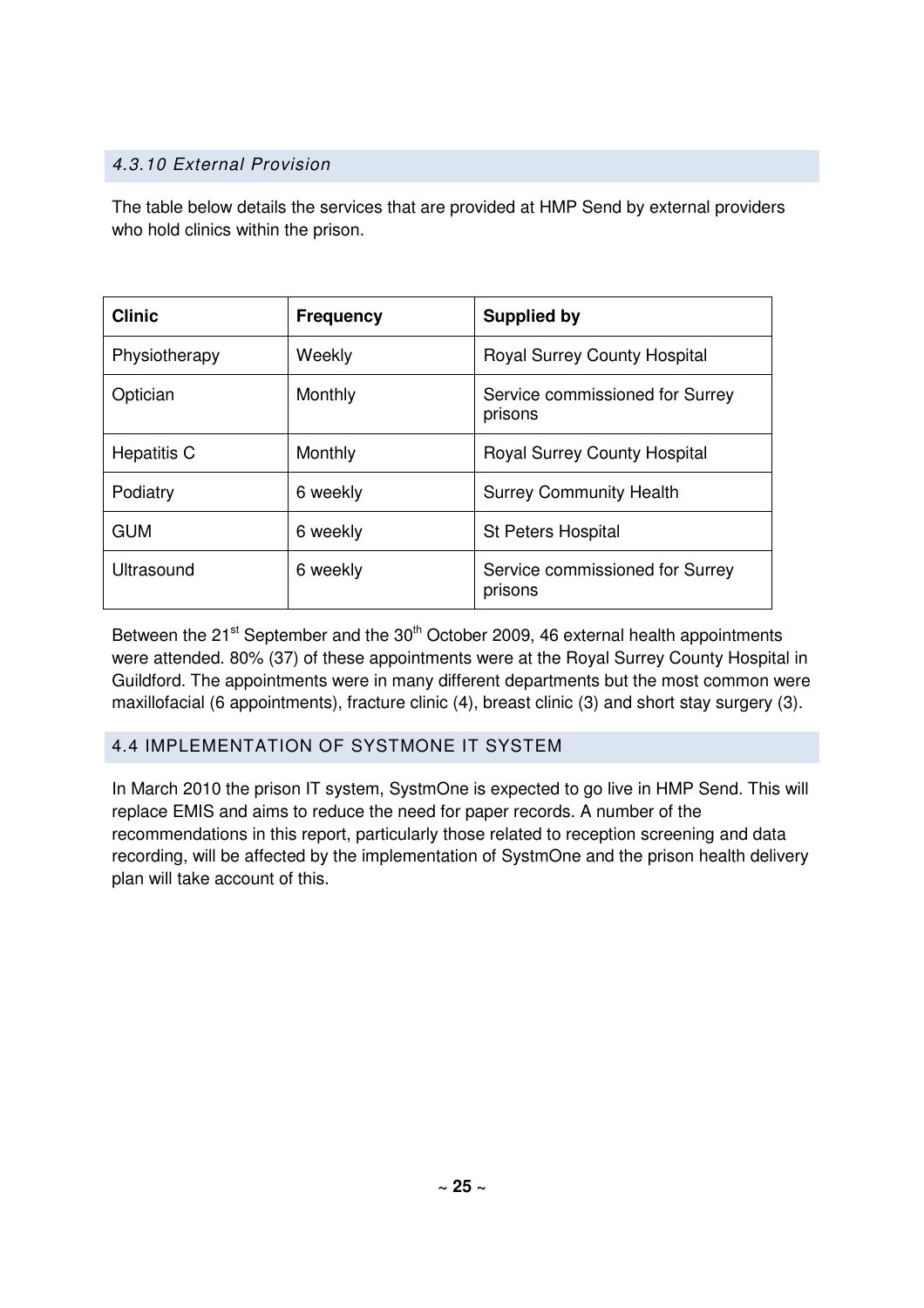# **5. RESULTS- COMPARATIVE**

**HMP Drake Hall** is a closed female prison with a capacity of 315. Data was available from the full Health Needs Assessment from 2007<sup>7</sup> and the 2008 refresh<sup>8</sup>, and from the 2007 HMIP inspection report<sup>9</sup>.

**HMP/YOI Foston Hall** is a closed female prison with a capacity of 283. Data was available from a 2007 Health Needs Assessment<sup>10</sup>, and a 2009 HMIP inspection report<sup>11</sup>.

| Comparator                                      | <b>HMP Send</b>                     | <b>HMP Drake Hall</b>                                       | <b>HMP/YOI Foston</b><br>Hall |  |
|-------------------------------------------------|-------------------------------------|-------------------------------------------------------------|-------------------------------|--|
| <b>Certified Normal</b><br><b>Accommodation</b> | 281                                 | 315                                                         | 283                           |  |
| Type of prison                                  | <b>Closed Training</b>              | Closed                                                      | Closed                        |  |
|                                                 | - Resettlement<br>- Sentenced (141) |                                                             | - Sentenced (186)             |  |
|                                                 | - Resettlement (80)                 | Specialist function for                                     | - Remand $(80)$               |  |
|                                                 | - Addictive treatment<br>(20)       | foreign nationals                                           | - Juveniles(17)               |  |
|                                                 | - Therapeutic<br>community (40)     |                                                             |                               |  |
| Foreign<br>nationals                            | 13%                                 | 30%                                                         | 7%                            |  |
| <b>Staffing levels</b>                          | 17 WTE                              | Info not available                                          | 21 WTE staff                  |  |
| <b>Inpatient care</b>                           | <b>No</b>                           | <b>No</b>                                                   | No                            |  |
| <b>GP</b>                                       | TOTAL= 8.5 hours                    | TOTAL= 12.5 hours                                           | TOTAL= 19.5 hours             |  |
|                                                 | Mon/Thurs/Fri                       | Monday-Friday                                               | Monday-Friday                 |  |
| 8.30-12 (2 sessions)                            |                                     | 10-12.30                                                    | 8.30-12 (3 sessions)          |  |
|                                                 | 8.30-10 (1 session)                 |                                                             | 8.30-1 (2 sessions)           |  |
| <b>Dentist</b>                                  | 1x 7 hour session a<br>week         | 1x 3 hour session a<br>2x 3 hour sessions a<br>week<br>week |                               |  |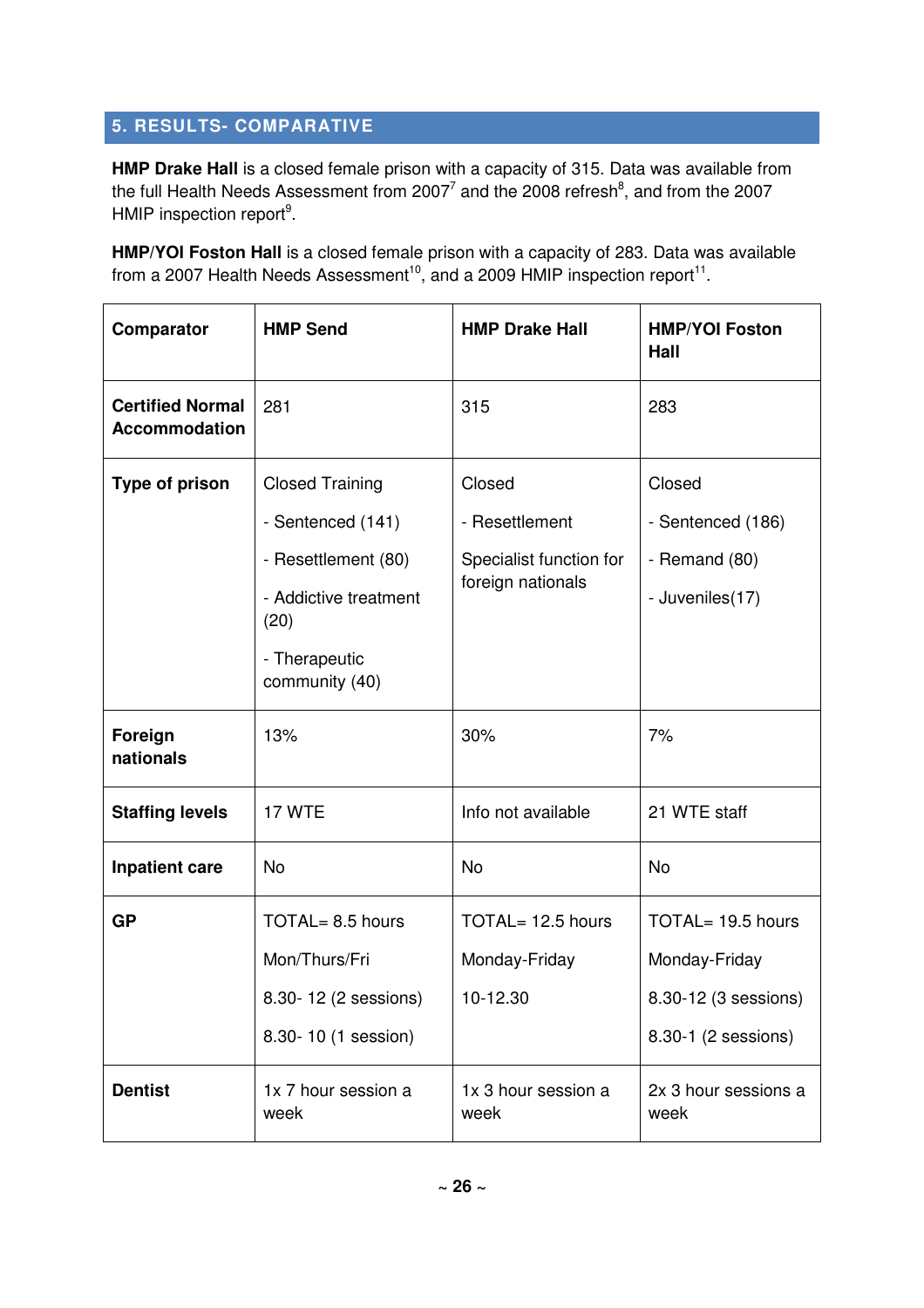| <b>Examples of</b><br>good practice                                          | Prison orderly working<br>with PALS manager to<br>provide an internal link<br>between prisoners and<br>the PALS manager. | Two health trainers<br>who cover a whole<br>day a week. Referrals<br>are made to and from<br>the health trainer<br>service from the gym<br>and the smoking<br>cessation service. | Prison using the<br>'walking the way to<br>prison health' model<br>to encourage<br>physical activity.<br>Prisoners who have<br>witnessed serious<br>self harm are seen<br>by wing staff and<br>Listeners. |  |
|------------------------------------------------------------------------------|--------------------------------------------------------------------------------------------------------------------------|----------------------------------------------------------------------------------------------------------------------------------------------------------------------------------|-----------------------------------------------------------------------------------------------------------------------------------------------------------------------------------------------------------|--|
| See main<br><b>Suggested</b><br>areas for<br>recommendations.<br>improvement |                                                                                                                          | No GUM service.<br>Gaps in alcohol<br>provision. Needs of<br>foreign national<br>women need to be<br>considered.                                                                 | Improvement of<br><b>Hepatitis B</b><br>vaccination uptake.<br>No primary mental<br>health care provision<br>$-$ all from MH in-<br>reach.                                                                |  |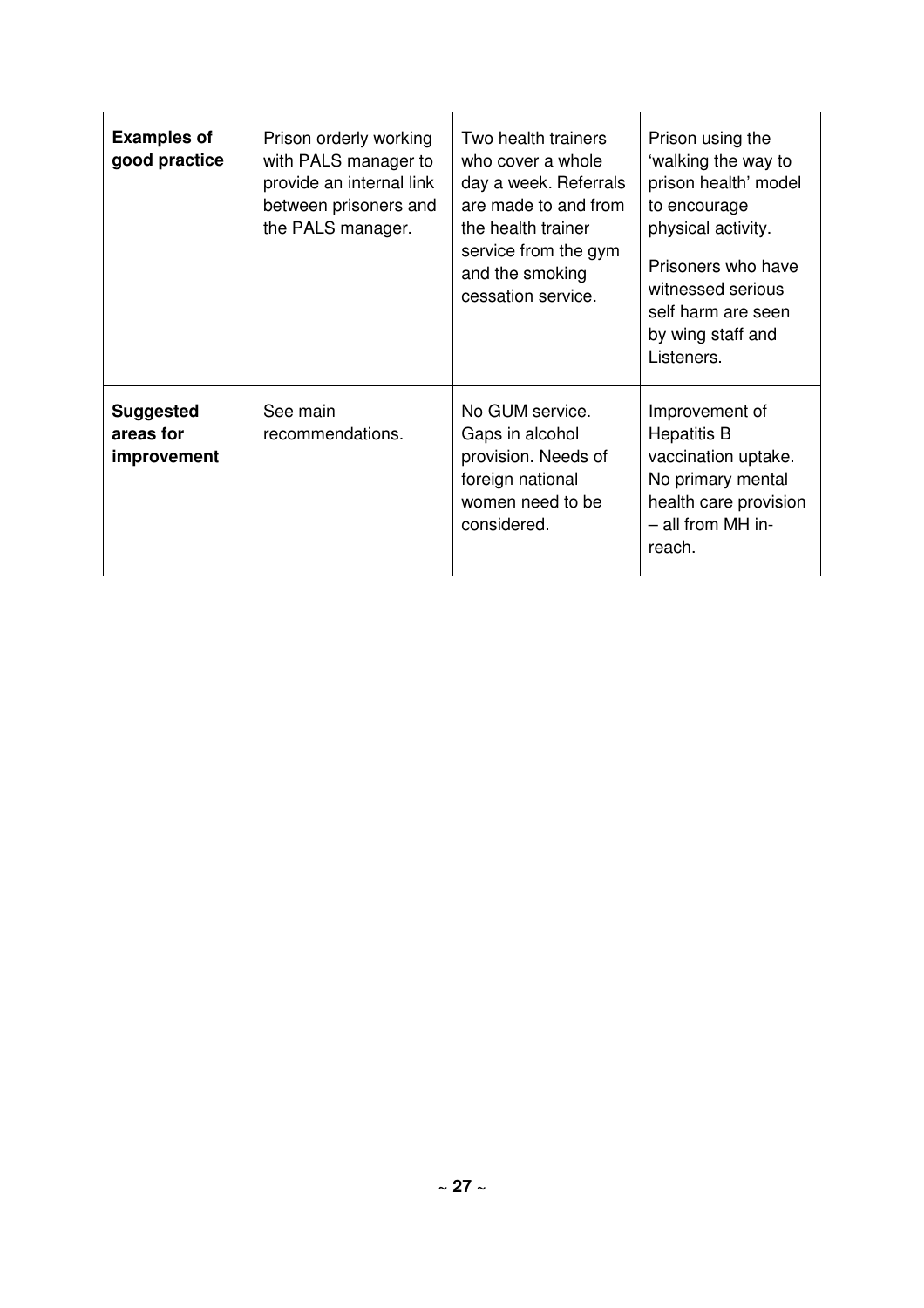# **6. RESULTS- CORPORATE (STAKEHOLDER VIEWS)**

# 6.1 PRISONERS

Over 45% (128) of prisoners at HMP Send participated in the corporate needs assessment, with 26% (73) completing questionnaires and a further 19% (55) participating in focus groups (either through attending or sharing their views with a representative that attended the focus group) or individual interviews. This is a good response rate, increasing the weight which should be given to the findings. The standard focus groups were facilitated by the PALS representative and a member of the Public Health team at NHS Surrey. The prisoner Patient Advice and Liaison Service (PALS) representative encouraged prisoners to participate and also provided a summary of the health concerns, feedback on health care and prisoner led health initiatives at HMP Send. This was collected from her experience within the role.

Summary of participation:

- 14 prisoners took part in standard focus groups.
- The therapeutic community sent one of its members to advocate for them who had gathered the views of 20 prisoners, therefore an interview format was used.
- 6 women individually spoke to the facilitator at the hairdressers.
- 15 prisoners took part in a focus group on the RAPT wing.

| <b>TOPIC</b>           | <b>RESULTS</b>                                                                                                                                                                                                                                                                                                                                                                                         |  |  |  |  |
|------------------------|--------------------------------------------------------------------------------------------------------------------------------------------------------------------------------------------------------------------------------------------------------------------------------------------------------------------------------------------------------------------------------------------------------|--|--|--|--|
| <b>Health Services</b> | The average rating of healthcare at HMP Send was 3/10.<br>$\bullet$<br>Many negative experiences of healthcare, attributed to<br>changes in management and staff.<br>However, recent healthcare manager making positive<br>changes.<br>62% of prisoners were not happy with the treatment they had<br>received for their health problems<br>84% of prisoners felt healthcare was better outside prison |  |  |  |  |
|                        |                                                                                                                                                                                                                                                                                                                                                                                                        |  |  |  |  |
| Healthcare staff       | 70% of prisoners felt healthcare was better in other prisons<br>$\bullet$<br>Healthcare appointments are rushed.<br>$\bullet$<br>Prisoners did not feel that healthcare staff believe what they                                                                                                                                                                                                        |  |  |  |  |
|                        | say about their health/symptoms, and felt they were just<br>given paracetamol instead of having<br>their<br>concern<br>investigated.<br>Communication between prisoners and healthcare staff poor,<br>with some healthcare staff viewed as unapproachable, rude,                                                                                                                                       |  |  |  |  |
|                        | hostile and patronising.<br>Lack of empathy and understanding from staff.                                                                                                                                                                                                                                                                                                                              |  |  |  |  |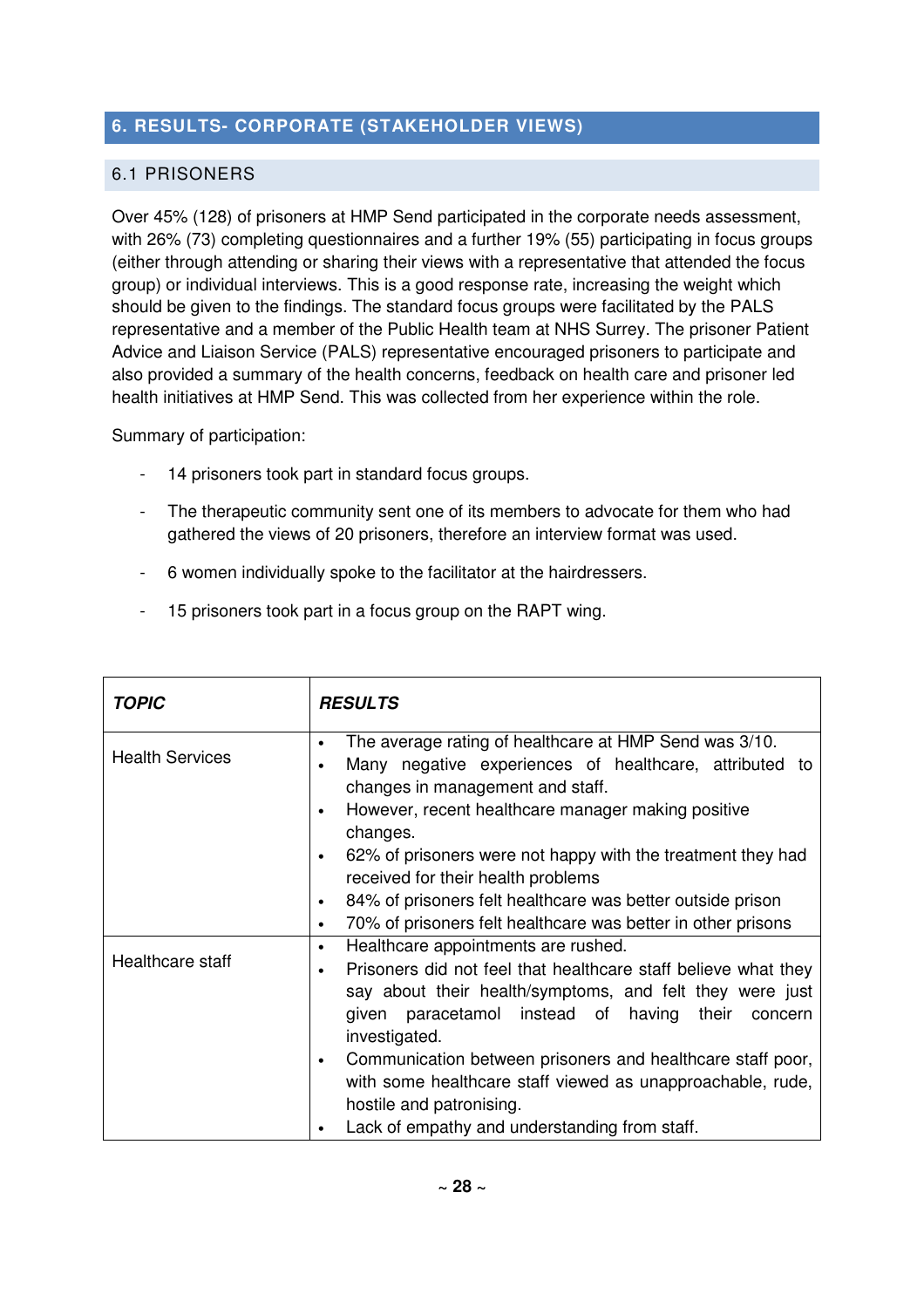|                               | 60% of prisoners did not feel cared for by healthcare staff               |
|-------------------------------|---------------------------------------------------------------------------|
|                               | 51% of prisoners felt healthcare staff did not explain things             |
|                               | clearly to them                                                           |
|                               | Relationship between healthcare staff and prison staff was<br>$\bullet$   |
| Relationships with prison     | very poor.                                                                |
| staff                         | Officers often called healthcare on behalf of prisoners and<br>$\bullet$  |
|                               | healthcare did not respond positively.                                    |
|                               | Relationship between officers and inmates very positive.<br>$\bullet$     |
|                               | Officers approachable, friendly and caring.                               |
|                               | Prisoners would go to an officer first with a concern.<br>$\bullet$       |
|                               | The average rating of 'ease of access to healthcare' was<br>$\bullet$     |
| Processes                     | 3/10.                                                                     |
|                               | Reception screening very thorough and good. However                       |
|                               | healthcare concerns discussed at reception screening were                 |
|                               | not always followed up.                                                   |
|                               | Anxiety at waiting over a month for test results, healthcare              |
|                               | staff don't listen to concerns.                                           |
|                               | Some issues with laboratory not receiving blood tests.                    |
|                               | Healthcare do not visit sick prisoners in their cell so<br>$\bullet$      |
|                               | the "rest in cell" decision left to prison officer.                       |
|                               | Healthcare had no access medical history prior to prison, so<br>$\bullet$ |
|                               | have to 'prove' past ongoing health complaints.                           |
|                               | Can wait two weeks after initial triage to see a GP.<br>$\bullet$         |
| Appointments                  | Healthcare appointments were not communicated well, with<br>$\bullet$     |
|                               | missed appointments due to no appointment slip.                           |
|                               | Doctor will not address more than one complaint at a time so<br>$\bullet$ |
|                               | need to put in another application to see the doctor.                     |
|                               | Hard to manage symptoms of colds and flus as no access to<br>$\bullet$    |
| Pharmacy/ Medication          | cough mixtures, lozenges or pain relief.                                  |
|                               | Repeat medications do not always arrive on time, meaning<br>$\bullet$     |
|                               | women go without medication.                                              |
|                               | Evening medications given too early, especially those with a              |
|                               | sedative effect which affect sleep patterns.                              |
|                               | On the main block, lack of privacy at the medication hatch<br>$\bullet$   |
| Privacy and                   | and have to bend down to speak to healthcare staff through                |
| confidentiality               | the hatch.                                                                |
|                               | Although 66% of prisoners felt privacy and confidentiality<br>$\bullet$   |
|                               | were respected in consultations, only 29% felt the same                   |
|                               | about the hatch.                                                          |
|                               | Concerns that some prisoners not getting the same care<br>$\bullet$       |
| <b>Equality and Diversity</b> | because of a language barrier.                                            |
|                               | Between 38-49% of prisoners felt that they were treated with<br>$\bullet$ |
|                               | respect by healthcare<br>staff<br>matter<br>no<br>what<br>their           |
|                               | demographics (i.e. age, race, religion, disability, sexual                |
|                               | orientation).                                                             |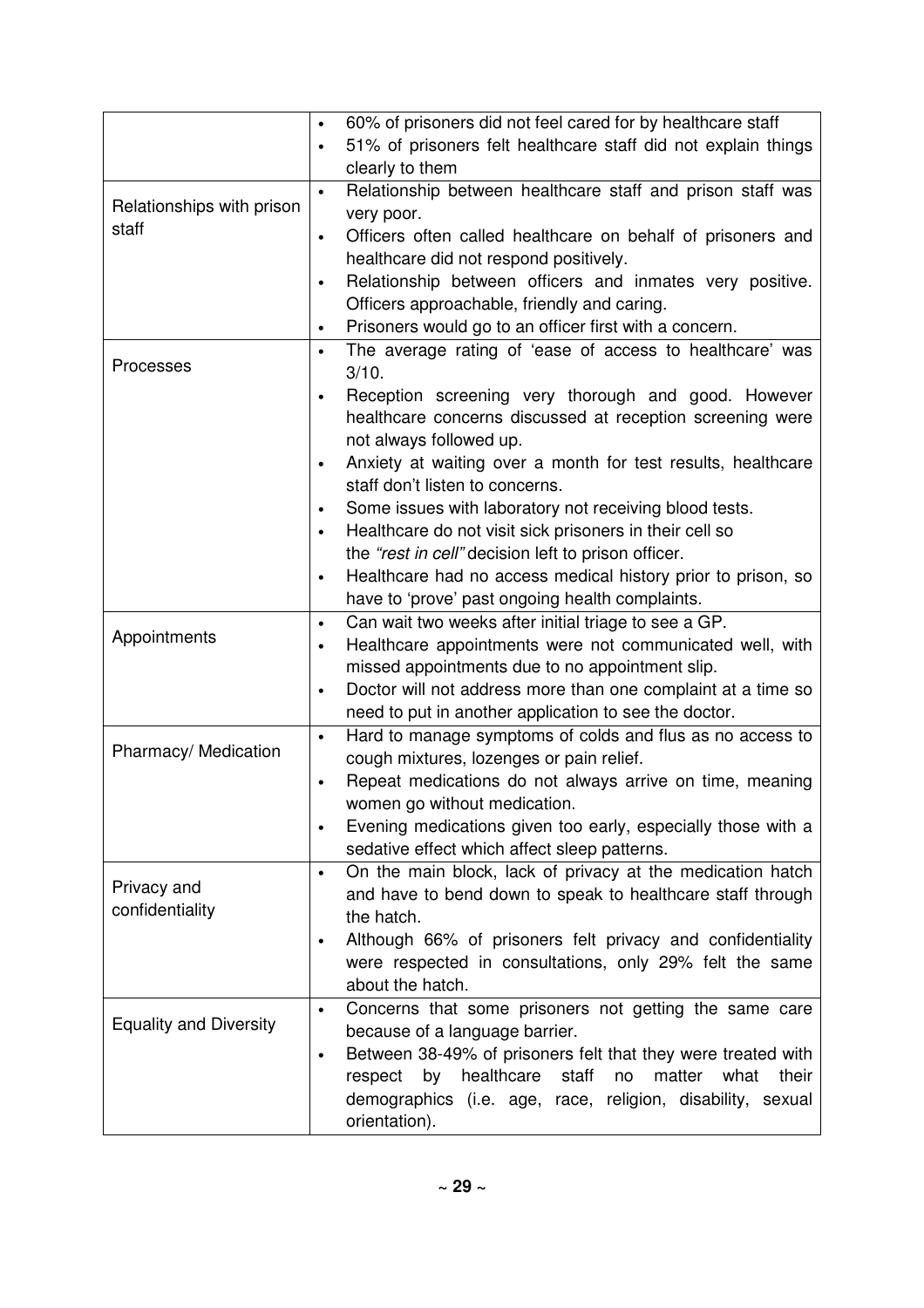| Overall health                     | Most prisoners rated their own health as better than other<br>$\bullet$<br>prisoners.                                                                                                                                                     |
|------------------------------------|-------------------------------------------------------------------------------------------------------------------------------------------------------------------------------------------------------------------------------------------|
|                                    | Overall health of the women at HMP Send poor, including<br>$\bullet$<br>emotional/mental health.                                                                                                                                          |
| Oral health and dental<br>services | Lifestyles, drug use and neglect resulted in poorer oral<br>$\bullet$<br>health, and greater need for dental services. Felt provision<br>does not reflect this.<br>Long waiting times for appointments including 'emergency'<br>$\bullet$ |
|                                    | appointments.                                                                                                                                                                                                                             |
|                                    | Lack of pain relief or antibiotics after seeing the dentist,<br>$\bullet$<br>prisoners then reported having to put in another application<br>for pain relief.                                                                             |
|                                    | Would like more check ups and felt oral health promotion in<br>the past was patronising and a poor substitute for check ups.<br>Dental products on the canteen list are too expensive.<br>$\bullet$                                       |
|                                    | 46% of prisoners rated 'ease of access' to dental care as very<br>difficult.                                                                                                                                                              |
|                                    | 23% of prisoners reported experiencing dental pain in the last<br>24 hours                                                                                                                                                                |
| Mental health                      | Many women witnessed fellow prisoners self harming and<br>$\bullet$<br>attempting to end their lives.                                                                                                                                     |
|                                    | Mental health of prisoners is poor, due to issues before<br>$\bullet$<br>coming to prison.                                                                                                                                                |
|                                    | Some unaware of services available such as in-reach team<br>$\bullet$                                                                                                                                                                     |
|                                    | and peer support.<br>Some prisoners not happy with Listeners, as not comfortable<br>$\bullet$<br>talking to a fellow prisoner.                                                                                                            |
|                                    | Support available in the Therapeutic Community was viewed<br>$\bullet$<br>very positively.                                                                                                                                                |
|                                    | 52% of prisoners didn't feel that HMP Send was good at<br>helping people when they feel low                                                                                                                                               |
|                                    | 56% of prisoners would know where to go for help if they felt<br>$\bullet$<br>low                                                                                                                                                         |
| Health promotion                   | Although motivation to change behaviour was high, felt that<br>$\bullet$<br>poor emotional health was a barrier.<br>Happy with health promotion activities, and recent cervical<br>$\bullet$                                              |
|                                    | screening campaign well received. Due to popularity, not<br>enough appointments.                                                                                                                                                          |
|                                    | Only 41% of prisoners felt they could get information and<br>$\bullet$<br>advice on how to stay healthy                                                                                                                                   |
| Screening                          | 66% of women within screening age range had been invited<br>$\bullet$<br>for cervical screening.                                                                                                                                          |
|                                    | 50% of women within screening age range had been invited<br>$\bullet$<br>for breast screening.                                                                                                                                            |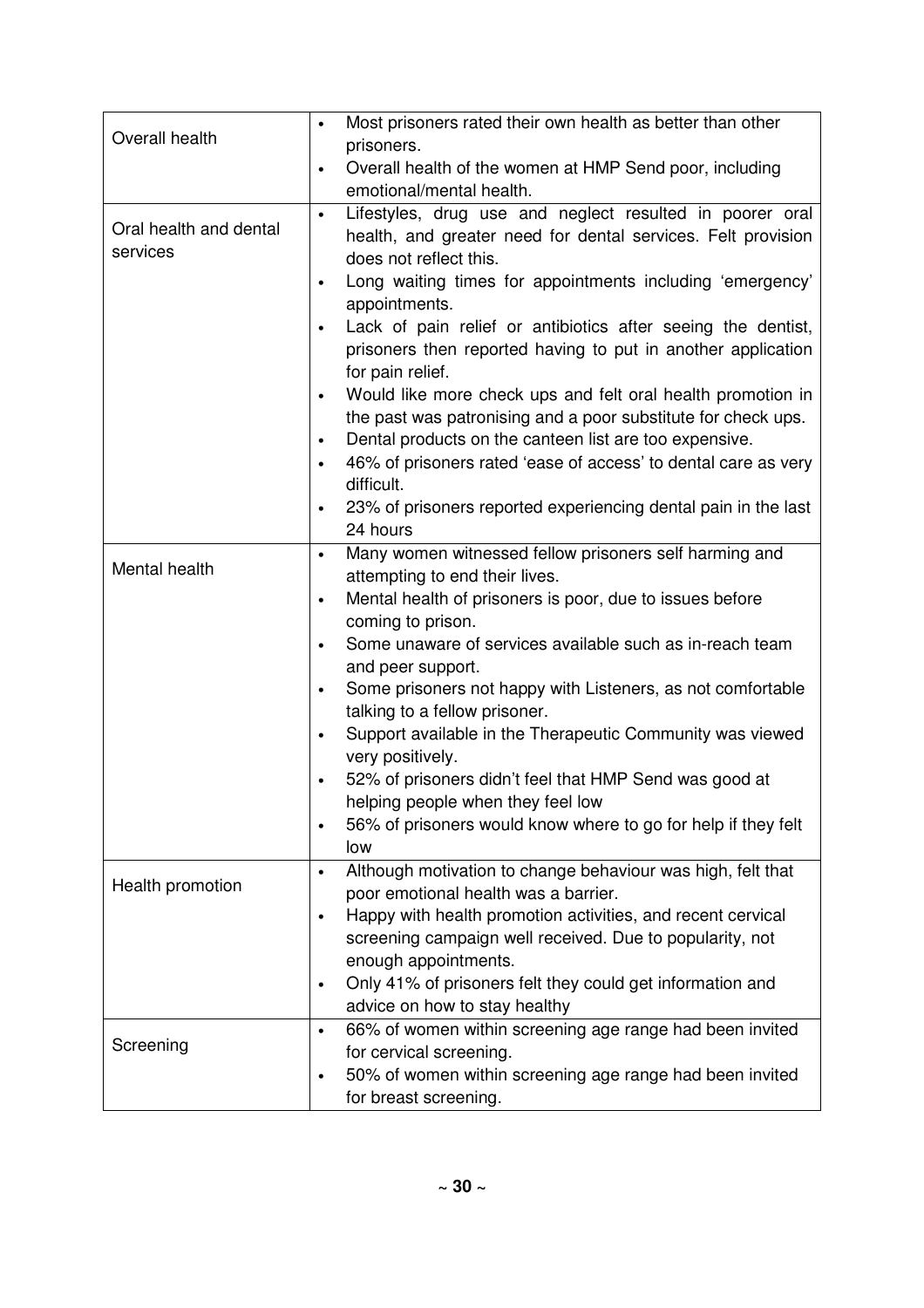|                               | Difficult to get a balanced diet at HMP Send.                              |  |  |  |
|-------------------------------|----------------------------------------------------------------------------|--|--|--|
| Diet/Exercise                 | Food lacks nutrients, and high fat and carbohydrate content.               |  |  |  |
|                               | Weight management major issue, with many reporting                         |  |  |  |
|                               | weight increased since moving to HMP Send, due to diet.                    |  |  |  |
|                               | Happy with gym, support and advice from gym staff very                     |  |  |  |
|                               | good.                                                                      |  |  |  |
|                               | Some taking vitamins or would like to, but very expensive.                 |  |  |  |
|                               | 70% of prisoners did not feel that the food was good for them<br>$\bullet$ |  |  |  |
|                               | Felt 'forgotten' by healthcare. Did not know any of the<br>$\bullet$       |  |  |  |
| <b>RAPt prisoners</b>         | healthcare staff and felt they were not kept informed or                   |  |  |  |
|                               | consulted about healthcare issues.                                         |  |  |  |
|                               | Lack of opportunity for exercise<br>$\bullet$                              |  |  |  |
|                               | For healthcare staff to respect them and value them as                     |  |  |  |
| One change to                 | people.                                                                    |  |  |  |
| improve health?               | Attitudes of healthcare staff towards prisoners.                           |  |  |  |
|                               | For appointments not to be rushed.                                         |  |  |  |
|                               | Better communication between healthcare and prison staff.                  |  |  |  |
|                               | Pain medication available on the wings.<br>$\bullet$                       |  |  |  |
|                               | More mental health promotion for those not currently                       |  |  |  |
|                               | accessing services.                                                        |  |  |  |
|                               | More privacy and confidentiality at the hatch in the main<br>$\bullet$     |  |  |  |
|                               | block.                                                                     |  |  |  |
|                               | Opportunity to have a healthier diet (89% of prisoners)<br>$\bullet$       |  |  |  |
| <b>Most beneficial health</b> | Information on how to stay healthy (70% of prisoners)<br>$\bullet$         |  |  |  |
| improvement?                  | Support planning for when I go home (66% of prisoners)<br>$\bullet$        |  |  |  |

# 6.2 HEALTHCARE STAFF/ GPS

Healthcare staff at HMP Send were encouraged to participate in the corporate health needs assessment through questionnaires and interviews. In total, three staff were interviewed with views from a further four staff obtained via questionnaires. The GPs at HMP Send were also given the opportunity to participate, and were given the same questions. The results have been merged below.

| <b>TOPIC</b> | <b>RESULTS</b>                                                                                                                                                                                                                                                                                                                                                                                           |
|--------------|----------------------------------------------------------------------------------------------------------------------------------------------------------------------------------------------------------------------------------------------------------------------------------------------------------------------------------------------------------------------------------------------------------|
| Staffing     | There have been many changes in the healthcare team, and<br>some of these could have been facilitated better.<br>Period without management structure was very negative,<br>and better interim measures should have been put into<br>place.<br>More healthcare staff would improve provision.<br>Recruitment and retention needed to be strengthened and<br>better communication from HR would help this. |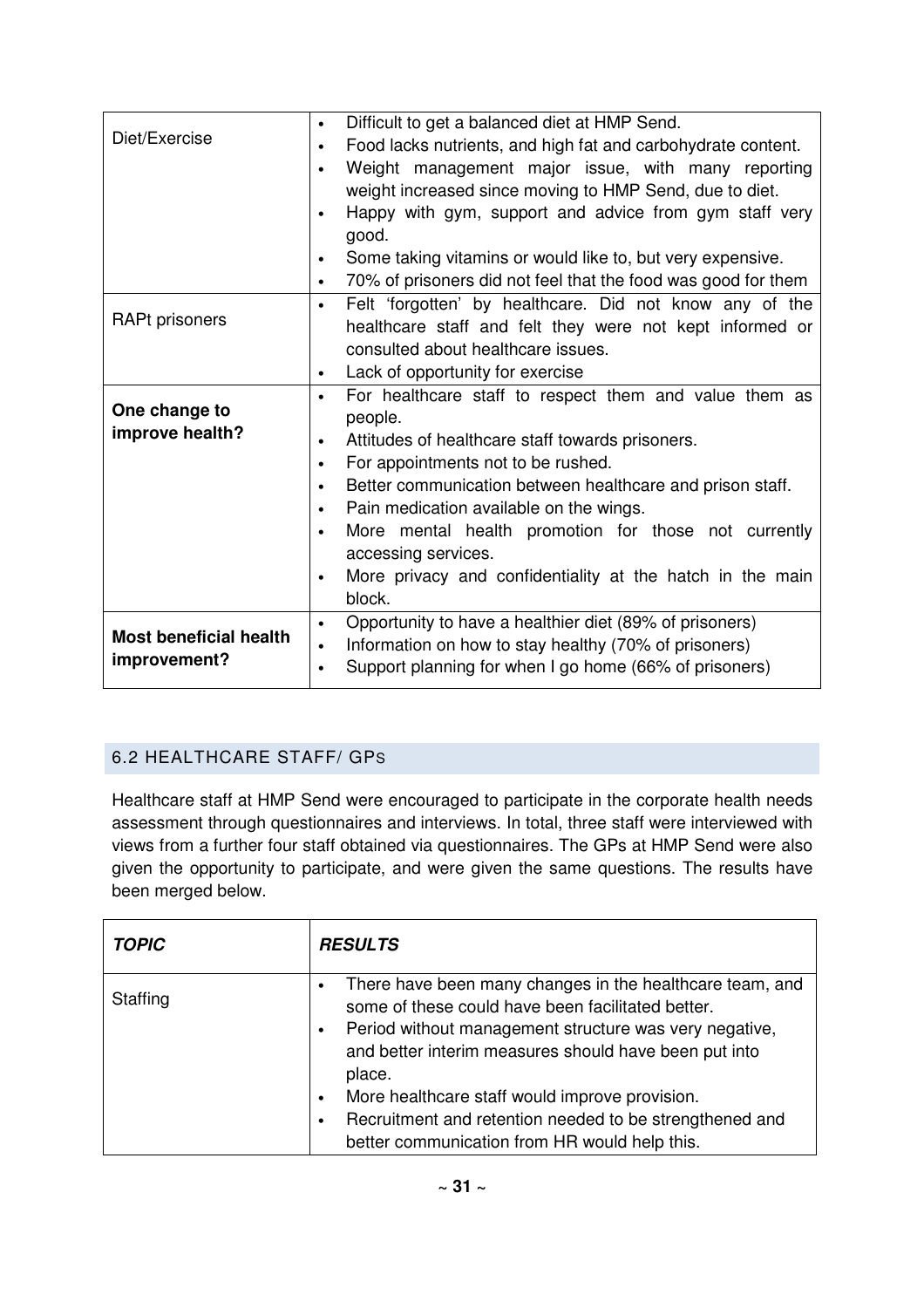|                                       | The nurse led healthcare service has been very short staffed<br>and this has put pressure on the GP time.<br>Role of primary care mental health nurse unclear.<br>$\bullet$                                               |
|---------------------------------------|---------------------------------------------------------------------------------------------------------------------------------------------------------------------------------------------------------------------------|
| Training and<br>development           | Three of the four questionnaire respondents did not have a<br>$\bullet$<br>personal development plan.<br>Staff felt they needed more training on sexual health, mental<br>$\bullet$<br>health, triage and first on scene. |
| Communication with<br>prison officers | Some felt officers did not understand the role of healthcare<br>or the application system.<br>Should be a priority for health and prison staff to work<br>$\bullet$<br>together.                                          |
| Pharmacy/medication                   | System for ordering medication time consuming.<br>$\bullet$<br>Would like better pharmacy facility<br>Nurse prescriber in healthcare would make access to<br>$\bullet$<br>medication more effective                       |
| <b>Diet</b>                           | Increase in prisoners with high cholesterol and weight<br>$\bullet$<br>management issues, and increase in requests for special<br>diets                                                                                   |
| Processes                             | Paper based systems time consuming and a barrier to<br>$\bullet$<br>standardised care.<br>Test results regularly delayed or missing, need electronic<br>$\bullet$<br>links to the lab to ensure timely results.           |

# 6.3 PRISON OFFICERS

Questionnaires were disseminated to officers by a member of the Public Health team on a staff health information day and by a Senior Officer. Twelve completed questionnaires were returned. Six officers also participated in mini interviews and discussions.

| <b>TOPIC</b>        | <b>RESULTS</b>                                                                                                                                                                            |
|---------------------|-------------------------------------------------------------------------------------------------------------------------------------------------------------------------------------------|
| Healthcare staff    | Felt healthcare staff were rude to prisoners and prison staff.<br>$\bullet$<br>Healthcare staff dismissed concerns of prison officers and<br>don't work with them.                        |
|                     | Healthcare staff always rushed when seeing prisoners.<br>Poor relationships between healthcare staff and prisoners.<br>55% felt healthcare could communicate with prison staff<br>better. |
| Health of prisoners | Self-harm a big issue at HMP Send.<br>Obesity and weight management main health concern for<br>women, feeling they put on weight at HMP Send.                                             |
| Health promotion    | Healthcare are treatment rather than prevention focussed.<br>$\bullet$<br>Prisoners deliver successful health promotion activities                                                        |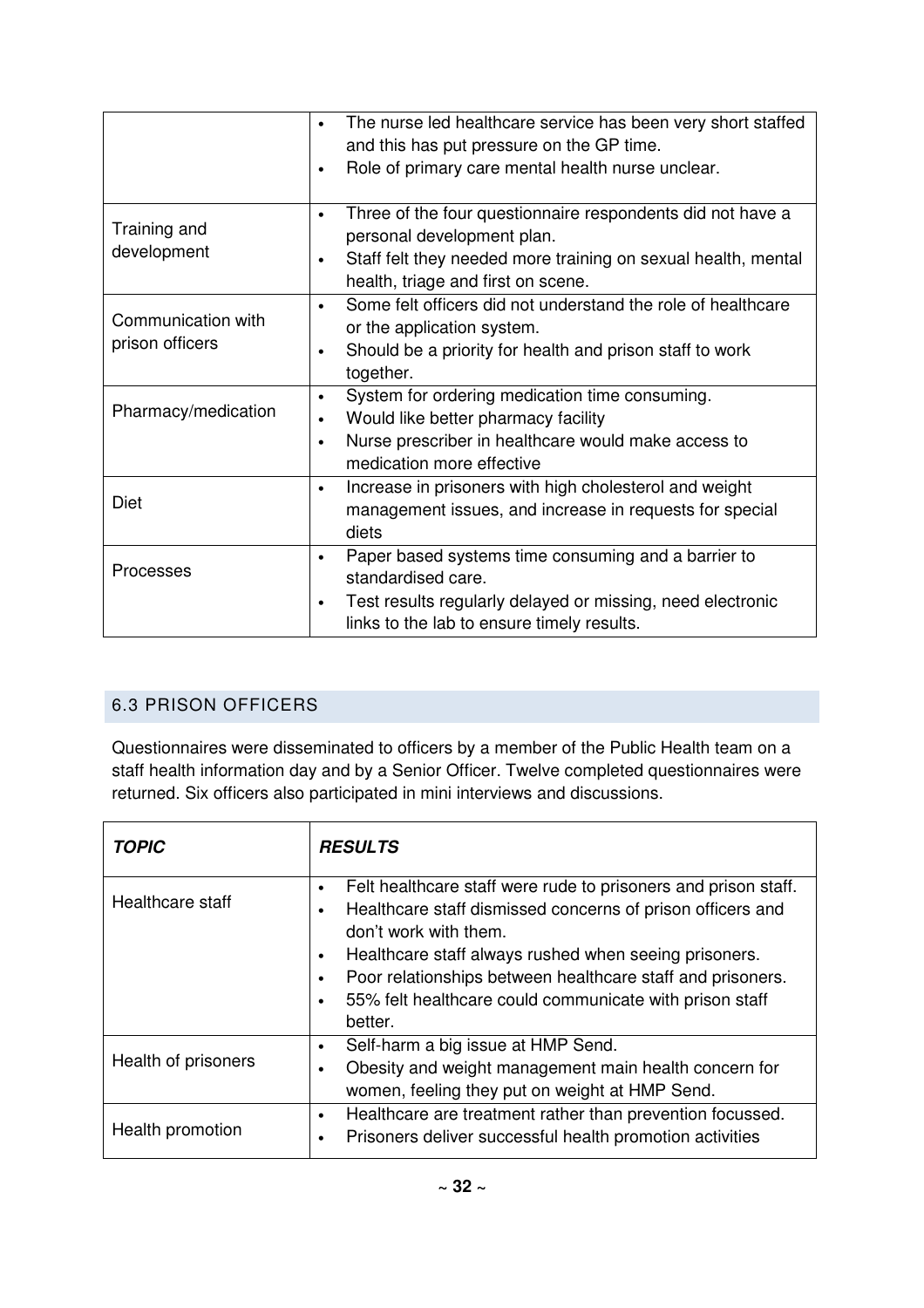|                       | without any healthcare input.<br>Recent cervical smear campaign good, but demand<br>outweighed supply.<br>More physical activity would help mental and physical health.                                                                                                                 |
|-----------------------|-----------------------------------------------------------------------------------------------------------------------------------------------------------------------------------------------------------------------------------------------------------------------------------------|
| Access to services    | 83% do not believe access to dentist worked well.<br>$\bullet$<br>67% do not believe access to the GP worked well.                                                                                                                                                                      |
| Training for officers | 58% of officers did not believe they received any training to<br>support the health of prisoners.<br>67% of staff were not aware of any joint training with<br>healthcare, and all felt they would benefit from joint training.<br>25% felt they would benefit from first aid training. |

## Recommendations

Findings from the stakeholders questionnaires and focus groups have raised serious concerns about all healthcare provision within HMP Send. NHS Surrey should performance manage providers of healthcare to improve stakeholder satisfaction and address the following:

- All healthcare providers should put processes in place to formally consult with prisoners on a regular basis, particularly on significant service developments.
- All healthcare providers should keep prisoners informed of changes in services to increase trust in services and manage service demand.
- Surrey Community Health should ensure that regular staff are present on each wing to build relationships with prison staff and prisoners.
- Surrey Community Health should ensure that recruitment and retention of prison healthcare staff is an area of priority for HR to ensure prompt recruiting to vacancies.
- Surrey Community Health and the prison should ensure the roles and responsibilities of all staff around the health of prisoners are clearly outlined, and joint training should be arranged to re-enforce this.
- Surrey Community Health and the prison should arrange additional staff training on the specific health needs of prisoners for both healthcare and prison staff, which should involve prisoners themselves.
- Surrey Community Health should ensure that any actions noted on the reception screening are clearly documented and followed up.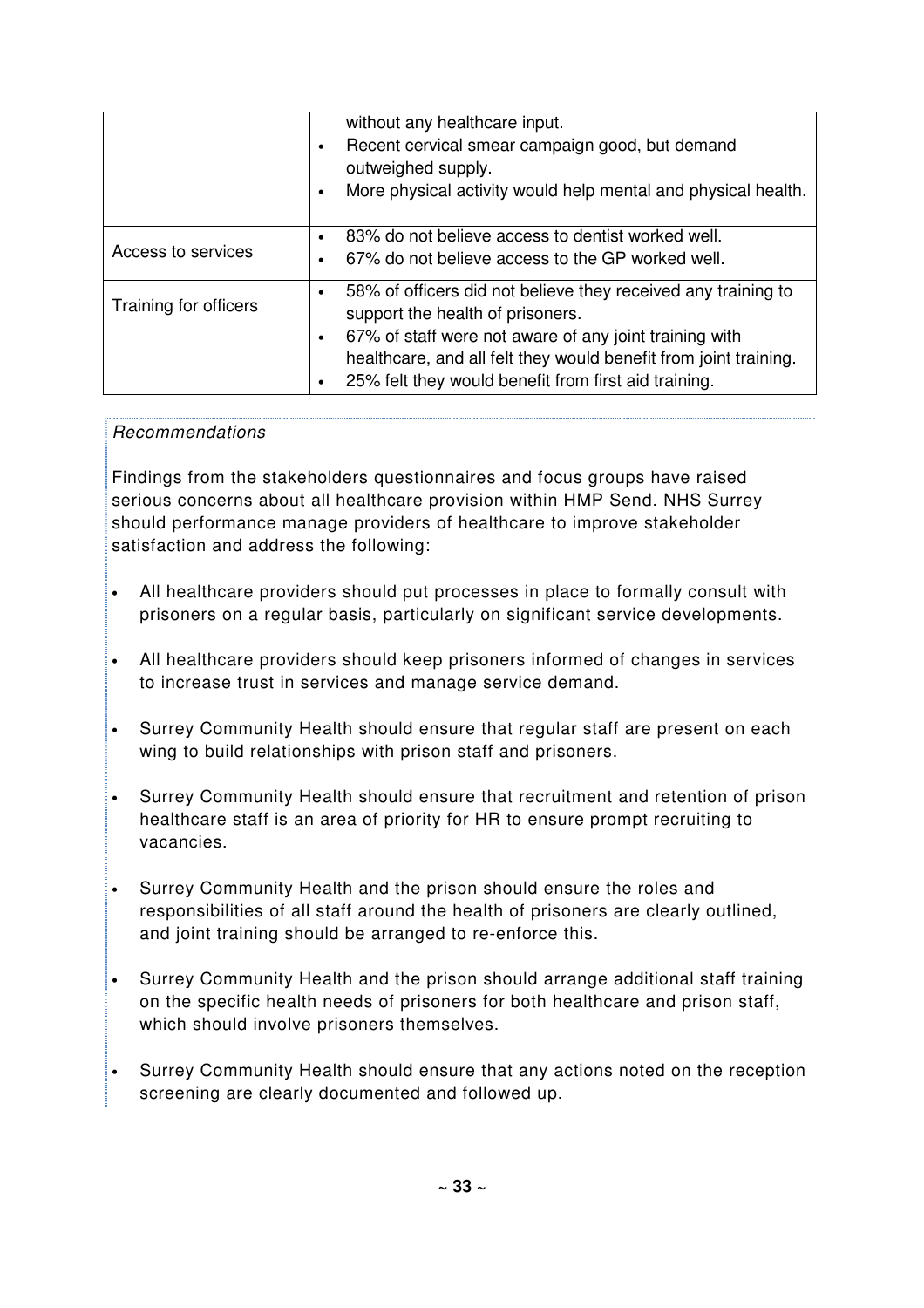- Surrey Community Health and the prison should review the communication of appointments to reduce DNAs and waiting times, as well as prisoner frustration.
- Surrey Community Health should review the processes in place to ensure repeat prescriptions arrive on time.
- Surrey Community Health should investigate implementing a nurse prescriber role to improve access to medication.
- Surrey Community Health should review the times of evening medication to ensure sedative drugs are not given too early.
- Surrey Community Health should ensure that levels of privacy and confidentiality at the hatch are improved.
- Surrey Community Health should review the provision of pain relief and antibiotics following dental visits.
- Surrey Community Health should improve communication with prisoners around dental waiting times and expectation of services available.
- All health providers and the prison should review the processes around supporting women who witness self-harm by others, and review the provision available.
- Surrey and Borders Partnership NHS Foundation Trust should improve communication of mental health service provision.
- Surrey Community Health and Surrey and Borders Partnership NHS Foundation Trust should review the provision of primary care mental health services and self-help materials available to prisoners.
- The prison and Surrey Community Health should undertake consultation with prisoners to find out what support for going home would be most helpful.
- Surrey Community Health should work proactively with the RAPt staff and prisoners to build relationships and ensure that a equitable service is provided.
- Surrey Community Health and RAPt should develop and put in place a communication agreement to ensure a joined up service is provided for prisoners.
- The prison and RAPt should arrange for prisoners on RAPt to have more opportunities for physical activity.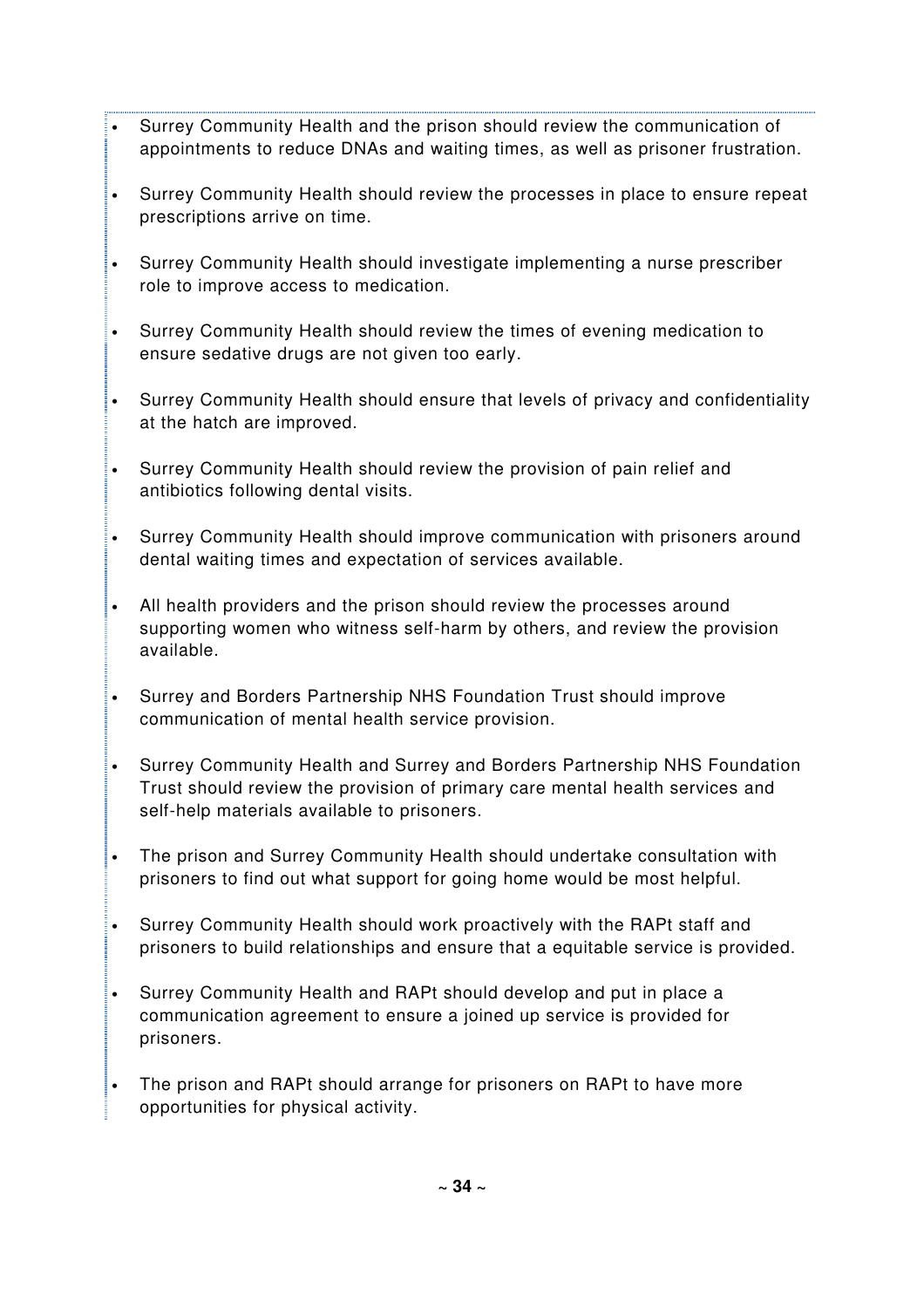## **7 RESULTS- DISEASE HEADINGS**

## 7.1 BURDEN OF DISEASE

|                            | Expected                 |                                        |                                      |                              | Actual                                                       |                                              |                          |                          |                                                             |
|----------------------------|--------------------------|----------------------------------------|--------------------------------------|------------------------------|--------------------------------------------------------------|----------------------------------------------|--------------------------|--------------------------|-------------------------------------------------------------|
| <b>Disease</b>             | <b>Source</b>            | Age<br>stratified<br>data<br>available | Age groups<br>with data<br>available | <b>Overall</b><br>prevalence | <b>Expected number</b><br>of prisoners at<br><b>HMP Send</b> | <b>Chronic</b><br><b>Disease</b><br>Register | Reception<br>audit       | Pharmacy<br>data         | <b>Actual number of</b><br>prisoners at HMP<br>Send (range) |
| Treated asthma             | <b>BTK</b>               | Yes                                    | $16 - 45 +$                          | 6.0%                         | 16                                                           | 4.3%                                         | 22.9%                    | 15.0%                    | $12 - 64$                                                   |
| <b>COPD</b>                | UK data $^{12}$          | Yes                                    | 16-74                                | 0.8%                         | $\overline{3}$                                               | 1.7%                                         | 1.6%                     | $\overline{\phantom{0}}$ | $\overline{4}$                                              |
| Epilepsy                   | <b>BTK</b>               | Yes                                    | 16-64                                | $\overline{\phantom{a}}$     | 2                                                            | 1.0%                                         | 3.3%                     | 3.2%                     | $3-9$                                                       |
| <b>Diabetes</b>            | <b>BTK</b>               | Yes                                    | $16 - 64 +$                          | 0.8%                         | 3                                                            | 1.4%                                         | 0.0%                     | $\sim$                   | $0 - 4$                                                     |
| Hypertension               | UK<br>data <sup>13</sup> | Yes                                    | $16 - 75 +$                          | 28.0%                        | 41                                                           | 3.6%                                         | 1.6%                     | $\sim$                   | $4 - 10$                                                    |
| Ischaemic<br>heart disease | <b>BTK</b>               | Yes                                    | 16-64                                | 1.0%                         | $\overline{2}$                                               | $\overline{\phantom{a}}$                     | $\overline{\phantom{a}}$ | $\sim$                   | Unknown                                                     |
| Pregnancy                  | <b>BTK</b>               | No                                     | N/A                                  | 3.0%                         | 8                                                            | $\overline{\phantom{a}}$                     | $\overline{\phantom{a}}$ | $\overline{\phantom{a}}$ | $3 *$                                                       |
| Hepatitis B                | <b>BTK</b>               | No                                     | N/A                                  | 12.0%                        | 34                                                           | $\overline{\phantom{0}}$                     | 0.0%                     | $\overline{\phantom{0}}$ | $\Omega$                                                    |
| Hepatitis C                | <b>BTK</b>               | No                                     | N/A                                  | 11.0%                        | 31                                                           | 0.0%                                         | 3.0%                     | $\overline{\phantom{a}}$ | $0 - 8$                                                     |
| <b>HIV</b>                 | <b>BTK</b>               | No                                     | N/A                                  | 1.2%                         | 3                                                            | 0.4%                                         | 1.6%                     | $\sim$                   | $1 - 4$                                                     |

BTK= Birmingham Toolkit<sup>14</sup> Data based on population of 281 women at HMP Send  $*$  = Data for 2009 from Healthcare Manager

The table above uses data either from a large group of prisoners (Birmingham Toolkit) or from the general population (UK data) to estimate how many people we would expect to have certain medical conditions at HMP Send. Most of the data is age stratified which means we know the differences in prevalence for each age group and can apply those numbers to the age profile at HMP Send to get a more accurate prevalence estimate. All the data sources used have separate female data on each condition.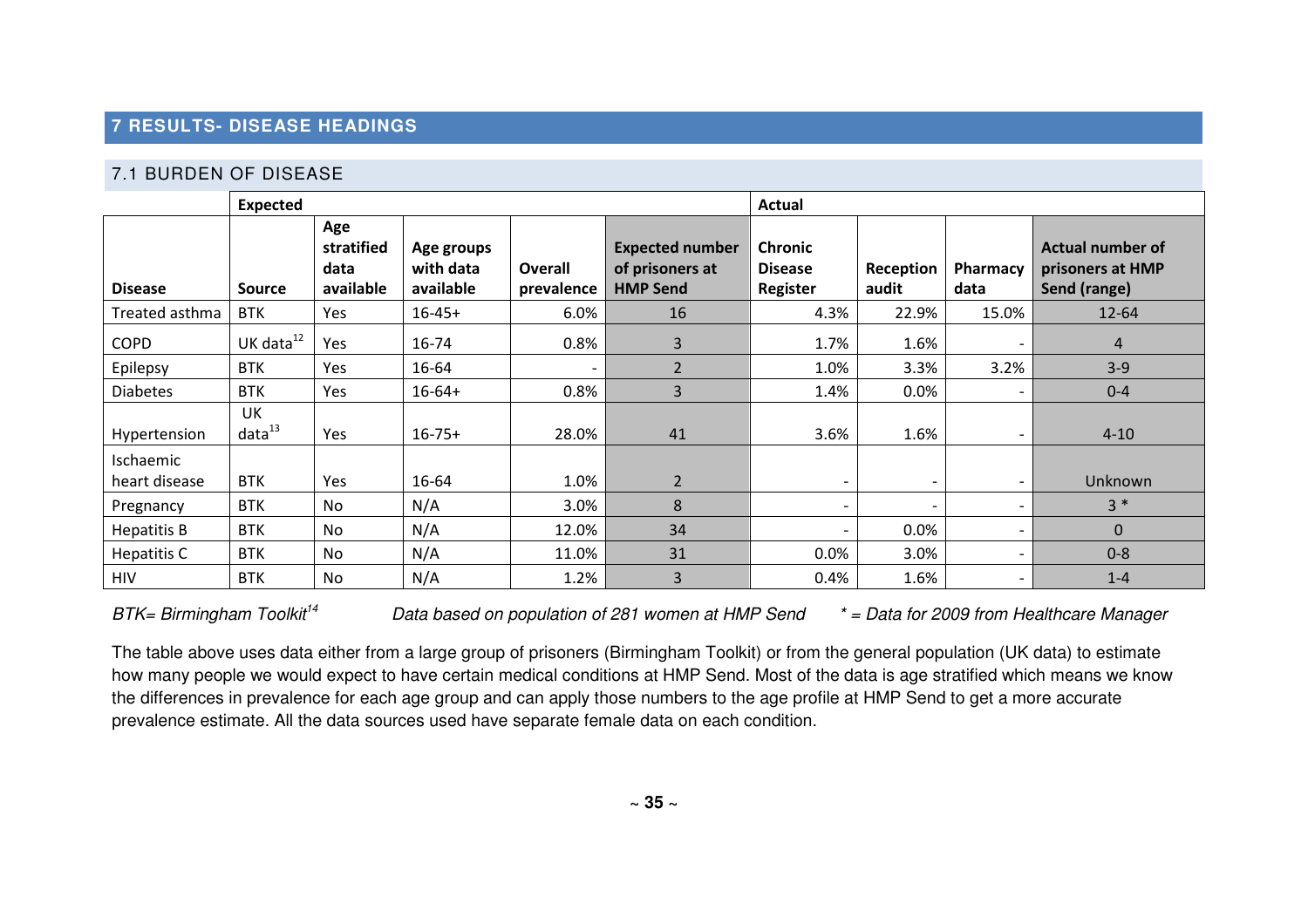### 7.2 PHYSICAL HEALTH 7.2.1 Asthma

The reception audit data revealed 23.3% (14/60) of women self-reporting to have asthma and 15% (9/60) were currently using inhalers. Prescribing data revealed similar prevalence rates to the reception audit with 15% (42/281) of the population being on medication for asthma. The chronic disease register (CDR) for asthma only had twelve (12/281) patients on it in September and October of 2009. Therefore the CDR did not match the prescribing figures, and the prescribing figures were much larger than we would expect for this population.

The use of an inhaler does not automatically infer a diagnosis of asthma. Some asthmatics may not use an inhaler and there may be other conditions for which these medications are also prescribed e.g. Chronic Obstructive Pulmonary Disease (COPD). Some inmates may seek inhalers as bronchodilators can be used to augment the 'high' of some inhaled illicit drugs and metered dose inhaler devices can also be used for concealment of other drugs.

- Surrey Community Health should ensure a regular prescribing review of asthma medication takes place to reduce the risk of potential illicit use.
- All patients on asthma medication should be on the CDR and this should be regularly audited by Surrey Community Health.

## 7.2.2 Chronic obstructive pulmonary disease

In the reception audit one (1/60) person mentioned COPD, and five (5/281) people were on the CDR for COPD in September and October 2009. This is roughly the number you would expect in this group based on national female prevalence data; prison prevalence data is not available.

All those prisoners who mentioned asthma or COPD were smokers. Smoking can increase the symptoms of asthma and reduce the effectiveness of medications, and can also lead to the development of COPD. For further information on smoking cessation and recommendations see section 7.8.1.

• Surrey Community Health should ensure that Stop Smoking support is targeted to those with asthma and COPD.

## 7.2.3 Epilepsy

Two prisoners in the reception audit reported a diagnosis of epilepsy, indicating a prevalence rate of 3.3% (2/60). Prescribing data indicated that nine (9/281) prisoners were taking antiepileptic drugs. Based on the assumptions that most people with a formal diagnosis of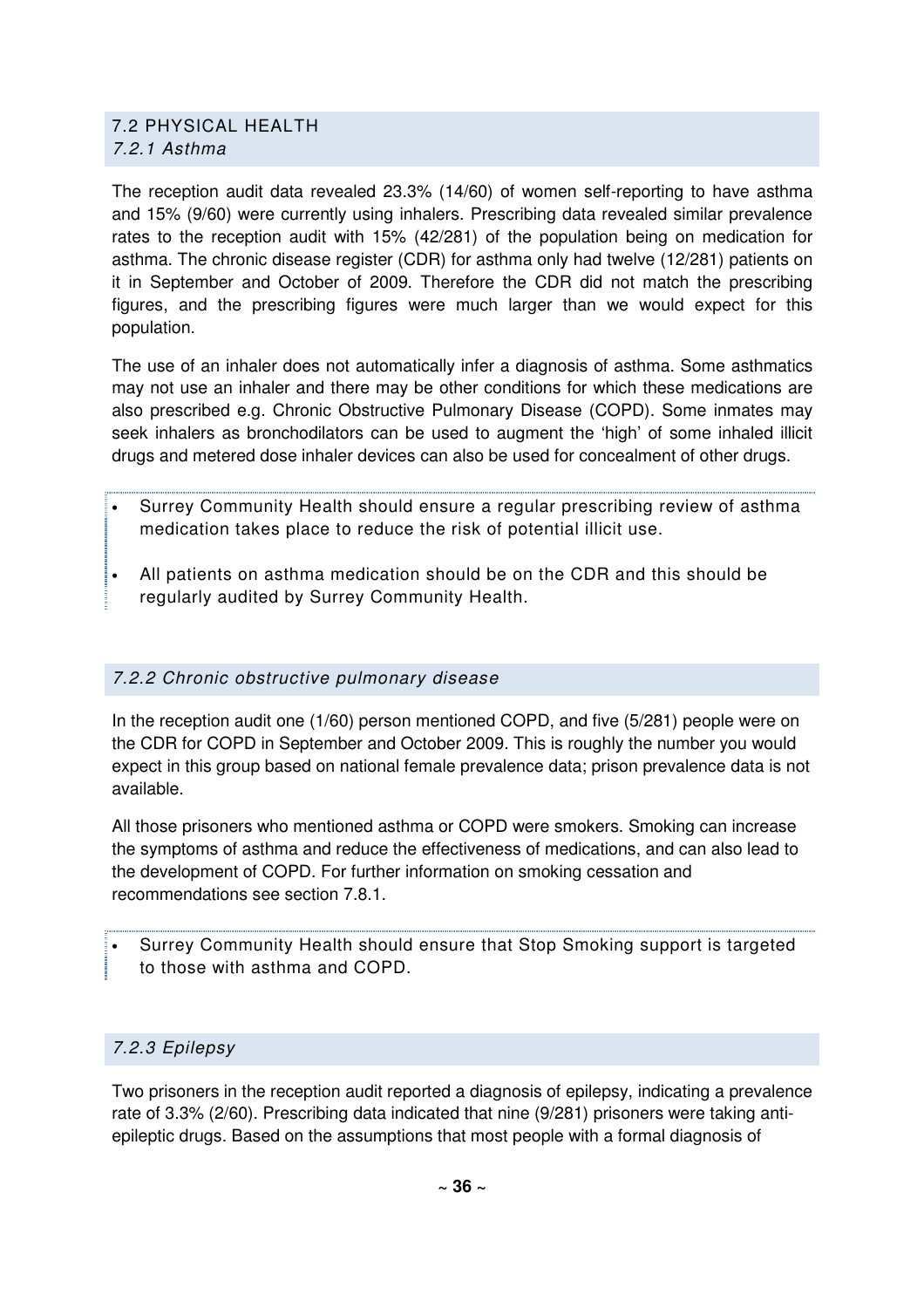epilepsy are prescribed anti-epileptic medication and that they are very rarely used in other conditions it was inferred that the prevalence of epilepsy was similar to the reception audit data. The CDR for epilepsy only had three (3/281) people on it. Prison data indicates that you would expect 2 prisoners with epilepsy at HMP Send, so actual figures are therefore higher than expected.

- All those on medications for epilepsy should be on the CDR and this should be audited by Surrey Community Health.
- Surrey Community Health should ensure that all patients have regular reviews of epilepsy medications and have access to specialist services in line with NSF Long-term conditions.

# 7.2.4 Diabetes

Although no prisoners in the reception audit mentioned diabetes, the CDR for diabetes noted four people indicating a prevalence of 1.4% (4/281) for the prison. Pharmacy data noted one patient being treated for diabetes. These data sources did not distinguish between type 1 and type 2 diabetes. This number of people is similar to the expected number of prisoners with diabetes based on prison data.

Patients at HMP Send are managed by the GPs, one of whom has an interest in diabetes and the availability of a specialist Diabetes Nurse to visit HMP Send is being investigated.

• Surrey Community Health should ensure that the CDR separates patients with type 1 and type 2 diabetes and that appropriate care pathways and targeted health promotion are interventions in place.

# 7.2.5 Heart disease and hypertension

In the reception audit one person said they were being treated for hypertension and one additional person had a high blood pressure reading. There were 10 people on the CDR for hypertension indicating a prevalence of 3.6% (10/281). There are no prison data for hypertension, but community data indicates that you would expect around 41 patients with hypertension in HMP Send. Pharmacy data indicated that 31 patients were being treated for coronary heart disease/vascular conditions indicating a prevalence of 11% (31/281). There was no further data available on heart disease.

• Surrey Community Health should review the inclusion criteria for this CDR to consider inclusion of those with CHD and other vascular conditions.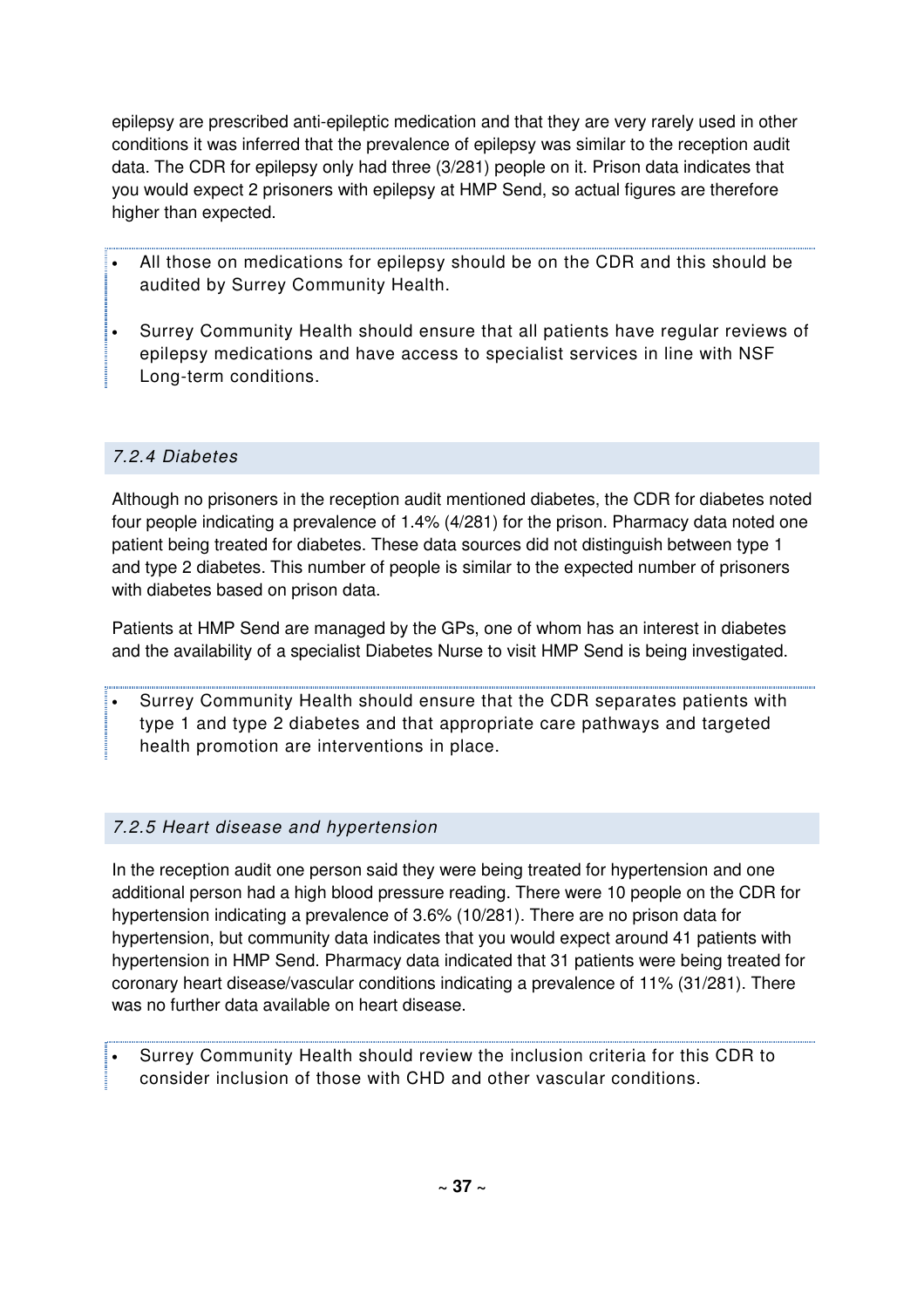• Surrey Community Health should ensure that active case finding takes place for those at risk of hypertension through healthcare staff and health promotion events.

# 7.2.6 Obesity

The reception audit data indicated that 53% (28) of prisoners were overweight or obese. All but one prisoner was in the Obesity I category (BMI 30-34.9). The graph below shows rates that are similar to the national average. Although the figures are small there may be a higher proportion of those underweight. No prisoners were on the CDR for obesity, however the data indicated that there should be approx 40 patients who are obese on the list.



**Figure 2 Percentage of overweight and obese prisoners in HMP Send and England** 

# Source: Reception audit and Health Survey for England 2007

## Prescribing Data

A review of the prescribing of the anti-obesity drug Orlistat over the last 12 months (December 2008- November 2009) was carried out, and 23 prisoners that were still at HMP Send were identified as being on the medication. The NICE Guidance on Obesity contains recommendations on pharmacological interventions for obesity, and prescribing guidelines for the prison are based on these. However the review revealed that the guidelines were not being consistently adhered to.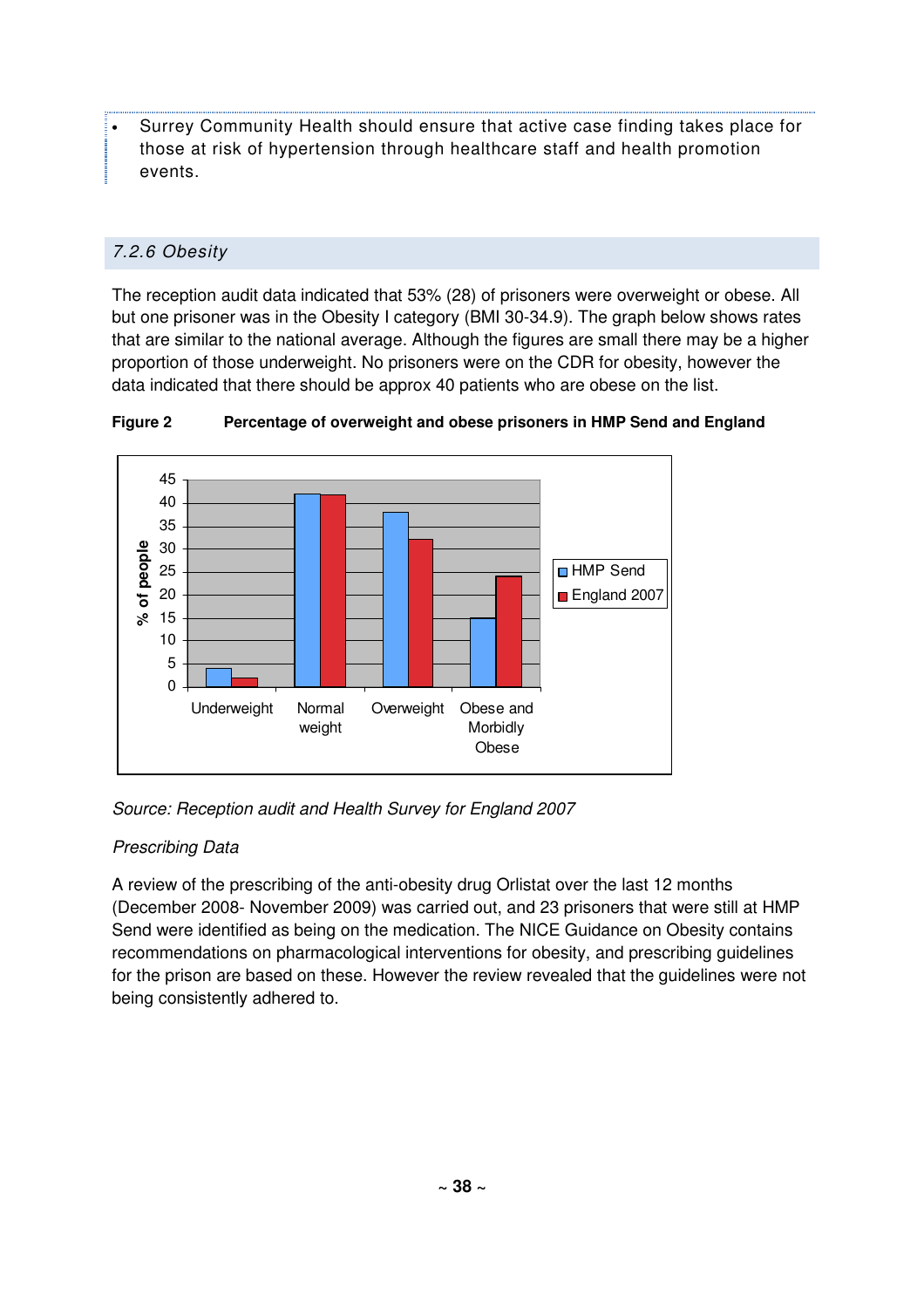| <b>Guideline</b>                                                                            | Number (%) of cases where this<br>was implemented |
|---------------------------------------------------------------------------------------------|---------------------------------------------------|
| Lifestyle advice given before drug treatment is<br>commenced                                | 19 (83%)                                          |
| Patient assessed to see if they have lost 5% of body<br>weight before drugs are prescribed  | 1(4%)                                             |
| Patient regularly monitored (e.g. regular weight taken)<br>after starting drug treatment    | 7(30%)                                            |
| Patient stopped treatment due to either inadequate<br>weight loss or non-attendance of gym. | 6(26%)                                            |

- Surrey Community Health should ensure that the CDR for obesity is kept up to date and that appropriate care pathways and targeted health promotion interventions are in place.
- Surrey Community Health should ensure that those patients with an underweight BMI are followed up appropriately.
- Surrey Community Health should undertake an urgent review on the prescribing of Orlistat to ensure that it is in line with NICE guidance.
- Surrey Community Health should ensure that communication takes place with prisoners on the changes in the prescribing of Orlistat in the prison, to manage the expectations of the prisoners.

# 7.2.7 Pregnancy

There was one pregnant women in HMP Send in December 2009, and three in total for 2009. There is a link nurse who deals with all antenatal needs, liaising with community midwives to come into the prison for appointments and St Peters Hospital for external appointments. Patients are transferred to Holloway when approaching their due date. One other woman in the reception audit reported a recent termination of pregnancy, and one reported having given birth in the last 6 weeks.

• All healthcare providers should ensure that the care provided for women up to a year after birth is in line with the NICE clinical guidelines on 'Antenatal and Postnatal Mental Health'.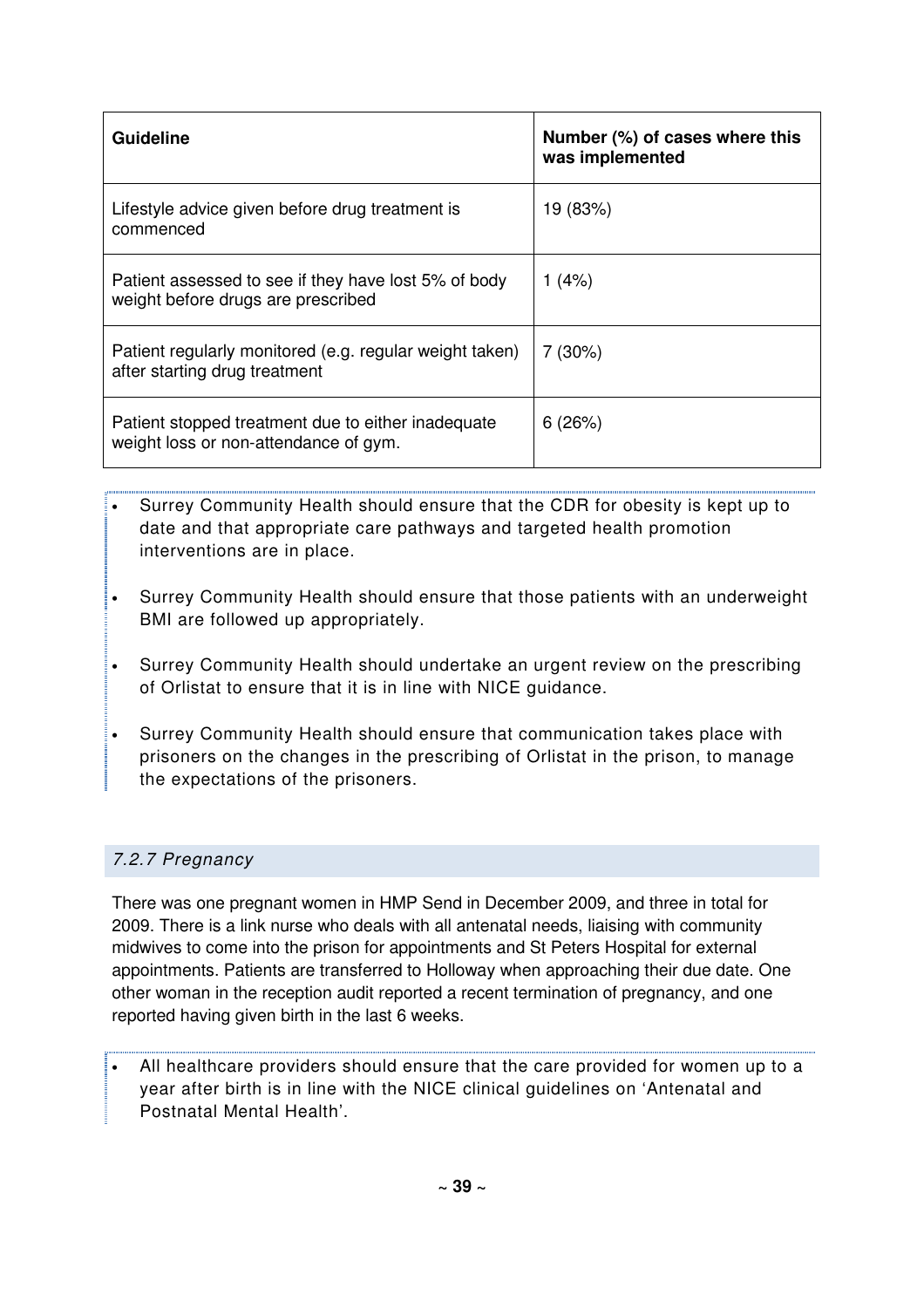# 7.3 INFECTIOUS DISEASES 7.3.1 Hepatitis B

No prisoners within the reception audit mentioned a diagnosis of Hepatitis B. Prison data indicates the prevalence is around 12%, therefore the potential number of prisoners infected with Hepatitis B could be up to 34.

All consenting prisoners entering prison, who have not already received at least three Hepatitis B vaccine doses (HBV), should complete a 0, 7 and 21 day HBV course within one month of their arrival <sup>15</sup>. The cost and clinical effectiveness of Hepatitis B vaccination has been proven and prisons are monitored quarterly on their coverage by the Health Protection Agency (HPA). Prisoners are at higher risk of contracting Hepatitis B due to their 'high risk' behaviours both inside and outside prison (e.g. tattooing, intravenous drug use).

Prisoners are asked in the reception screening if they have had a Hepatitis B vaccination and if they would like to have one. The answers to this question are in the chart below, with the number of prisoners in brackets.



## Source: Reception audit

This data indicates that most prisoners who haven't had the vaccine would like to (71%). 35% had already had a full course of the vaccine. In 18% of cases the full information about Hepatitis B was not recorded on the reception screening paperwork. A weekly Hepatitis B vaccination clinic is run from the main healthcare building.

Quarterly reporting on vaccination figures to the HPA is required and is carried out by the admin team. The data provided to the HPA for July-September 2009 is in the table below for HMP Send.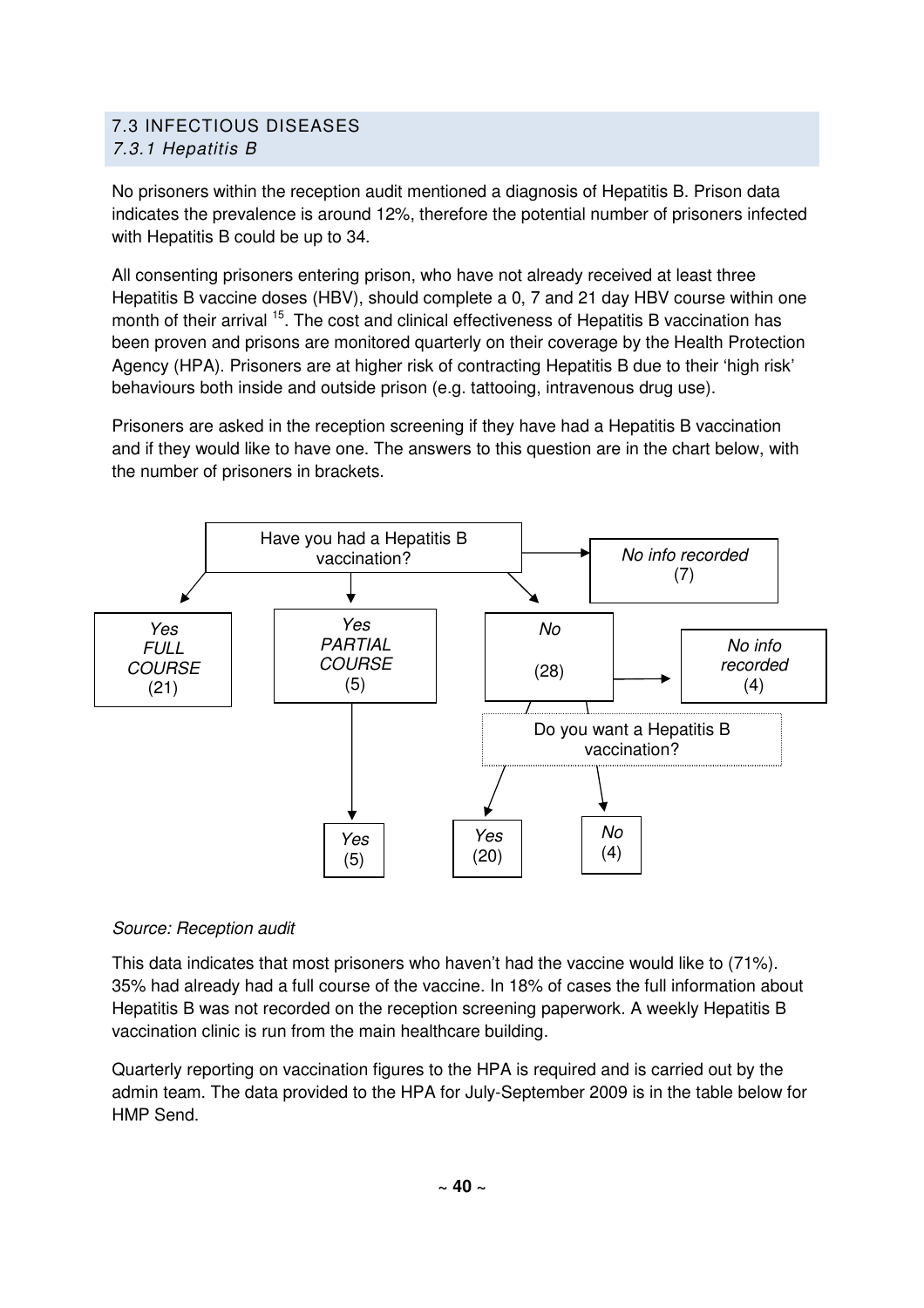| <b>Total</b><br>receptions | No. (%) of<br>prisoners<br>declining<br>vaccination | No. (%)<br>already<br>vaccinated | No.<br>vaccinated<br>within one<br>month | %<br>vaccine<br>coverage | %<br>vaccine<br>uptake |
|----------------------------|-----------------------------------------------------|----------------------------------|------------------------------------------|--------------------------|------------------------|
| <b>NR</b>                  | $4$ (NR)                                            | 2(NR)                            |                                          | <b>NR</b>                | <b>NR</b>              |

NR= Figures not reported to the HPA Source: HPA

The table below shows the history of vaccine uptake as reported to the HPA from October 2008- September 2009. Only two periods were reported and these indicated very low uptake rates. Until April 2009 the data was submitted monthly, and from this point it was submitted quarterly.

Vaccine uptake is RAG rated; <50% RED, 50-80% AMBER, >80% GREEN.

| <b>Time period</b>  | % vaccine uptake | <b>RAG rating</b> |
|---------------------|------------------|-------------------|
| July-September 2009 | <b>NR</b>        | <b>RED</b>        |
| April- June 2009    | 8%               | <b>RED</b>        |
| April 2009          | <b>NR</b>        | <b>RED</b>        |
| March 2009          | <b>NR</b>        | <b>RED</b>        |
| February 2009       | <b>NR</b>        | <b>RED</b>        |
| January 2009        | 6%               | <b>RED</b>        |
| December 2008       | <b>NR</b>        | <b>RED</b>        |
| November 2008       | <b>NR</b>        | <b>RED</b>        |
| October 2008        | <b>NR</b>        | <b>RED</b>        |

NR= Figures not reported to the HPA Source: HPA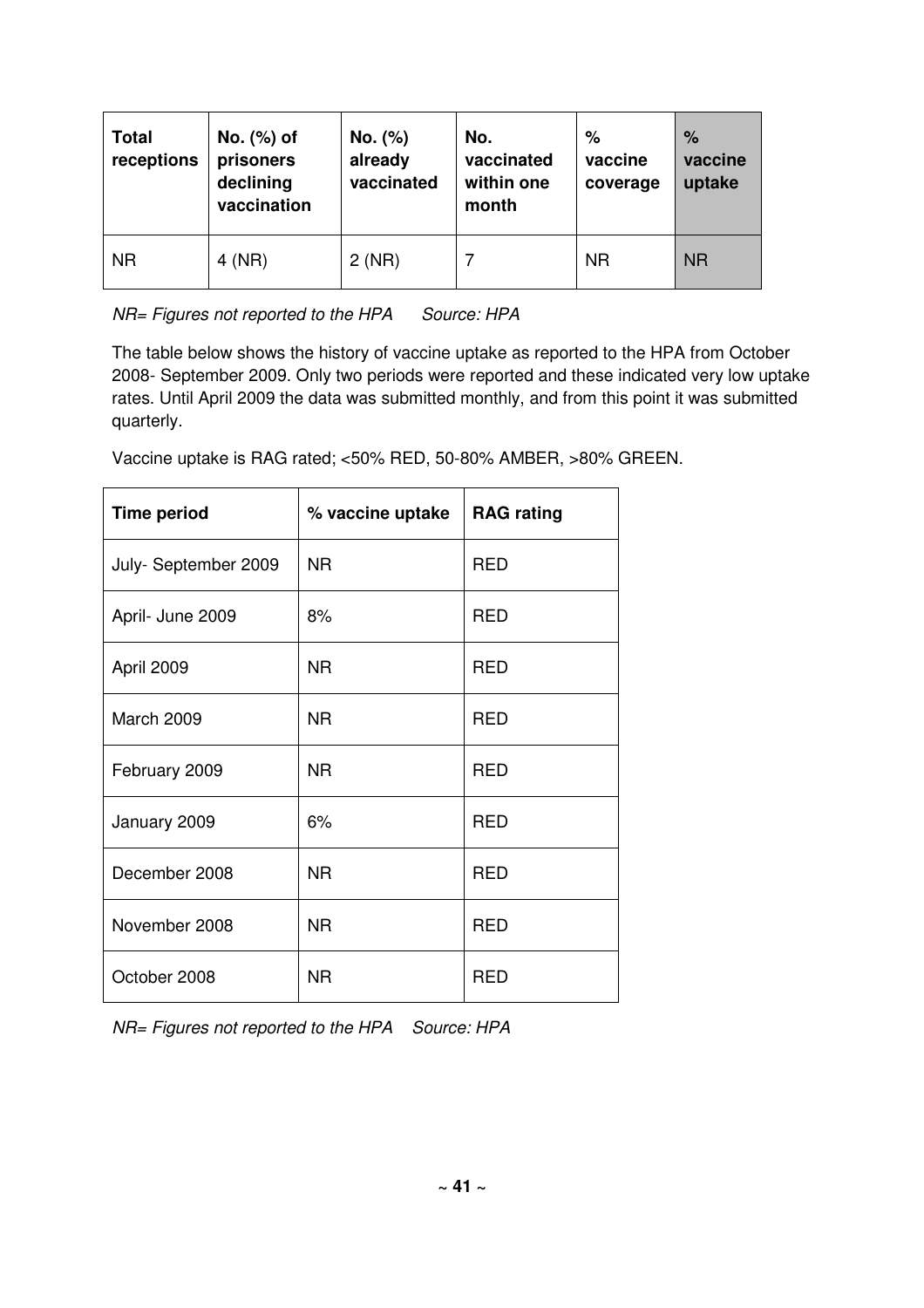Based on the average of 30 receptions per month:

- Vaccinating approx. 15 prisoners/ month would achieve AMBER 50-80%
- Vaccinating approx. 24 prisoners/ month would achieve GREEN >80%
- Surrey Community Health should ensure that all prisoners at risk for hepatitis B are offered testing, active case finding takes place and clear pathways are in place for testing and treatment.
- NHS Surrey should performance manage Surrey Community Health against the HPA targets for Hepatitis B vaccination.
- Surrey Community Health should put in place robust procedures to ensure that all prisoners are offered their first hepatitis B vaccination within one month of arrival at the prison, and then receive subsequent doses and booster dose.
- Surrey Community Health should put in place procedures to ensure accurate and timely reporting of hepatitis B vaccination data to the Health Protection Agency.
- Surrey Community Health should improve the reception screening to increase the collection of data on previous hepatitis B vaccination, and audit whether this is completed.

## 7.3.2 Hepatitis C

Within the reception screening prisoners are asked if they have ever been tested for Hepatitis C and what the result was (see table below). 28.3% (17/60) of reception screenings had no information recorded for this. Three people reported being Hepatitis C positive, indicating a prevalence of 5% (3/60), but no patients were listed on the CDR. GUM data did not show any diagnoses of Hepatitis C.

| <b>Hepatitis C questions</b> | Number of prisoners/60 (%) |
|------------------------------|----------------------------|
| Never been tested            | $30(50\%)$                 |
| Tested- negative             | 7(12%)                     |
| Tested-positive              | 3(5%)                      |
| Tested- no result noted      | 4 (7%)                     |

Source: Reception audit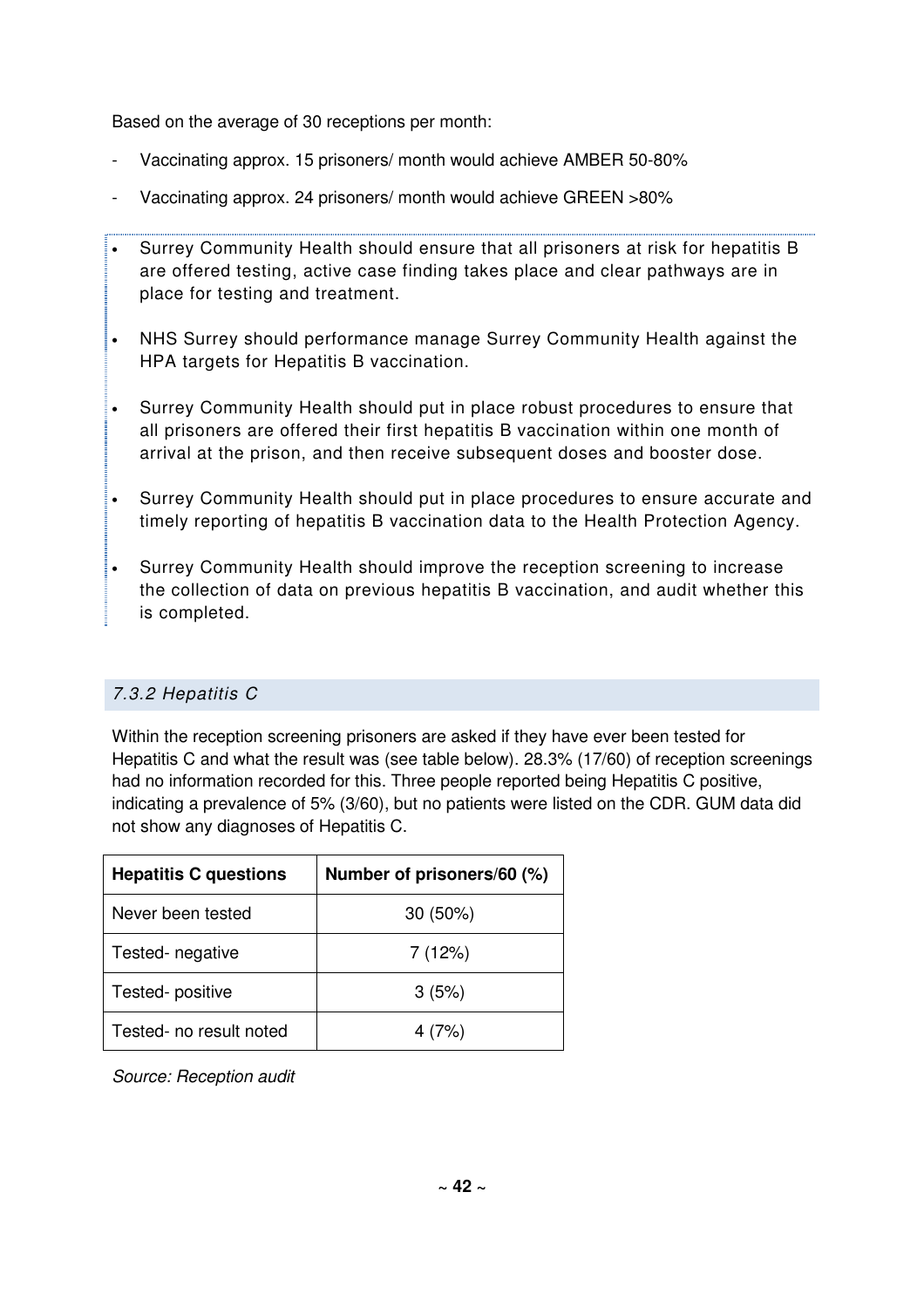National prison data shows a prevalence of 11% indicating that you would expect up to 30 prisoners to have Hepatitis C at HMP Send. PHPQI 1.34 indicates that there should be a Hepatitis C policy which is not in place.

- Surrey Community Health should ensure that all prisoners at risk for hepatitis C are offered testing, active case finding takes place and clear pathways are in place for testing and treatment.
- Surrey Community Health should improve the reception screening to increase the collection of data on previous hepatitis C testing, and audit whether this is completed.
- Surrey Community Health should develop a Hepatitis C policy including health promotion, criteria for offering testing and a care pathway with clear referral to specialist treatment where this is indicated.

## 7.3.3 HIV

Within the reception screening prisoners are asked if they have ever been tested for HIV and what the result was. 20% (12) of reception screenings had no information recorded for this.

| <b>HIV questions</b>    | Number of prisoners /60 (%) |  |
|-------------------------|-----------------------------|--|
| Never been tested       | 29 (48%)                    |  |
| Tested- negative        | 15 (25%)                    |  |
| Tested-positive         | 1(1.6%)                     |  |
| Tested- no result noted | 4 (7%)                      |  |

Source: Reception audit

One person reported being HIV positive, indicating a prevalence of 1.6%, and one patient was listed on the CDR. In 2009, 2 patients were diagnosed with HIV through the GUM service. National prison data shows a prevalence of 1.2% indicating that you would expect up to 3 prisoners to have HIV at HMP Send.

• Surrey Community Health should improve the reception screening to increase the collection of data on previous HIV testing, and audit whether this is completed.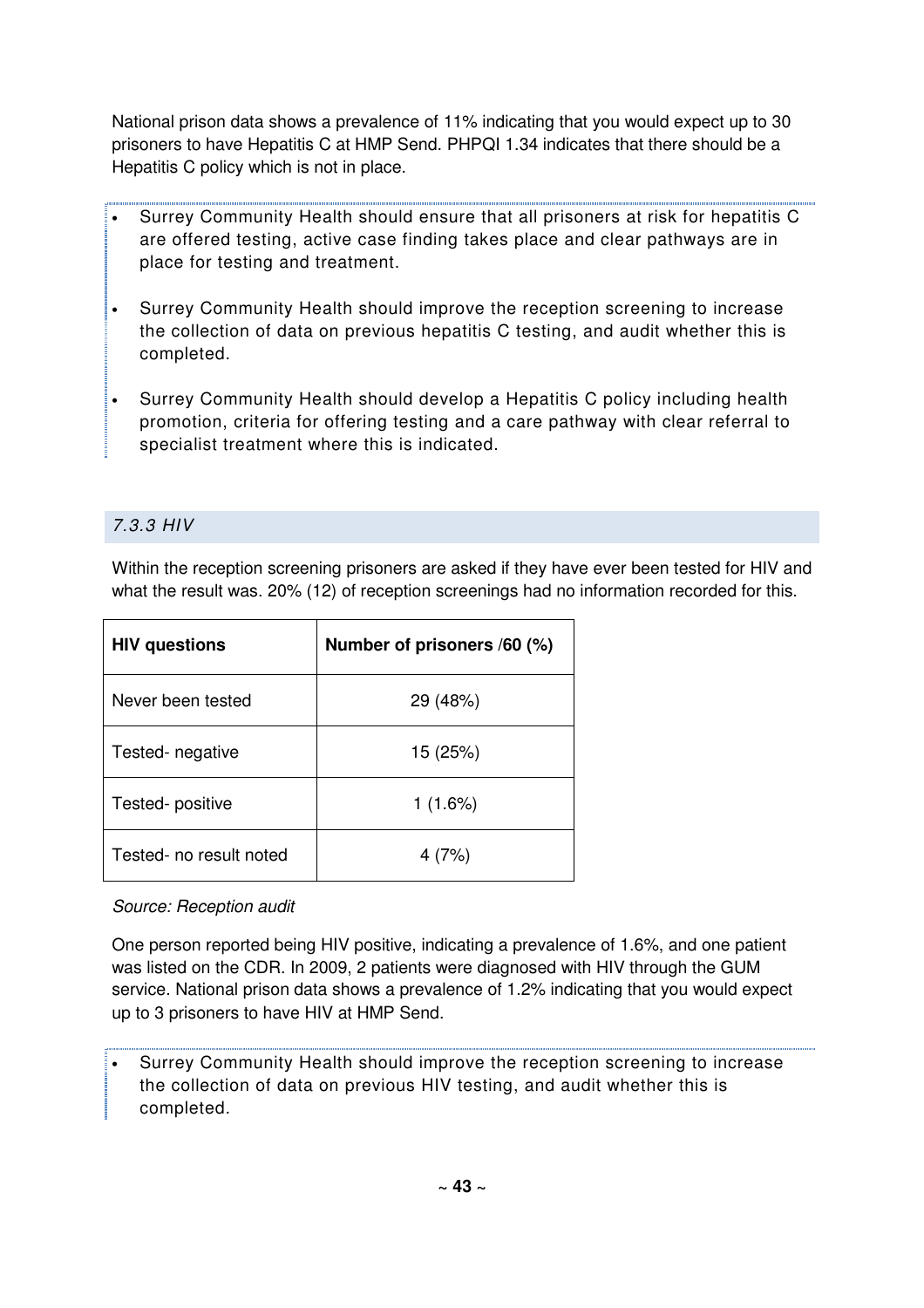# 7.3.4 Sexually transmitted infections (inc. Chlamydia)

Data from the GUM service for 2009 revealed there was a total of 93 attendances at the GUM clinic. The largest proportion of patients were aged 21-24 (33%, 31) and the numbers generally decreased with age. The most common diagnoses were bacterial vaginosis (12 patients), herpes (9 patients) and genital warts (6 patients).

Data from the Surrey Chlamydia Screening Programme showed that from April to October 2009, 44 screening tests were carried out, ranging from 0-24 a month. It would be expected that around 88 tests would be carried out per year for new receptions based on the population profile, averaging 7-8 per month. However, assuming a completely untested population, 70 additional tests could be carried out. This would make the potential total for 2010, up to 158 tests; the target for 2010 is set at 100 tests.

- Surrey Community Health should ensure that Chlamydia testing is offered to all prisoners under 25 and on a yearly basis for those who are sexually active.
- NHS Surrey should performance manage Surrey Community Health against the Chlamydia testing targets.

# 7.3.5 Tuberculosis

Prisoners are at increased risk of TB for a variety of reasons. These include preimprisonment socioeconomic factors such as homelessness, lower socioeconomic status and higher unemployment, co-morbidities such as HIV, poor nutrition and drug and alcohol use. In addition, environmental conditions in prisons may facilitate transmission of TB infection, such as overcrowding, poor hygiene and inadequate ventilation.

There is a clinical lead for communicable diseases who liaises with the Health Protection Agency (HPA), Surrey Community Health and the TB Nurse Specialist for advice as necessary.

There are no specific questions relating to TB or possible symptoms (recent sudden weight loss, night sweats or fever) on the reception screening. In the general question on medical history TB was not mentioned in the period of the reception audit.

- Surrey Community Health should ensure the reception screening includes questions on possible symptoms of TB.
- Surrey Community Health should ensure screening for TB is proactive, and that pathways are in place for reporting and treatment.
- The prison and all healthcare providers should train all staff to recognise signs and symptoms of TB.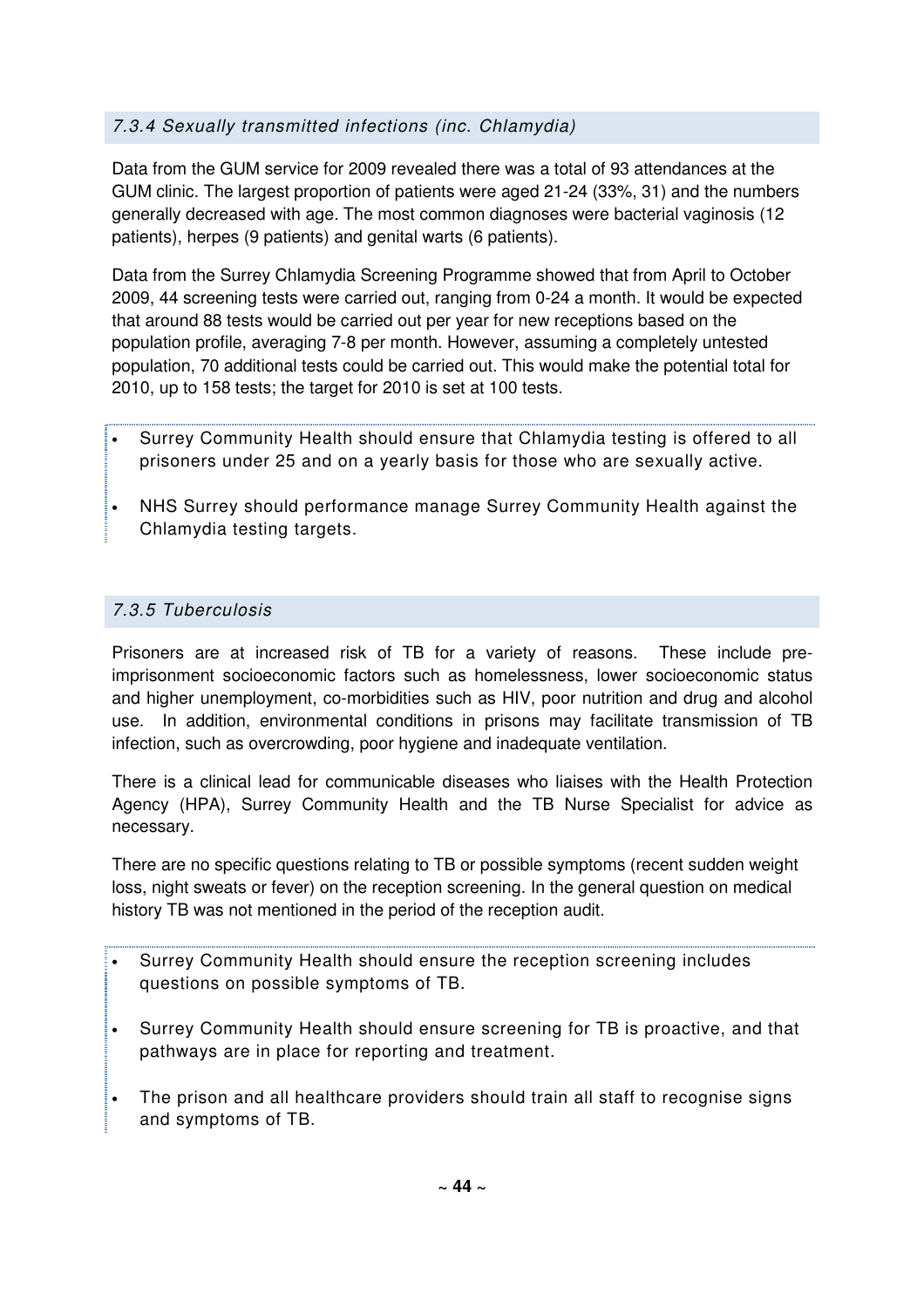# 7.3.6 Vaccinations

The following vaccines should be offered to appropriate prisoners following clinical history and review of medical records:

| <b>Vaccine</b>                      | Potentially eligible groups                                         | <b>Number of prisoners</b><br>potentially eligible         |
|-------------------------------------|---------------------------------------------------------------------|------------------------------------------------------------|
| <b>Hepatitis B</b>                  | All prisoners                                                       | ~50% of prisoners<br>entering the jail $($ ~180 a<br>year) |
| Diphtheria, tetanus, polio          | All prisoners                                                       |                                                            |
| Meningitis C                        | Prisoners under 25 years old                                        | Max ~90 per year                                           |
| MMR (measles, mumps and<br>rubella) | Prisoners under 25 years old                                        | Max $\sim$ 90 per year                                     |
| Influenza                           | Prisoners over 65 years old<br>and those with chronic<br>conditions | ~45 prisoners per year                                     |
| Pneumococcal                        | Prisoners over 65 years old<br>and those with chronic<br>conditions | $~1$ -45 prisoners + new<br>prisoners                      |
| <b>Hepatitis A</b>                  | Intravenous drug users                                              | $~120$ prisoners                                           |

........... • Surrey Community Health should ensure vaccinations are proactively offered to eligible prisoners in line with the Vaccination Guidelines for prisons.

• Surrey Community Health should review the reception screening to ensure that the appropriate questions are asked to assess eligibility for vaccinations.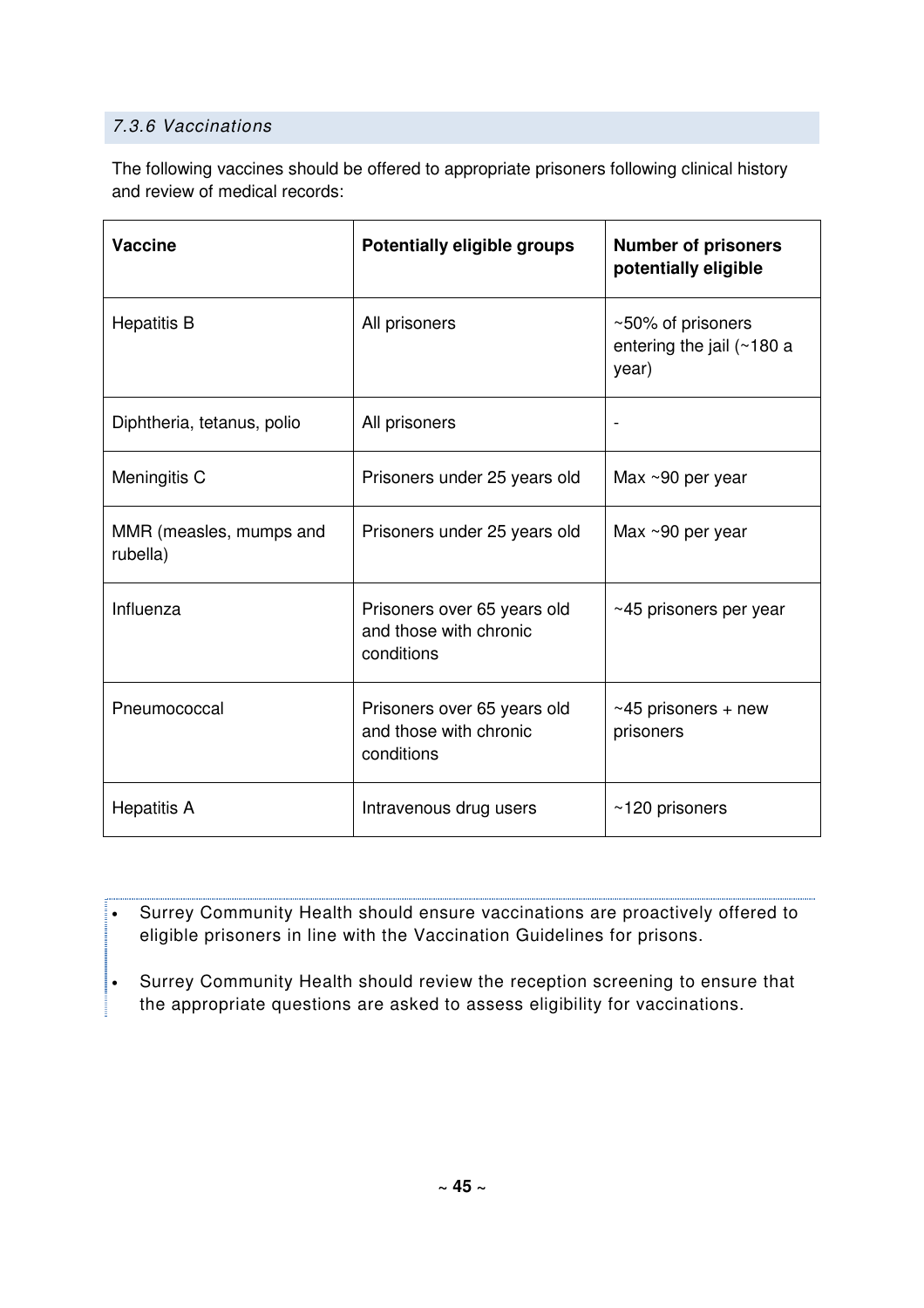# 7.4 PHARMACY AUDIT

Overall 62% (37) of prisoners in the reception audit stated that they were on medication. Of these, 19% (7) were on just mental health medication, 35% (13) on medication for physical health problems and 46% (17) were on medication for both. The prescribing over the two months listed is largely similar with pain relief and medication for mental health issues dominating the list.

| September 2009 |                        | November 2009  |             |
|----------------|------------------------|----------------|-------------|
| Rank           | Drug                   | Rank           | Drug        |
| 1              | Paracetamol            | 1              | Paracetamol |
| $\overline{c}$ | Mirtazapine            | $\overline{c}$ | Mirtazapine |
| 3              | Ibuprofen              | 3              | Salbutamol  |
| 4              | Simvastatin            | 4              | Ibuprofen   |
| 5              | Fluoxetine             | 5              | Citalopram  |
| 6              | Salbutamol             | 6              | Simvastatin |
| 7              | Citalopram             | $\overline{7}$ | Orlistat    |
| 8              | Orlistat               | 8              | Diclofenac  |
| 9              | Olanzapine/Venlafaxine | 9              | Fluoxetine  |
| 10             | Tramadol               | 10             | Quetiapine  |

Top prescribing for September and November 2009

- Given the high prescribing rates for paracetamol pharmacy, Surrey Community Health and the prison should review the homely remedies protocol to minimise the amounts of paracetamol being prescribed by the GP.
- Given the number of pain medications on the top prescribing list, Surrey Community Health should investigate running a chronic pain clinic to review use of pain medications.
- The prison and Surrey Community Health should review the provision of paracetamol on the canteen list and consider introducing it, along with an education campaign around paracetamol use.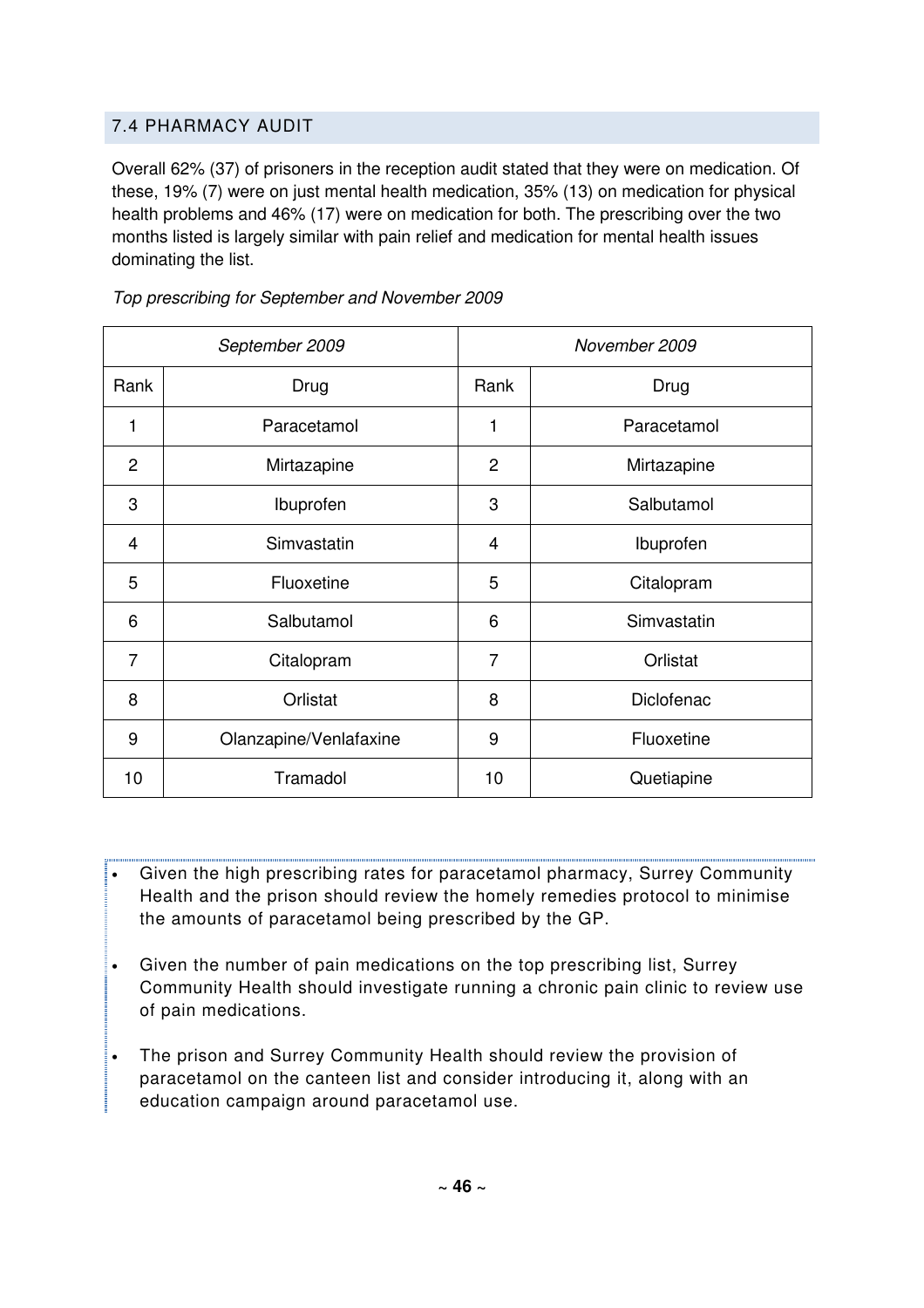• Surrey Community Health should work with the HPAG to investigate running a 'self care' campaign in the prison highlighting how prisoners can manage their minor ailments and the resources available to support them to do this.

# 7.5 ORAL HEALTH

#### For provision of dentistry see section 4.3.4

Research shows that the amount of untreated dental disease amongst all prisoners is approximately four times greater that the level found in the general population coming from similar social backgrounds.<sup>16</sup> Poor oral health is linked to the abuse of opiates and other drugs. Prolonged abuse is often associated with self-neglect and the adoption of a diet which promotes tooth decay.

A report on dentistry in Surrey prisons completed in August 2009 recommended the provision of free toothbrushes and toothpaste, prescriptions of high fluoride toothpaste for those with high oral health needs and increase oral health promotion.

A review of oral health products on the canteen list revealed that these products can be very expensive compared to those available in supermarkets (see table below). A year's supply of dental products in prison would cost an average of £26 a year, compared to £14 at a local supermarket. PSO 5200 on Prison Retail indicates that 'The prices of products offered to prisoners will be comparable with high street prices and robustly evidenced'.

| <b>Product</b>    | Canteen list price (cheapest) | Supermarket comparison<br>prices |
|-------------------|-------------------------------|----------------------------------|
| Toothpaste        | £1.69 for 50ml                | 17p-£1 for 100ml                 |
| Toothbrush        | £1.11                         | 5p-76p                           |
| Mouthwash         | £1.02 for 500ml               | 50p for 500ml                    |
| Steradent tablets | £1.42 for 30                  | £1.20 for 30                     |
| Denture cream     | £2.44 for 40ml                | £1.20 for 40ml                   |

Source: Canteen list and supermarket websites

HMP Acklington in the North East of England has developed a service locally where dental hygiene products are directly sold to offenders through the dental department. HMP Low Newton provides a toothbrush and toothpaste (1450 fluoride ppm) to prisoners on entry to the prison and high fluoride toothpaste is available on prescription.

• Recommendations from the dental report should be performance managed by NHS Surrey.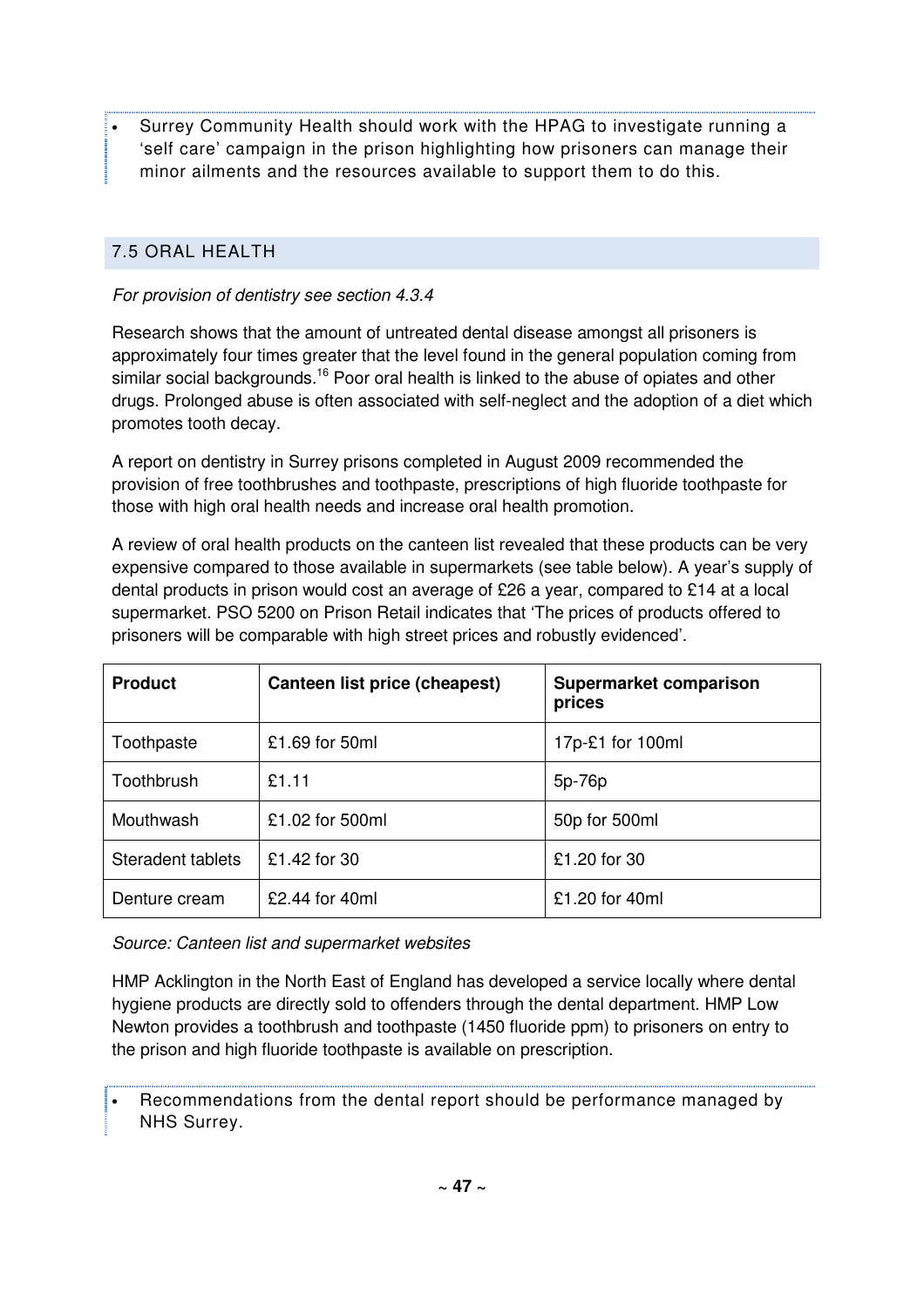• Surrey Community Health and the prison should investigate the provision of cheaper dental hygiene products to prisoners through either the canteen list or directly from the dental department.

# 7.6 MENTAL HEALTH, SELF HARM AND SUICIDE, LEARNING DISABILITY 7.6.1 Mental Health

70% of women in prison suffer from two or more mental disorders, compared to 2% of the general population. (Social Exclusion Report) A research study based on female prisoners in the North West of England indicated that about half of them had a history of self-harm or suicide attempts.

Lord Bradley's review<sup>17</sup> of people with mental health problems and learning disabilities in the criminal justice system had 'improving mental health services across the offender pathway' as one of its key themes. Recommendations included improving reception screening for mental health problems, primary care mental health must include a range of non-health activities to support well-being and the role of mental health in-reach teams should be examined to explore how they can refocus on those with severe mental illness.

## **Reception audit and prescribing data**

In the reception audit, 43% (26/60) of prisoners reported that they had a mental health problem, with 35% (9/26) of them reporting more than one condition. The table below details the issues reported.

| <b>Mental health issue</b>  | % (no./60) of prisoners reporting issue at reception |
|-----------------------------|------------------------------------------------------|
| Depression                  | $30\%$ (18)                                          |
| Anxiety                     | $10\%$ (6)                                           |
| <b>Personality Disorder</b> | 7% (4)                                               |
| Hearing voices              | 4% (2)                                               |
| Other                       | $10\%$ (6)                                           |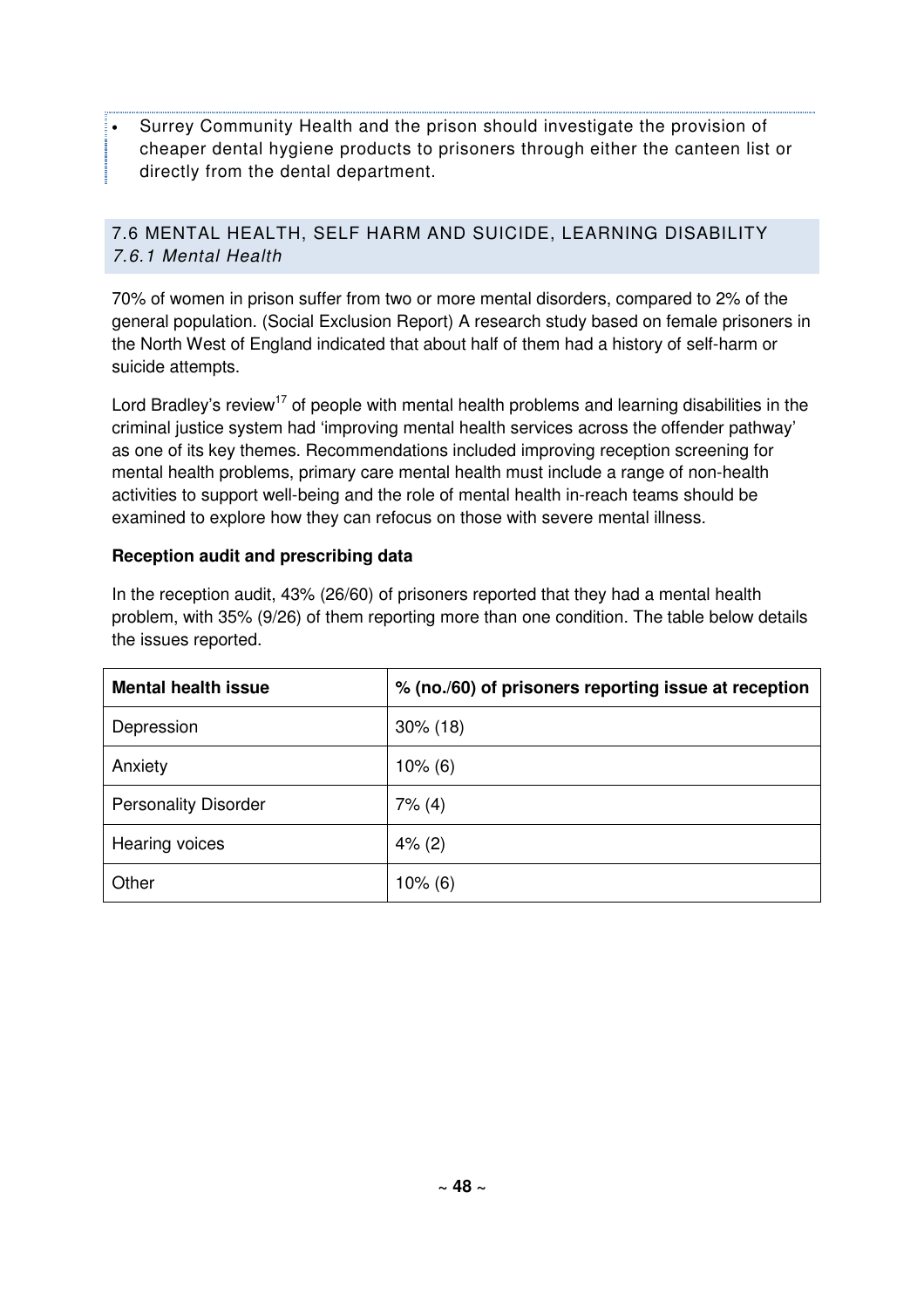The table below details data from the reception audit and a pharmacy snapshot from December 2009. This table shows that the self-reported prevalence of medication use at reception is similar to the prescribing levels for the whole prison.

|                   | <b>Actual Prevalence</b>         |                                   |
|-------------------|----------------------------------|-----------------------------------|
| <b>Medication</b> | <b>Reception audit</b><br>$n=60$ | <b>Pharmacy data</b><br>$n = 281$ |
| Antidepressants   | $27\%$ (16)                      | $32\%$ (91)                       |
| Antipsychotics    | $12\%$ (7)                       | $11\%$ (31)                       |
| ther              | 17% (10)                         |                                   |

However, there were discrepancies between medications prisoners stated to be on and mental health diagnoses given in the reception paperwork. For example six prisoners who were on mental health medications had no mention of the mental health problem in their reception screening (including two on anti-psychotics). As this could result in patients not being referred into the right services, mental health diagnoses and medications should be linked and clearly identified in the reception screening tool.

The reception audit also showed that 22% (13/60) of prisoners had a history of admission to a psychiatric unit for mental health issues.

• Surrey Community Health should ensure that mental health diagnoses and medications are linked on the reception screening so that all patients have their medication monitored, they are referred into the right services and the CDRs are kept up to date.

# 7.6.2 Self harm and suicide

The Safer Custody Report for the period of September 2008- August 2009 provided figures on self-harm. There were an average of 16 new ACCTs (Assessment, Care in Custody and Teamwork) per month (between 12-22) and there was an average of 6% of the population on ACCTs at any one time. There were 285 incidents of self-harm over one year, with between 6 and 17 women self-harming in any one month. Between 2 and 6 women being taken to hospital per month as a result. The majority of women self-harming and on ACCTs are White, which is representative of the population of HMP Send.

In the reception audit, 25% (15) of prisoners had a history of attempting suicide, 22% (13) had a history of self-harm and 8% (5) arrived at HMP Send with an open ACCT.

The prison and all healthcare providers should ensure that the Safer Custody figures are monitored and any patterns investigated, and measures put into place for prevention.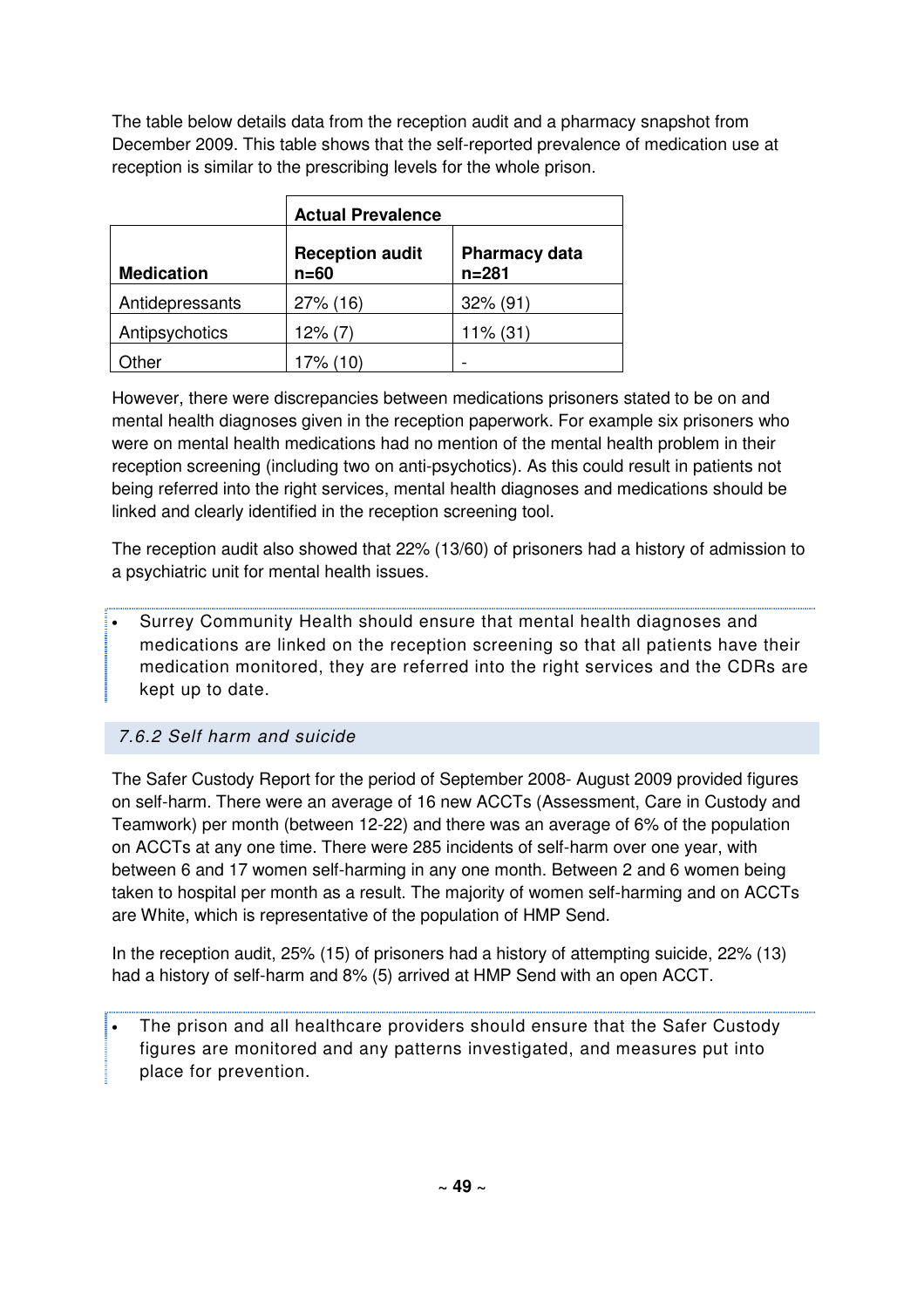# 7.6.3 Learning disabilities

Very little data is available on the prevalence of learning disabilities within the prison population. A study by the Prison Reform Trust -"No One Knows"<sup>18</sup> estimates that 20-30% of offenders have learning disabilities or learning difficulties that interfere with their ability to cope with the criminal justice system. It is estimated that 8% of the general population have learning disabilities or difficulties. There is no precise information on the prevalence of either condition in BME groups. Over half of prison staff believe that prisoners with LD are more likely to be bullied or victimised than other prisoners.

Prisoners with LD are not routinely identified prior to arriving in prison and may be unable to access routine prison information. In particular, their exclusion from offending behaviour programmes makes it less likely their offending will be addressed, more likely that they will return to prison repeatedly, delays their parole dates and affects their resettlement opportunities. This is potentially a violation of Articles 5 and 14 of the European Charter on Human Rights and falls under HMPS' responsibility under the Disability Equality Duty.

Four fifths of offenders with LD have problems reading prison information, three quarters had difficulties completing forms and two thirds had problems making themselves understood. Prisoners with LD are five times as likely to have been subject to control and restraint techniques and more than three times as likely to have spent time in segregation than prisoners without these problems.

Training for prisoner officers in how to recognise and manage prisoners with learning disabilities is being rolled out across the country. Establishments should have a local policy on the management of prisoners with disabilities and an identified Disability Liaison Officer. PSO 2855 gives guidance on the management of prisoners with disabilities. There is currently no lay screening tool to recognise LD for use by prison staff although a pilot tool is being researched.

PHPQI 1.31 Services for people with learning disabilities specifies that there should be:

- Access to learning disability services specifically commissioned for prisoners
- 100% of prisoners identified as having a learning disability have a health action plan and an annual health check
- Joint partnership working focussed on the needs of people with learning disabilities between healthcare, DLO and Education and Discipline staff.
- Evidence that specific programmes/regimes relevant to the needs of those with a learning disability are in place.
- The prison and all healthcare providers should ensure that prisoners with LD are proactively identified during reception and by healthcare, reception and prison staff.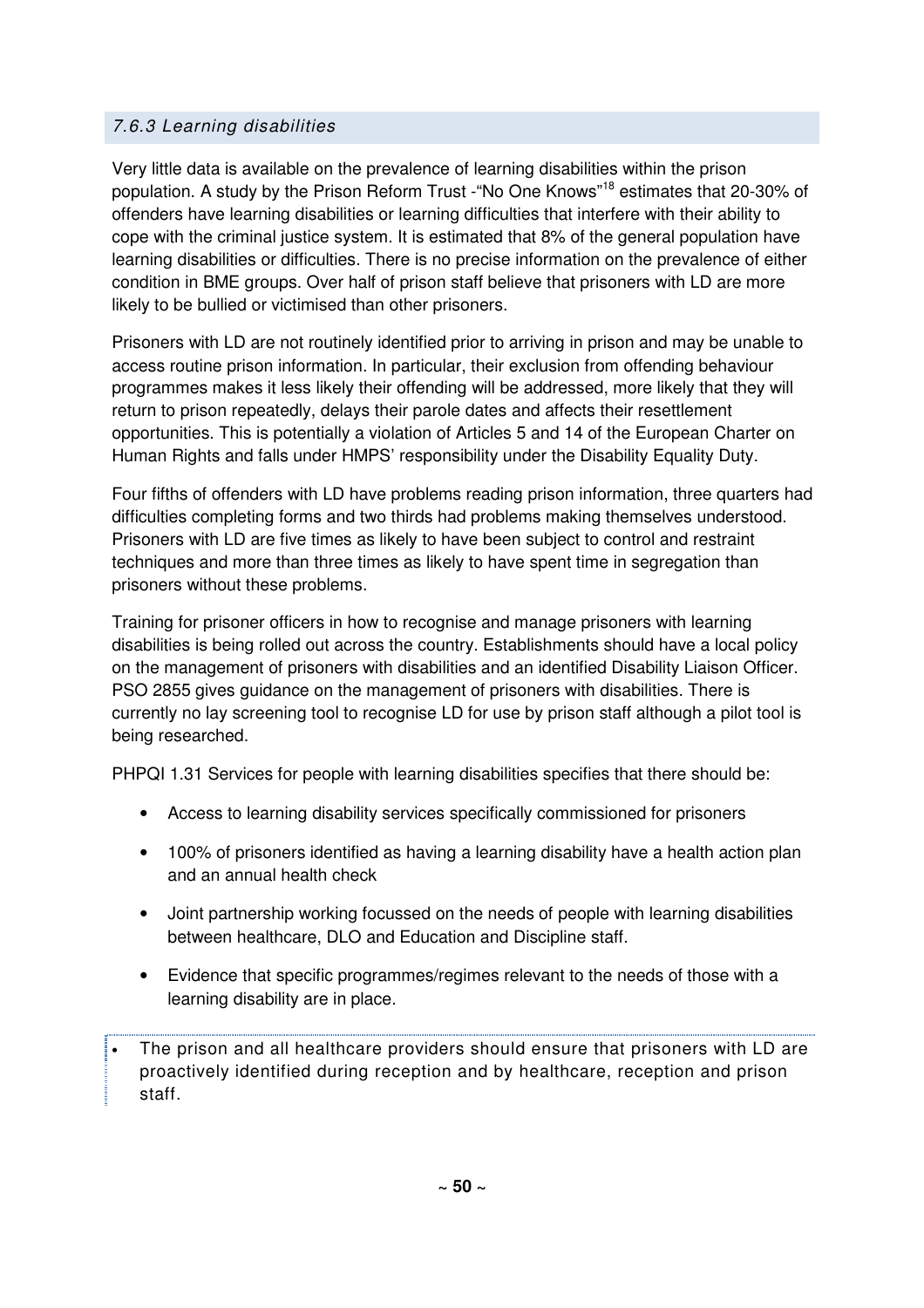- Surrey Community Health should ensure that prisoners with LD are included on a health register.
- The prison and all healthcare providers should ensure that the LD screening tool (once developed) is adopted and used in all areas of the prison.
- Surrey Community Health should ensure that health action plans are developed for all prisoners with LD with all information on key health issues presented in an Easyread format.
- NHS Surrey should review the commissioning of learning disabilities services in prisons.

# 7.7 SUBSTANCE MISUSE

Research has indicated that 65% of women coming into custody had used drugs in the previous year<sup>19</sup>. 58% (35) of prisoners in the reception audit had a history of drug use (similar to the national prevalence for female prisoners at 55%), and 60% (21) of these have used multiple drug types.



### **Figure 5 Percentage of prisoners with a history of each drug use**

#### Source: Reception audit (check graph)

The graph above shows the percentage of prisoners who have used each drug. Given the drug types used, up to 43% (15) of those coming through reception in that time period could have a history of intravenous drug use and therefore be at higher risk of blood borne viruses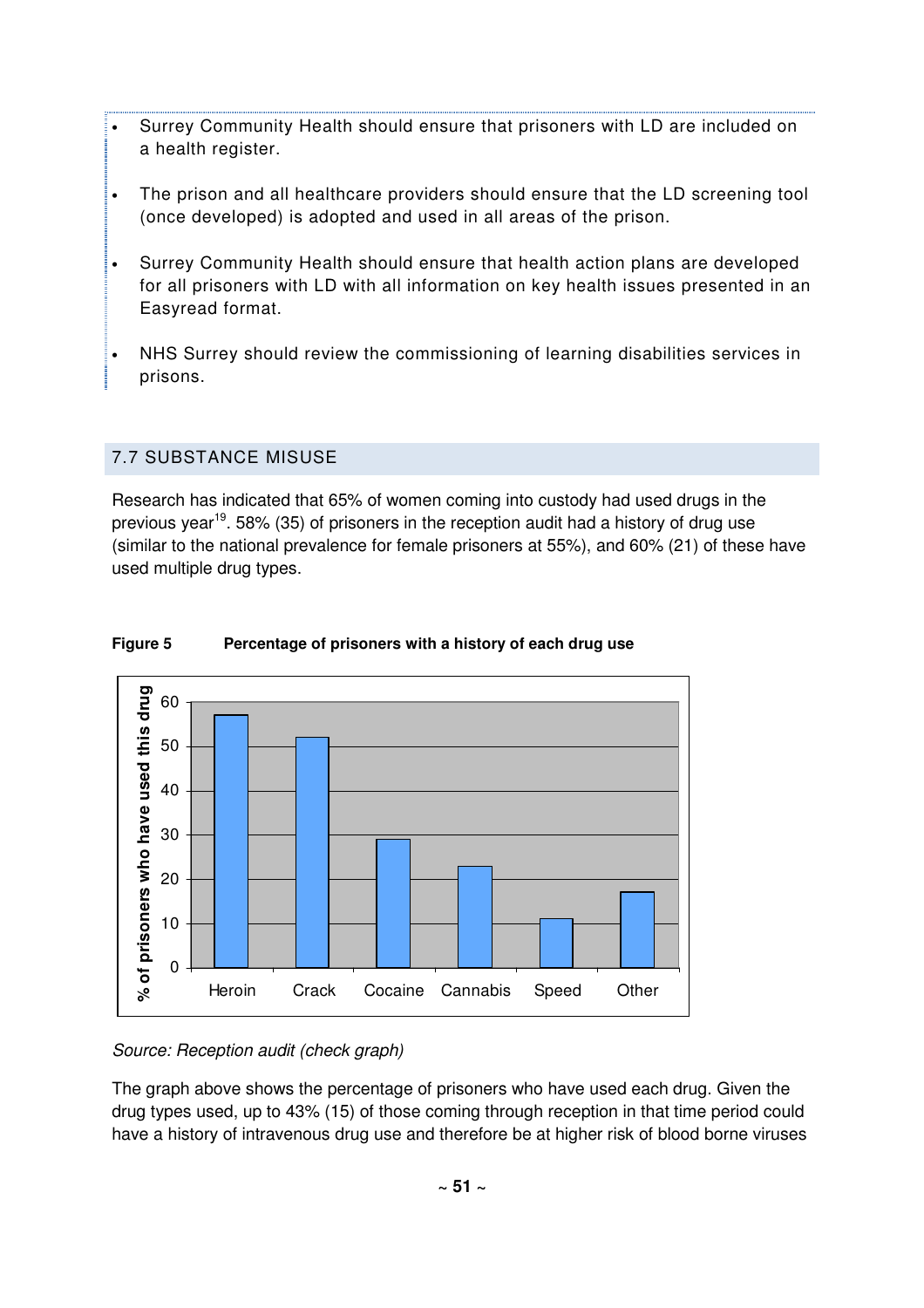(see section 7.3) and should be prioritise for screening. Prisoners should be specifically asked about their history of intravenous drug use in the reception screening to assist with this process. Pharmacy figures for September 2009 showed that 14 patients were on treatment for substance misuse.

In the reception screening prisoners are asked about their history of drug use. Given that prisoners are arriving from another prison where they may have been using illicit drugs, it would be helpful to ask prisoners about their illicit drug use in the last week/month to ensure the correct advice and assistance is given.

• Surrey Community Health should adapt the reception screening to include questions on history of intravenous drug use specifically, and illicit drug use in the last week/month.

## 7.7.1 Alcohol

Research indicates that 36%-39% of women in prison had a history of increasing risk drinking compared to 15% of the general population, with 19% having serious drinking problems<sup>20</sup>. 35% (21) of those coming through reception said they had a history of alcohol misuse. Half of these prisoners also had a history of drug misuse.

Prisoners were identified in the Surrey Alcohol Strategy as a target group for action due to the likelihood of high prevalence rates of increasing risk and high risk drinking. The objectives of the strategy were to highlight the risks associated with alcohol and reduce the number of increasing risk drinkers Ensure appropriate services are available to identify, support and treat increasing risk, high risk and dependent drinkers.

Following work on the Prison Health Indicators it was recommended that AUDIT (Alcohol Use Disorder Identification Test) be used on reception for brief alcohol screening, this was implemented in December 2009. This will provide a consistent assessment of the level of need within the current population and will influence future service provision. There is no alcohol provision in Send although CARATs do what they can if someone has a history of substance misuse.

• Surrey Community Health should ensure continued implementation of AUDIT and monitor its use, and the provision of services in line with the Surrey Prison Alcohol Strategy.

# 7.7.2 Dual diagnosis

The issue of dual diagnosis (mental health problems combined with drug and/or alcohol problems) is a major challenge. One study showed that 75% of users of drug services and 85.5% of users of alcohol services experienced mental health problems. It also showed that 44% of mental health service users reported drug use and/or were assessed to have used alcohol at hazardous or harmful levels in the past year. The 2008 HMIP inspection repeated an earlier recommendation that a dual diagnosis service should be developed.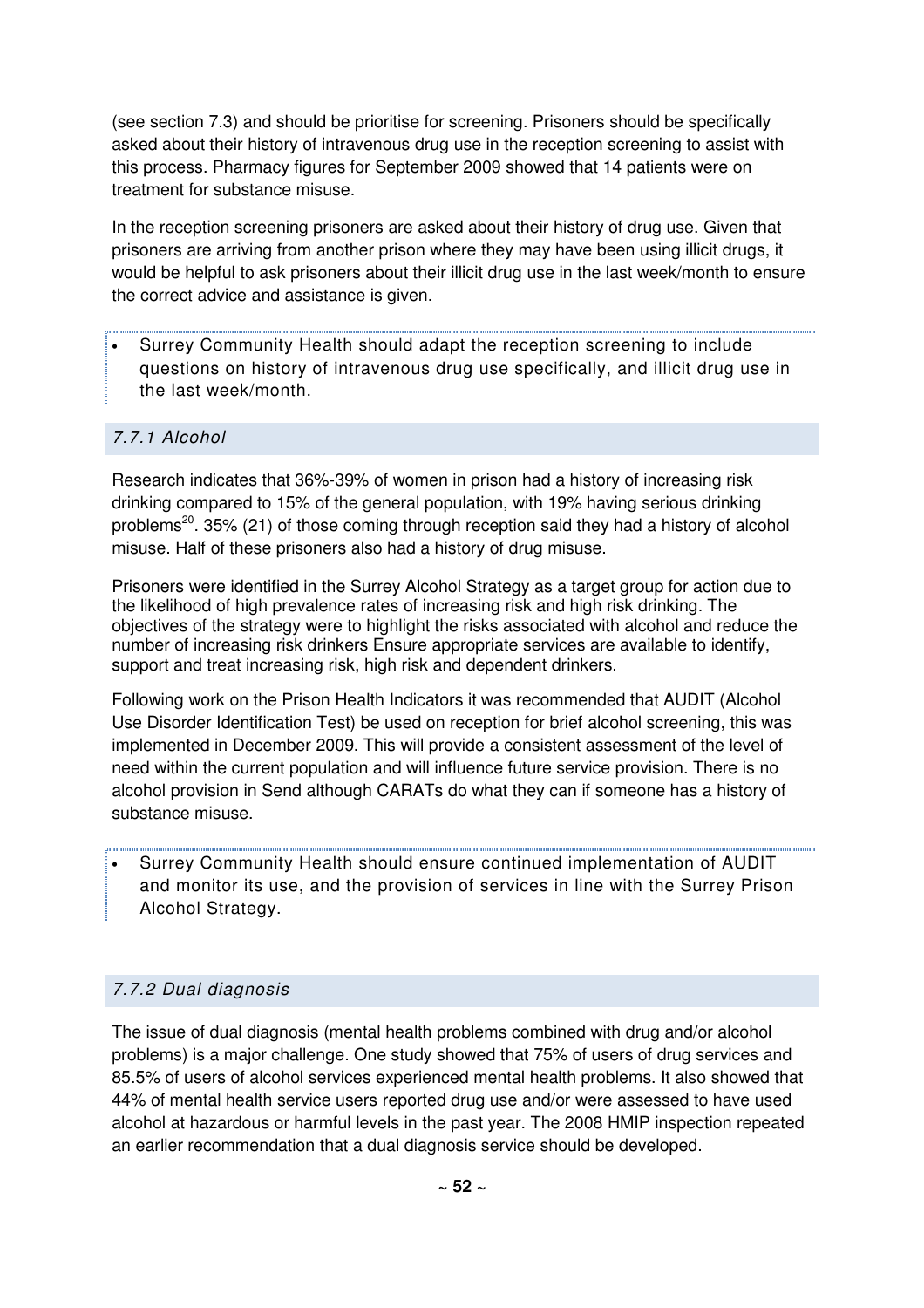22 women reported in the reception audit that they had both a history of substance misuse (including alcohol misuse) and mental health problems, indicating a prevalence of 37%. Most women had a history of both drug and alcohol problems combined with mental health issues (20%, 12/60), however two women only reported alcohol and mental health issues. Four patients were referred for 'dual diagnosis' in the Mental Health In-reach report.

• Surrey and Borders Partnership NHS Foundation Trust should ensure that the management of dual diagnosis complies with national guidance, with integrated and staged interventions with a social support aspect that are matched to individual need provided. A long term perspective on the management of these conditions should be developed.

# 7.8 HEALTH IMPROVEMENT (INCLUDING HPAG)

In order to meet its responsibility that prisoners should have access to broadly equivalent services the NHS and the Prison Service should provide health education, prevention and promotion. Prison Service Order (PSO)  $3200<sup>21</sup>$  states that health promotion should be managed using a whole prison approach with a specific focus on mental health promotion, healthy lifestyles, nutrition, substance misuse and smoking. All prisoners should have access to disease prevention programmes and screening that mirrors national campaigns and meets NSF standards. This recommendation is mirrored in PHPQI 1.35 Health Promotion Action Group. PHPQI 1.23b Services for Older Adults recommends that the group should actively consider the requirements of older adults.

A Health Promotion Group is in operation at HMP Send led by the Head of Activities. The group meets every two months and consists of prison staff -healthcare are not currently involved. Although much health promotion work is carried out, this is ad hoc. In order to be in line with the Health Promotion Group in the PSO 3200 and the PHPQI, the group needs involve healthcare and have an action plan to cover the five areas mentioned above.

- The prison and all health providers should ensure a Health Promotion Action Group is set up in line with the PSO and PHPQIs with representation from all relevant parties, covering the five strands and older adults.
- The prison and all health providers should ensure that all health promotion activity goes through this group and that different departments work together so services are set up to deal with any increase in demand.
- The prison and all health providers should through the HPAG review the provision of information available on 'staying healthy' for women within the prison.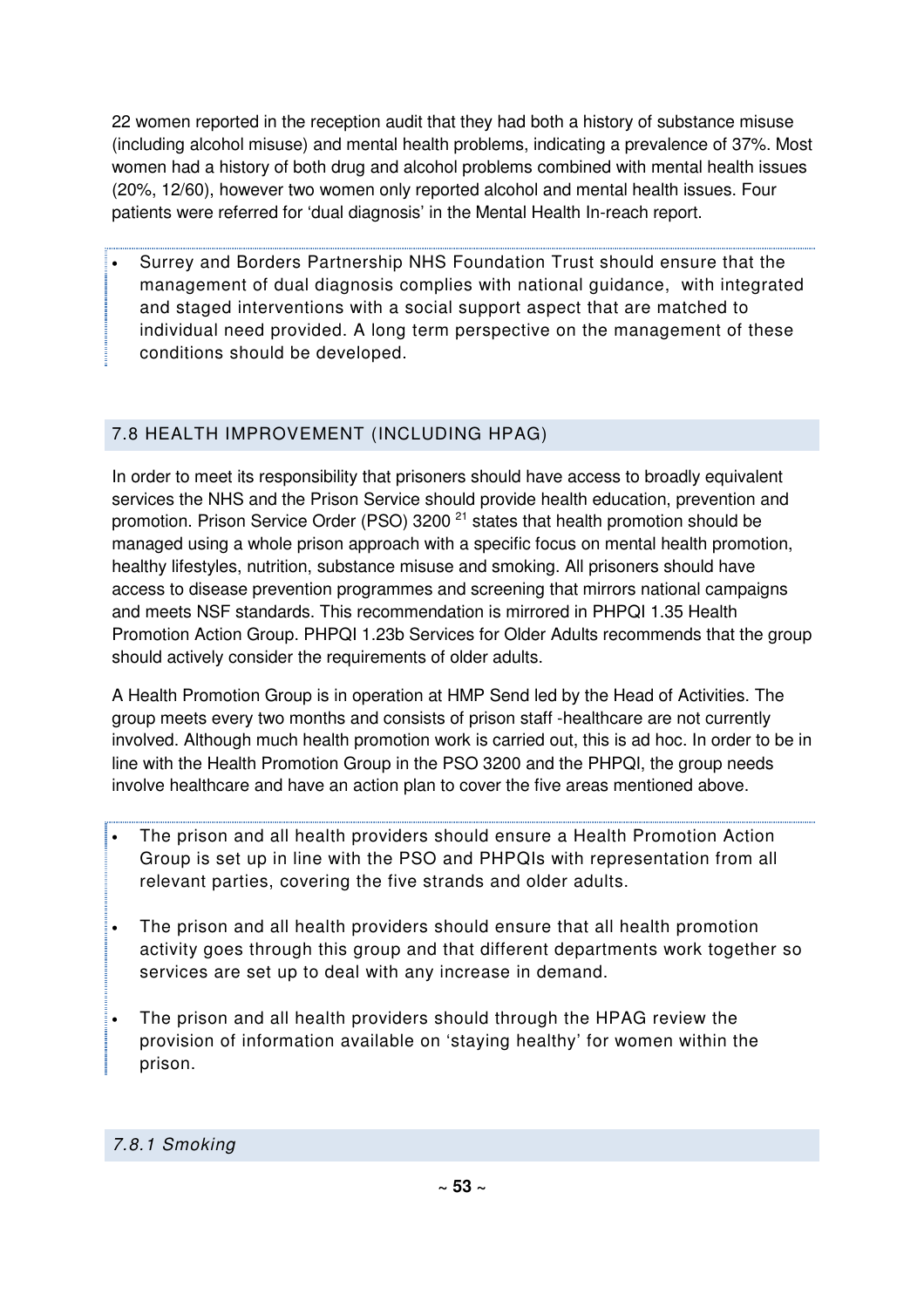Research indicates that up to 81% of female prisoners smoke. 73% (44) of the prisoners in the reception audit were smokers, with 2% (1) non-smokers and 25% (15) with the answer not recorded. This is compared to the national prevalence rate of 23% in the UK.



**Figure 6 Percentages of prisoners who smoke to different levels** 

## Source: Reception audit

There were equal numbers of heavy and light smokers in the reception audit (37%, 16) and 27% (11) were moderate smokers.

The Stop Smoking service for prisoners has been delivered by a Band 6 Pharmacy Technician in a weekly clinic on Mondays since April 2009. Four hours a week are dedicated to the service. One-to-one sessions are available and a variety of nicotine replacement therapy products are used (patches, inhalators, microtabs and lozenges). Holidays and sickness are covered by the provision of NRT in advance or by the nurses in healthcare. A limited amount of data was available for the service from the pharmacist indicating that 52 patients had gone through the service with a 60% quit rate at 4 weeks for the period of April-December 2009.

Paper data from the Stop Smoking Service for 2008 only covered June and July 2008. During this time period 34 prisoners went through the service, 4 were lost to follow up but the remaining 30 all were smoke free at 4 weeks indicating a 88% quit rate.

A search of the new Stop Smoking database containing data from 2009 listed 7 patients for HMP Send registering between April and June 2009. However four of these were male, indicating that they would have been staff, as a programme was running for staff at this time. It is impossible to know whether the three remaining cases are prisoners, but this is unlikely given that two were prescribed Champix and two were lost to follow up at four weeks.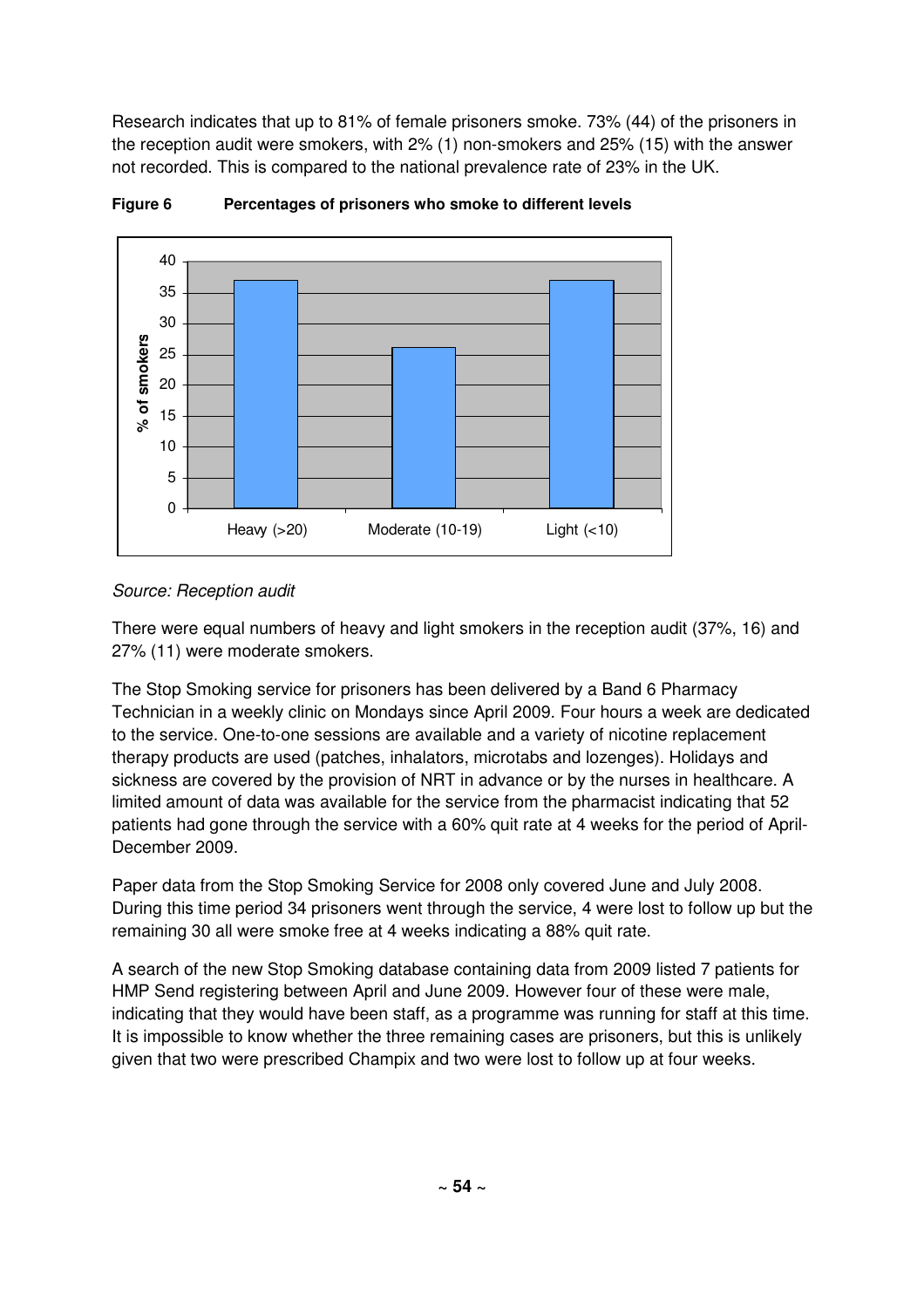- Surrey Community Health should form closer links with the Surrey Stop Smoking Team to ensure data from the prison feeds into targets, and the prison service is supported and developed appropriately.
- Surrey Community Health and the Surrey Stop Smoking Team should undertake a complete service review to ensure that the services provided are in line with NICE guidance.
- Surrey Community Health and the Surrey Stop Smoking Team should investigate provision of group support as well as one-to-one sessions.
- Surrey Community Health should ensure more healthcare staff are trained up to deliver different levels of stop smoking interventions.
- Surrey Community Health should ensure that the stop smoking service targets at risk patients such as those with asthma and COPD.

# 7.8.2 Gym and Physical Activity

Physical education and facilities should meet the requirements of the specialist education inspectorate's Common Inspection Framework and are separately inspected. Prisoners are expected to be encouraged and enabled to take part in recreational physical education (PE) in safe and decent surroundings.

All prisoners are assessed on reception and the appropriate fitness level recorded. Two individual exercise sessions are provided by the gym for Healthcare referrals, and separate sessions are available for Over 40's, the Therapeutic Community and RAPt. In October-December 2009, 12 prisoners were referred to the gym from healthcare via the weightbusters programme. Of those referred 75% (9) were White British.

SMART monitoring data from the prison was provided for a four month period (September-December 2009) and showed gym usage by ethnic group. Over those four months there were a total of 473 visits to the gym, an average of 118 a month. The usage by ethnic groups was broadly representative of the HMP Send population (as recorded on 16/09/09) although there were less prisoners of White British ethnicity (48% of gym usage, 66% of population), however in 13% of gym usage ethnicity was not recorded.

The gym staff at HMP Send are piloting (Jan – Apr 2010) a 12 week weight management course 'Motivate to Lose Weight' which focuses on changing lifestyle behaviours. Based on the latest research, each session combines both healthy eating information and physical activity that is relevant to the group. Throughout the course and upon completion the attendees are supported to lead a healthy lifestyle. Measurements are taken at key points and a report will be written upon completion of the pilot. Initially the group members were chosen as they are currently taking Orlistat. Continuous dialogue between Healthcare and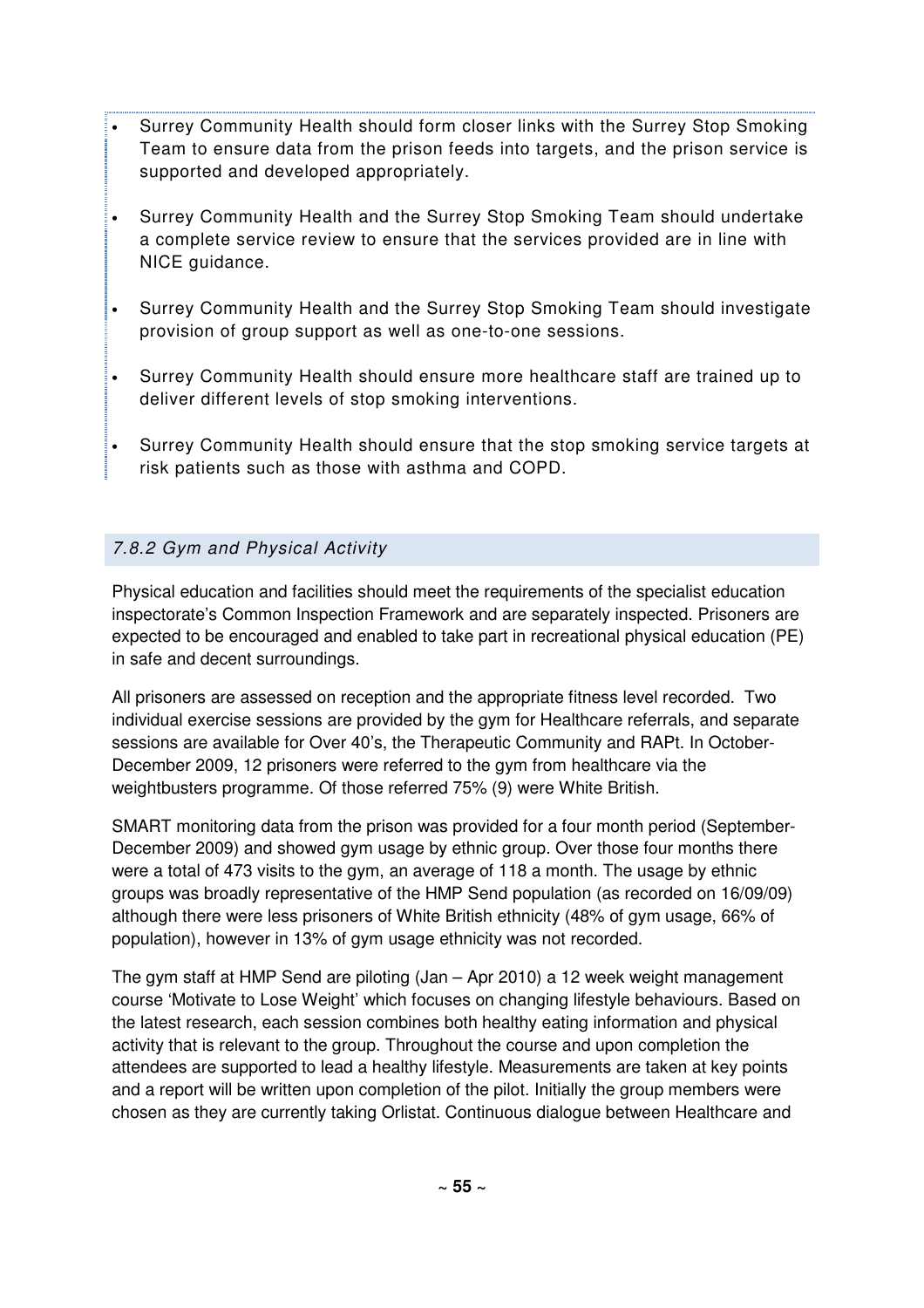the gym staff takes place and any new patients wanting to take Orlistat must attend the 12 week course first.

• The prison should ensure that the Motivate to Lose Weight programme is evaluated, and if successful the programme should be made more widely available.

# 7.8.3 Healthy Eating

PSO 5000 (April 2008) gives clear instruction on food handling, food management and provision. The PSO states that 'an assortment will be offered with varying nutritional content, thereby promoting a balanced healthy diet by choice'. The PSO advises that healthy eating should not be assessed 'dish by dish' but over a period of time and that the opinions of kitchen staff and consumers should be regularly surveyed. The results of the surveys and suggestions should be used to review the menu. A suggestion box and a food comments book were also suggested as methods for obtaining feedback. For the financial year 2009- 2010 the maximum catering benchmark has been set as £2.10 per prisoner per day<sup>22</sup>. The menus provided to prisoners have a 'healthy option' highlighted, but no nutritional information is currently available on the items on the canteen list.

- The prison should ensure that the catering department consider innovative ways of obtaining prisoner views on the menu and incorporating their feedback into menu planning.
- Through the HPAG, the prison should ensure that nutritional information is available for the products on the canteen list through a traffic light system, similar to food packaging in supermarkets.

# 7.8.4 Screening

# **Cervical**

All women between the ages of 25 and 64 are eligible for a free cervical screening test every three to five years. Approximately 82% (230/281) of the population at HMP Send would be eligible for screening. 71.4% (35/60) of eligible prisoners in the reception audit had had a cervical smear in the last two years. This figure is lower than the coverage of the eligible general population, which is  $78.9\%^{23}$ , but this may be expected given chaotic lifestyles in the community or being of no fixed abode. Half of the under 25s were offered screening, which is not in line with the national programme. A cervical screening clinic is run every Wednesday and women are given the opportunity to discuss their sexual health. Prisoners who require a colposcopy for further investigation are sent to the Royal Surrey County Hospital.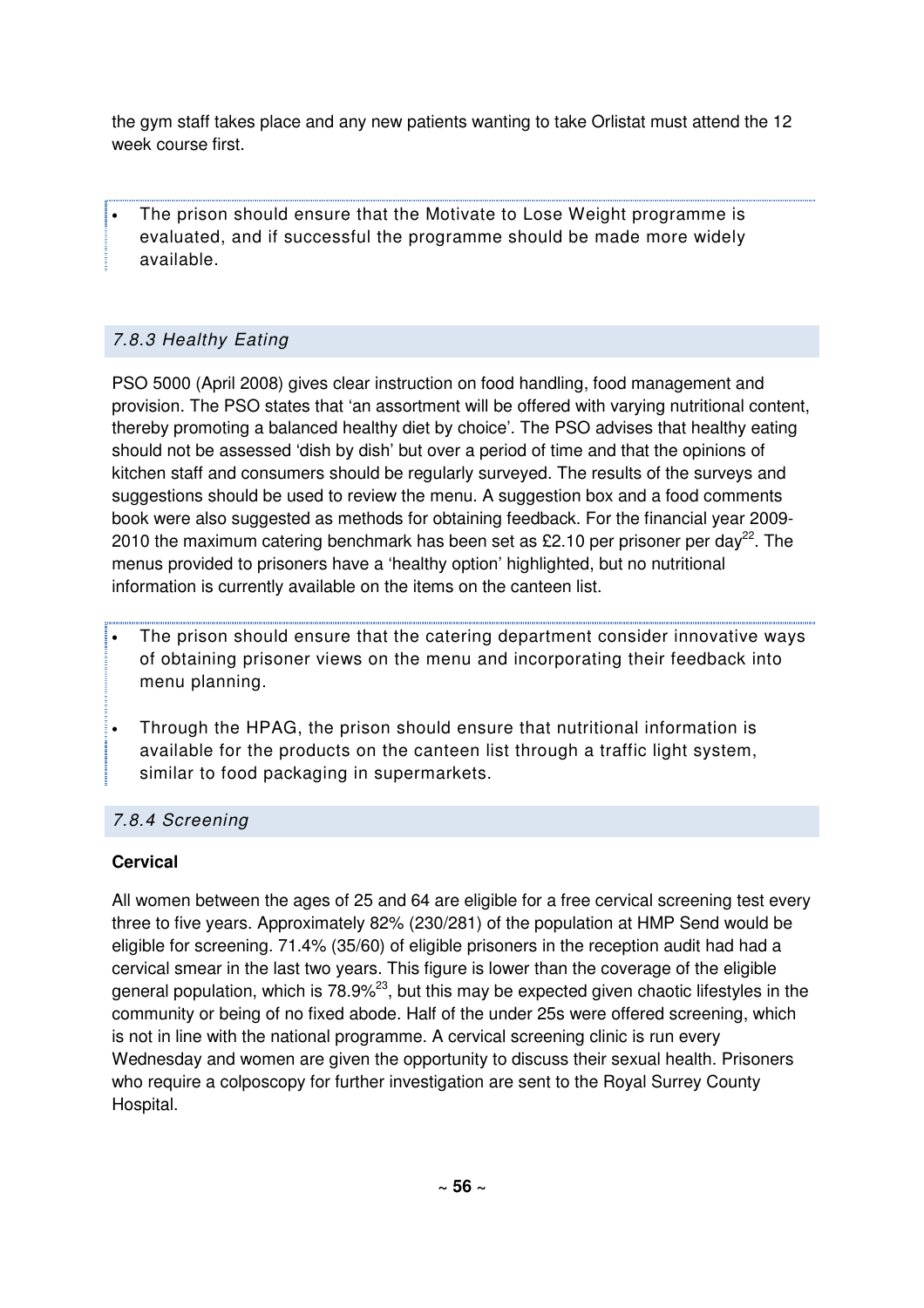# **Breast**

The NHS Breast Screening Programme provides free breast screening every three years for all women in the UK aged 50 and over. Around 12% (34/281) of the population in HMP Send are over 50. Women needing breast screening are referred to the Jarvis Centre in Guildford and are seen within two weeks if needed. Of the six women included in the reception audit, four had been for screening, one requested a mammogram and data was not collected for one. As of January 2010, 18 women are on the waiting list for regular mammograms.

# **Bowel Cancer**

Bowel cancer screening is targeted at the 60-69 year old age band and this will involve approximately 5 prisoners. Screening is not currently taking place routinely at the prison.

## **Diabetic retinopathy**

Retinopathy screening should be undertaken annually on all patients with diabetes aged over 12. Based on the chronic disease register information approximately 4 people would be eligible for this. At present some patients attend screening in community venues but this is ad hoc. No further data was available.

- Surrey Community Health should ensure that cervical screening is offered in line with the national programme, and that the reception screening is altered to ensure it is offered to the right age group.
- Surrey Community Health should ensure that routine breast screening is offered in line with the national programme, and that the reception screening should be altered to ensure it is offered to the right age group.
- Surrey Community Health should ensure that routine bowel cancer screening is offered in line with national programme.
- Surrey Community Health should ensure that routine diabetic retinopathy screening is offered in line with the national programme.

## 7.8.5 Family support

Children and families can play a significant role in supporting an offender to make and sustain changes which reduce re-offending, and represent Pathway 6 of the reducing reoffending pathways. As section 2.2 showed, 58% of the women in the reception audit had children and 45% had children under 18 years old. Given the strong association between parental imprisonment and adverse outcomes for children $^{24}$  providing support for families can promote positive outcomes for children who have a parent in prison. HMP Send offer a range of family visits and family days, and can facilitate overnight contact with children through 'release on temporary licence'.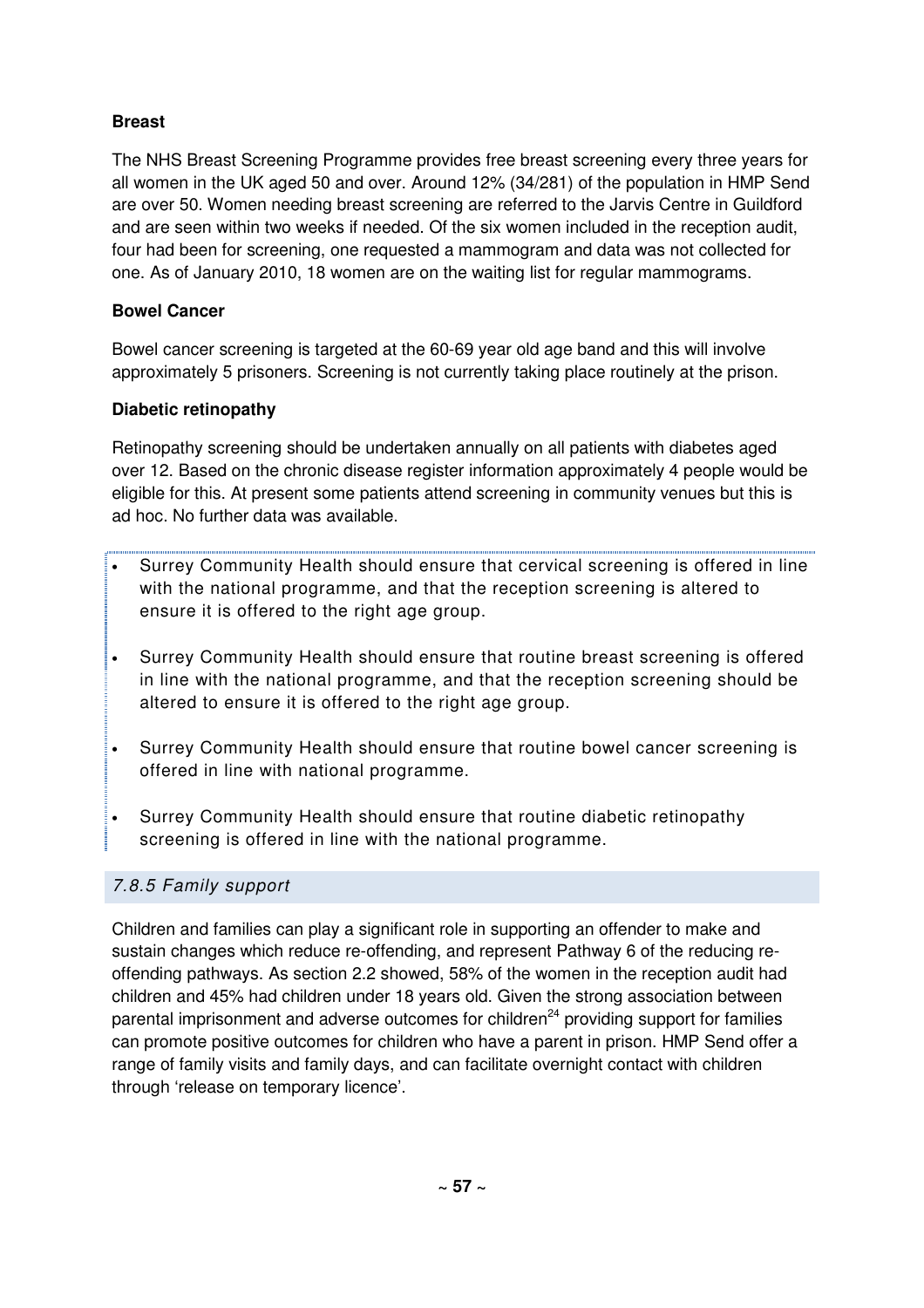# **APPENDICES**

## APPENDIX A- HEALTH NEEDS ASSESSMENTS

## **Definition of Health Needs Assessment**

A prison health needs assessment (HNA) will determine prisoners' ability to benefit from healthcare. The need for health care must be distinguished from both the supply and demand for health care. In general terms, need is what people might benefit from, demand is what people might wish to use, and supply is what is actually provided. Current service provision and demand are rarely markers for need.

There are three main methods of HNA:

- 1. **Comparative approach**: Services are compared with those of other providers e.g. community services or those within other prisons.
- 2. **Corporate approach**: Stakeholders or others with a special knowledge are canvassed to determine their views on what is needed. This includes obtaining the views of offenders, prison and healthcare staff.
- 3. **Epidemiological approach**: The main approach through which health care needs are determined by considering three components:
	- incidence and prevalence of a problem
	- effectiveness and cost effectiveness of services available to deal with the problem.

## **Aim**

The aim of prison health care is to give offenders access to the same quality and range of health care services as the general public receives from the National Health Service in the community. Improving the quality of care will also help reduce health inequalities between this vulnerable group and the rest of the population.

The aims of the health needs assessment are to:

- provide information in order to plan, negotiate and change services for the better and to improve health in other ways
- to build a picture of current services a baseline.

There are five objectives of a health needs assessment:

- **Planning**: The central objective used to help decide services required; for how many people; the effectiveness of these services; the expected benefits and at what cost.
- **Intelligence**: Information gathering to determine the existing baseline; the population it serves and the population's health needs.
- **Equity**: Improving the allocation of resources between and within different groups.
- **Target efficiency**: Having assessed needs, measuring whether or not resources have been appropriately directed.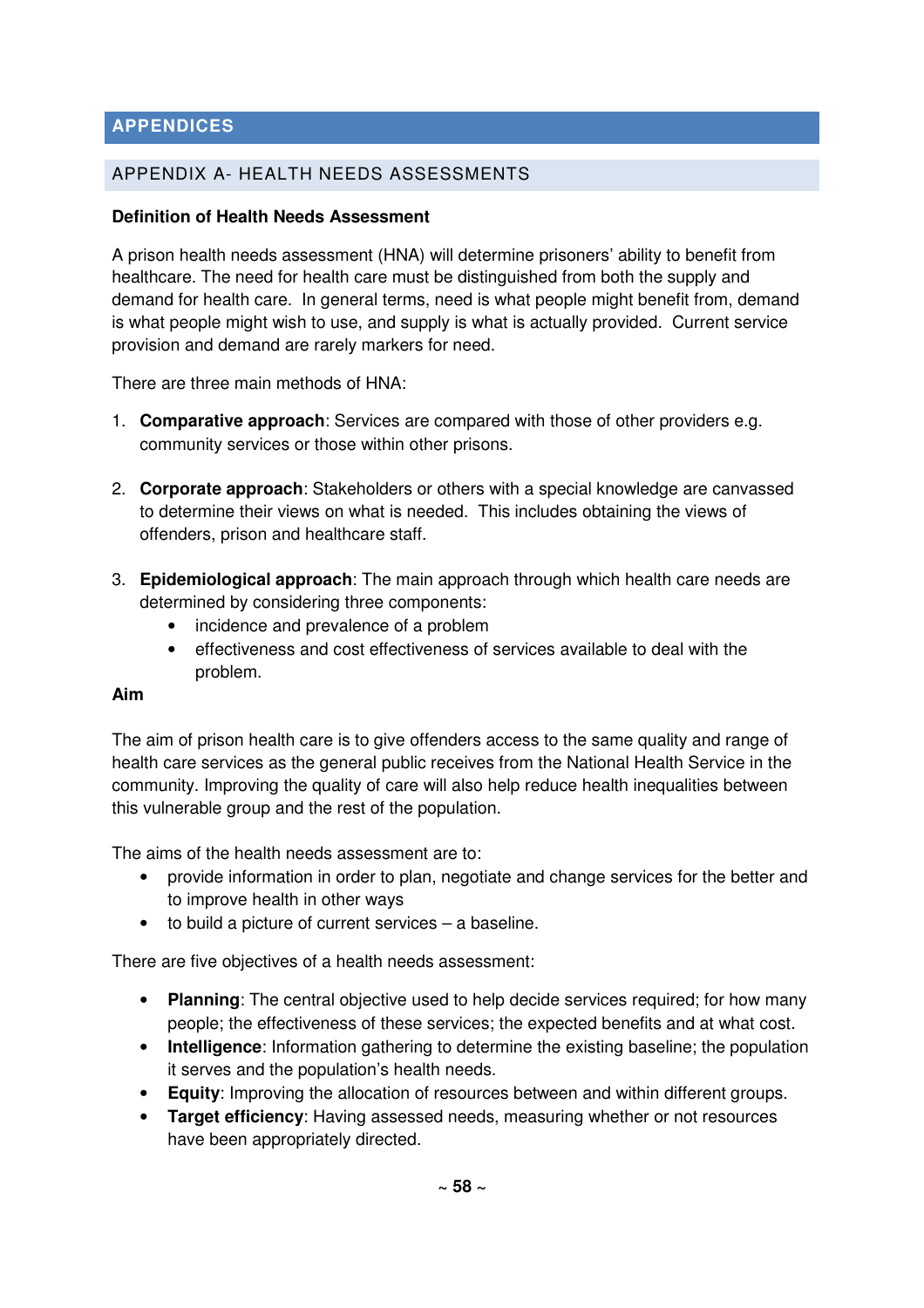• **Involvement of stakeholders**: Carrying out a HNA can stimulate the involvement and ownership of the various players in the process.

The health needs assessment was conducted using the 'Toolkit for health care needs assessment in prisons<sup>2</sup> developed by the University of Birmingham.

# APPENDIX B- STEERING GROUP MEMBERSHIP

- NHS Surrey Public Health Lead
- NHS Surrey Commissioning representative
- Head of Healthcare at HMP Send
- Healthcare staff representative from HMP Send
- Head of Prison Health, Surrey Community Health
- HMP Send representative
- External representative from Department of Health Southeast
- Representative from Surrey and Borders Partnership NHS Foundation Trust (SABP)
- Clinical Governance representative (virtual member), Surrey Community Health
- Patient Advice and Liaison Service (PALS) representative.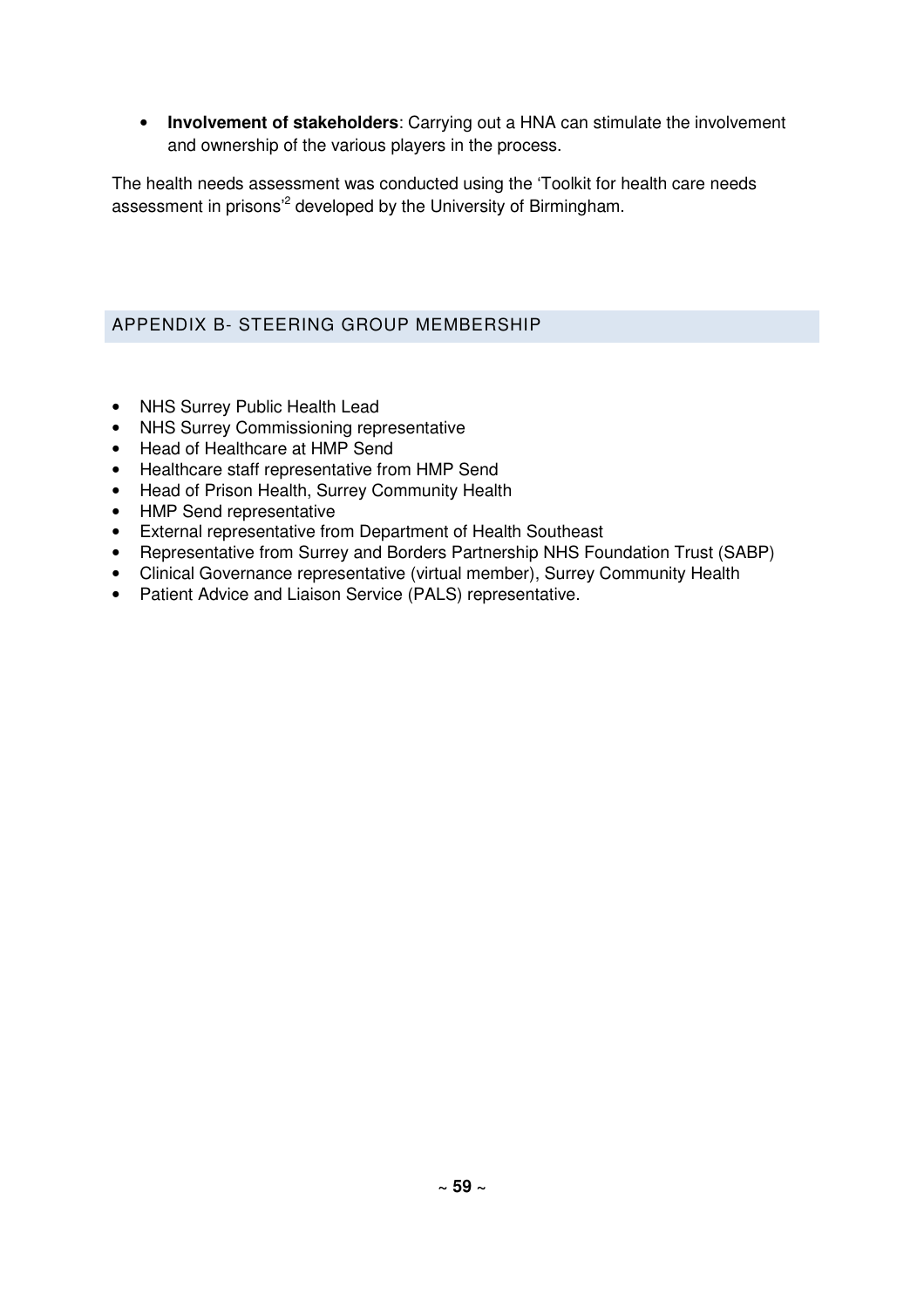# APPENDIX C- FULL LIST OF RECOMMENDATIONS

|           | <b>Recommendations</b>                                                                                                                                                                                                                                                                                                                                                                                                                                                                                                                                                                                                                                                                                                                                                                                                                                                                                                                                                                                                                                                                                                                                                                                                                                                                                                                                                                                                                                                                                                                                                                    |
|-----------|-------------------------------------------------------------------------------------------------------------------------------------------------------------------------------------------------------------------------------------------------------------------------------------------------------------------------------------------------------------------------------------------------------------------------------------------------------------------------------------------------------------------------------------------------------------------------------------------------------------------------------------------------------------------------------------------------------------------------------------------------------------------------------------------------------------------------------------------------------------------------------------------------------------------------------------------------------------------------------------------------------------------------------------------------------------------------------------------------------------------------------------------------------------------------------------------------------------------------------------------------------------------------------------------------------------------------------------------------------------------------------------------------------------------------------------------------------------------------------------------------------------------------------------------------------------------------------------------|
| Reception | The screening process is key in identifying vulnerable and at risk<br>$\bullet$<br>prisoners and/or those with acute/chronic illness. It is therefore<br>crucial that the screening process is comprehensively delivered.<br>Surrey Community Health should regularly audit reception<br>screenings to make sure 100% of the form is completed, and<br>monitor the findings through their clinical governance meeting.<br>Surrey Community Health should ensure that any actions noted on<br>the reception screening are clearly documented and followed up.<br>Surrey Community Health should improve the reception screening<br>to increase the collection of data on previous hepatitis B<br>vaccination, and audit whether this is completed.<br>Surrey Community Health should improve the reception screening<br>to increase the collection of data on previous hepatitis C testing,<br>and audit whether this is completed.<br>Surrey Community Health should improve the reception screening<br>to increase the collection of data on previous HIV testing, and audit<br>whether this is completed.<br>Surrey Community Health should ensure the reception screening<br>includes questions on possible symptoms of TB.<br>Surrey Community Health should review the reception screening to<br>ensure that the appropriate questions are asked to assess eligibility<br>for vaccinations.<br>Surrey Community Health should adapt the reception screening to<br>include questions on history of intravenous drug use specifically,<br>and illicit drug use in the last week/month. |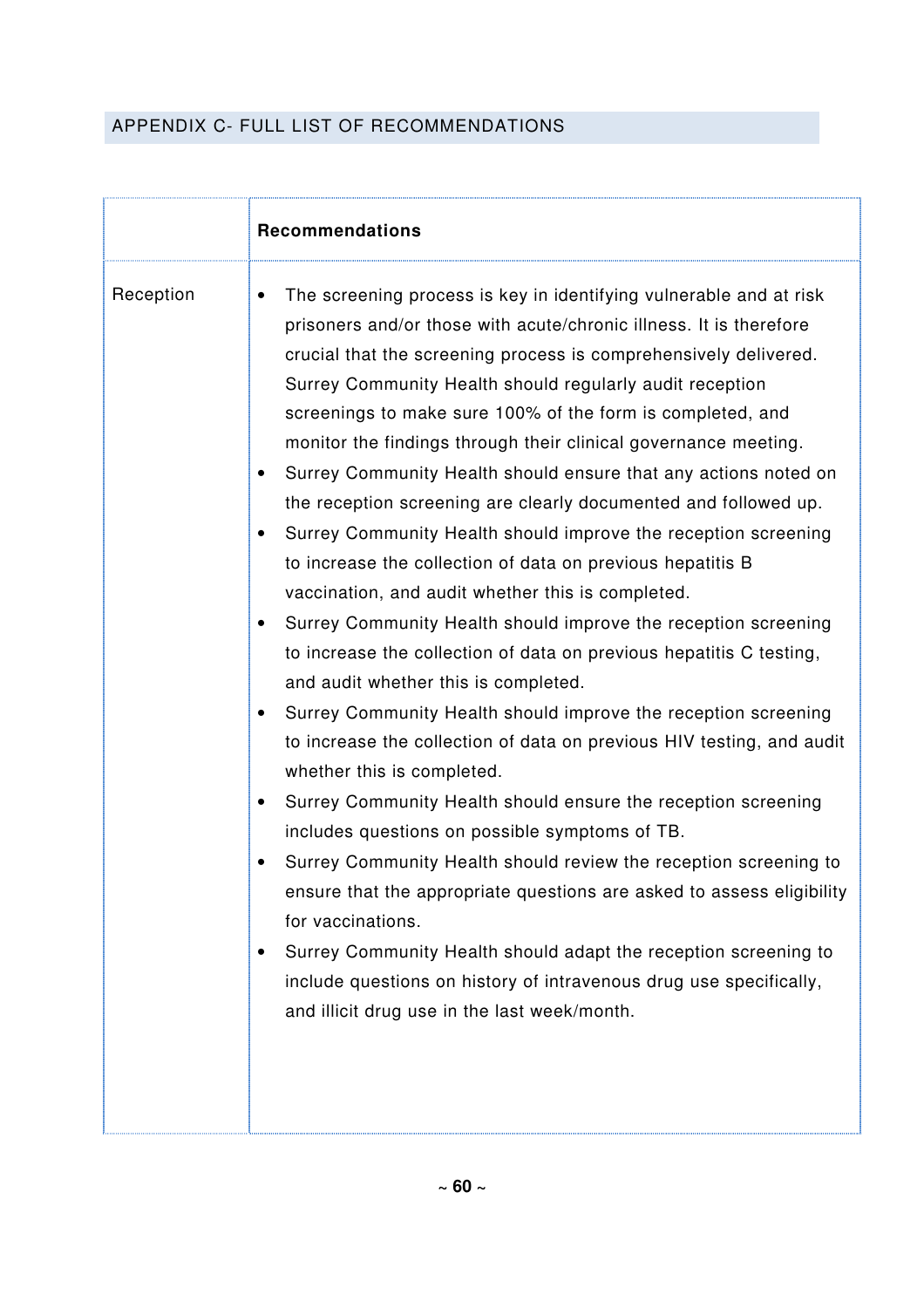## Chronic diseases and • Surrey Community Health should ensure a regular prescribing review of asthma medication takes place to reduce the risk of

potential illicit use.

medication

- All patients on asthma medication should be on the CDR and this should be regularly audited by Surrey Community Health.
- All those on medications for epilepsy should be on the CDR and this should be audited by Surrey Community Health.
- Surrey Community Health should ensure that all patients have regular reviews of epilepsy medications and have access to specialist services in line with NSF Long-term conditions.
- Surrey Community Health should ensure that the CDR separates patients with type 1 and type 2 diabetes and that appropriate care pathways and targeted health promotion are interventions in place.
- Surrey Community Health should review the inclusion criteria for this CDR to consider inclusion of those with CHD and other vascular conditions.
- Surrey Community Health should ensure that active case finding takes place for those at risk of hypertension through healthcare staff and health promotion events.
- Surrey Community Health should ensure that the CDR for obesity is kept up to date and that appropriate care pathways and targeted health promotion interventions are in place.
- Surrey Community Health should ensure that those patients with an underweight BMI are followed up appropriately.
- Surrey Community Health should undertake an urgent review on the prescribing of Orlistat to ensure that it is in line with NICE guidance.
- Surrey Community Health should ensure that communication takes place with prisoners on the changes in the prescribing of Orlistat in the prison, to manage the expectations of the prisoners.
- Surrey Community Health should put in place a fixed structure or timetable for the clinical and medicines management service provided by HMP High Down.
- Surrey Community Health should review the processes in place to ensure repeat prescriptions arrive on time.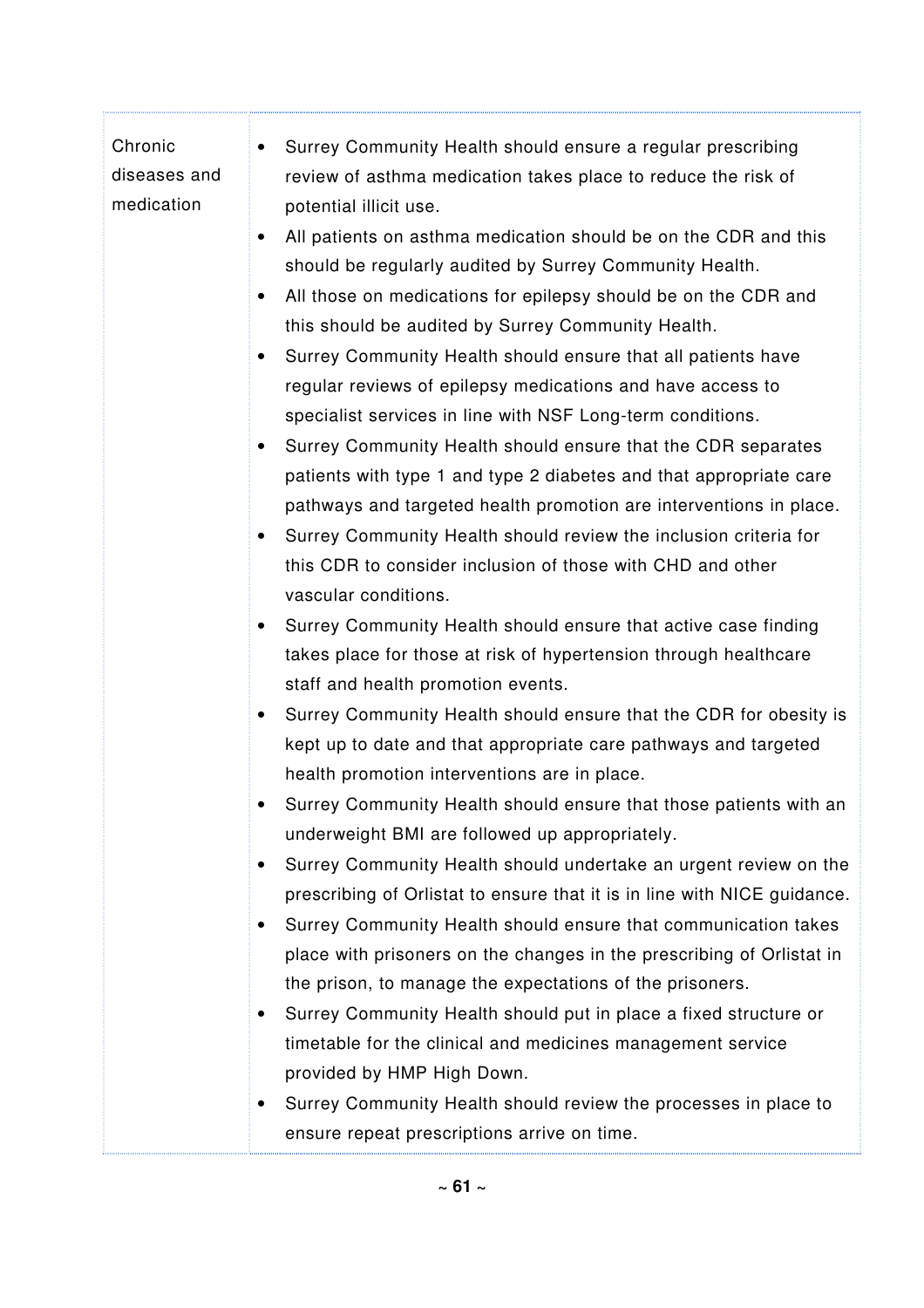|                          | Surrey Community Health should review the times of evening<br>medication to ensure sedative drugs are not given too early.<br>Given the high prescribing rates for paracetamol pharmacy, Surrey<br>٠<br>Community Health and the prison should review the homely<br>remedies protocol to minimise the amounts of paracetamol being<br>prescribed by the GP.<br>Given the number of pain medications on the top prescribing list,<br>$\bullet$<br>Surrey Community Health should investigate running a chronic pain<br>clinic to review use of pain medications.<br>The prison and Surrey Community Health should review the<br>provision of paracetamol on the canteen list and consider<br>introducing it, along with an education campaign around                                                                                                                                                                                                                                                                                                                                                                                                                                              |
|--------------------------|--------------------------------------------------------------------------------------------------------------------------------------------------------------------------------------------------------------------------------------------------------------------------------------------------------------------------------------------------------------------------------------------------------------------------------------------------------------------------------------------------------------------------------------------------------------------------------------------------------------------------------------------------------------------------------------------------------------------------------------------------------------------------------------------------------------------------------------------------------------------------------------------------------------------------------------------------------------------------------------------------------------------------------------------------------------------------------------------------------------------------------------------------------------------------------------------------|
|                          | paracetamol use.<br>Surrey Community Health should investigate implementing a nurse<br>prescriber role to improve access to medication.                                                                                                                                                                                                                                                                                                                                                                                                                                                                                                                                                                                                                                                                                                                                                                                                                                                                                                                                                                                                                                                          |
| Communicable<br>diseases | Surrey Community Health should ensure that all prisoners at risk for<br>$\bullet$<br>hepatitis B are offered testing, active case finding takes place and<br>clear pathways are in place for testing and treatment.<br>NHS Surrey should performance manage Surrey Community Health<br>against the HPA targets for Hepatitis B vaccination.<br>Surrey Community Health should put in place robust procedures to<br>ensure that all prisoners are offered their first hepatitis B<br>vaccination within one month of arrival at the prison, and then<br>receive subsequent doses and booster dose.<br>Surrey Community Health should put in place procedures to ensure<br>accurate and timely reporting of hepatitis B vaccination data to the<br>Health Protection Agency.<br>Surrey Community Health should ensure that all prisoners at risk for<br>hepatitis C are offered testing, active case finding takes place and<br>clear pathways are in place for testing and treatment.<br>Surrey Community Health should develop a Hepatitis C policy<br>including health promotion, criteria for offering testing and a care<br>pathway with clear referral to specialist treatment where this is |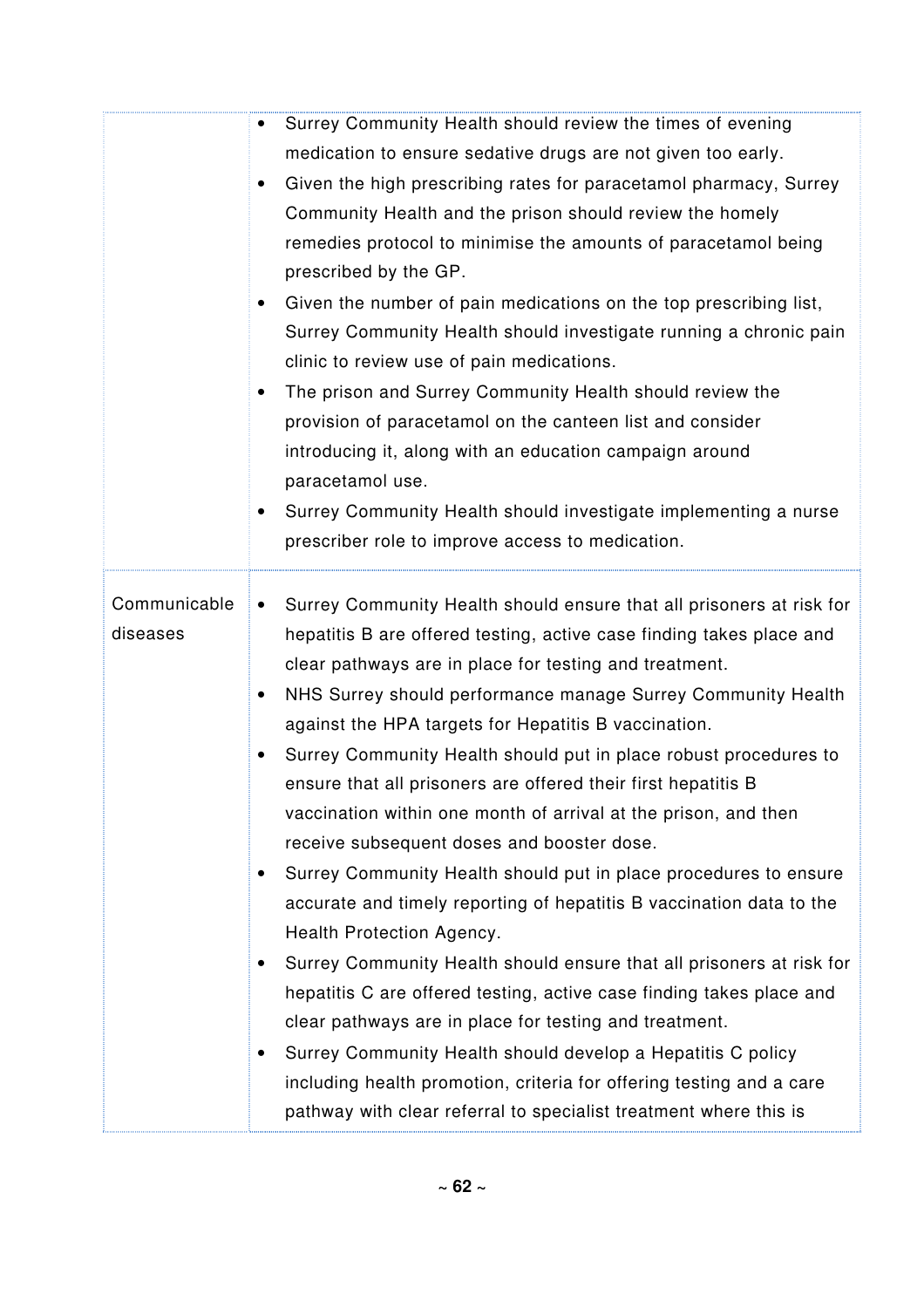|                      | indicated.<br>Surrey Community Health should ensure that Chlamydia testing is<br>offered to all prisoners under 25 and on a yearly basis for those<br>who are sexually active.<br>NHS Surrey should performance manage Surrey Community Health<br>٠<br>against the Chlamydia testing targets.<br>Surrey Community Health should ensure screening for TB is<br>proactive, and that pathways are in place for reporting and<br>treatment.<br>The prison and all healthcare providers should train all staff to<br>recognise signs and symptoms of TB.<br>Surrey Community Health should ensure vaccinations are<br>$\bullet$<br>proactively offered to eligible prisoners in line with the Vaccination<br>Guidelines for prisons.                                                                                                                                                                                                                                                                                                                                                                                                                                                                         |
|----------------------|---------------------------------------------------------------------------------------------------------------------------------------------------------------------------------------------------------------------------------------------------------------------------------------------------------------------------------------------------------------------------------------------------------------------------------------------------------------------------------------------------------------------------------------------------------------------------------------------------------------------------------------------------------------------------------------------------------------------------------------------------------------------------------------------------------------------------------------------------------------------------------------------------------------------------------------------------------------------------------------------------------------------------------------------------------------------------------------------------------------------------------------------------------------------------------------------------------|
| <b>Mental Health</b> | Surrey and Borders Partnership NHS Foundation Trust should<br>$\bullet$<br>improve communication of mental health service provision.<br>Surrey Community Health and Surrey and Borders Partnership NHS<br>Foundation Trust should review the provision of primary care<br>mental health services and self-help materials available to<br>prisoners.<br>All healthcare providers should ensure that the care provided for<br>women up to a year after birth is in line with the NICE clinical<br>guidelines on 'Antenatal and Postnatal Mental Health'.<br>Surrey Community Health should ensure that mental health<br>$\bullet$<br>diagnoses and medications are linked on the reception screening so<br>that all patients have their medication monitored, they are referred<br>into the right services and the CDRs are kept up to date.<br>The prison and all healthcare providers should ensure that the<br>Safer Custody figures are monitored and any patterns investigated,<br>and measures put into place for prevention.<br>All health providers and the prison should review the processes<br>around supporting women who witness self-harm by others, and<br>review the provision available. |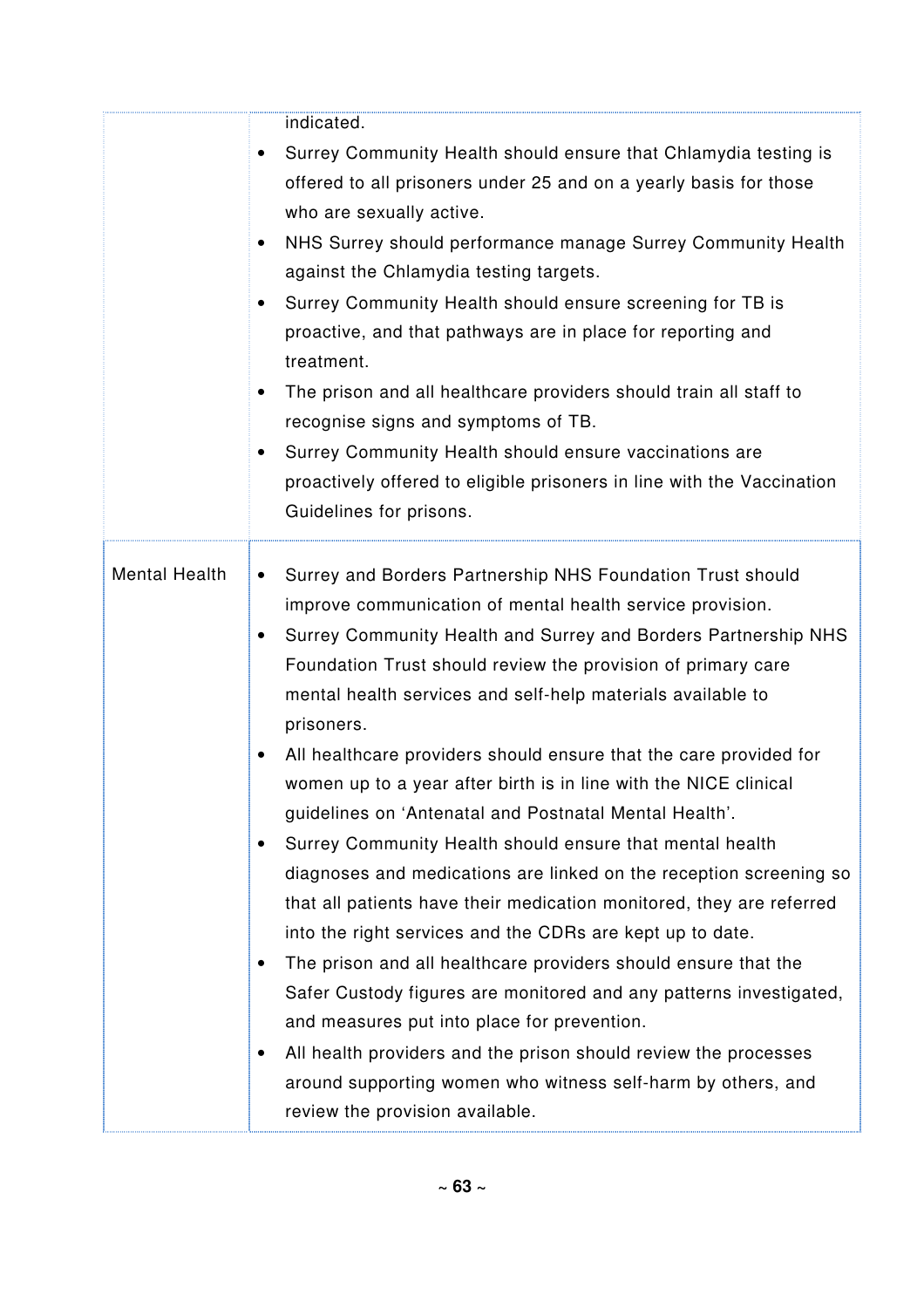|                                 | All healthcare providers should ensure that the Primary Care Mental<br>Health Nurse is available to support the Improving Access to<br>Psychological Therapies provider in implementing a service at HMP<br>Send.                                                                                                                                                                                                                                                                                                                                                                                                                                                                                                                                                                                                                                                                                                                                    |
|---------------------------------|------------------------------------------------------------------------------------------------------------------------------------------------------------------------------------------------------------------------------------------------------------------------------------------------------------------------------------------------------------------------------------------------------------------------------------------------------------------------------------------------------------------------------------------------------------------------------------------------------------------------------------------------------------------------------------------------------------------------------------------------------------------------------------------------------------------------------------------------------------------------------------------------------------------------------------------------------|
| Learning<br><b>Disabilities</b> | The prison and all healthcare providers should ensure that<br>prisoners with LD are proactively identified during reception and by<br>healthcare, reception and prison staff.<br>The prison should use clear definitions of 'learning difficulties' and<br>'learning disabilities' when classifying prisoners on the Diversity<br>Database (link to section 7.6.3 Learning Disabilities).<br>Surrey Community Health should ensure that prisoners with LD are<br>included on a health register.<br>The prison and all healthcare providers should ensure that the LD<br>screening tool (once developed) is adopted and used in all areas of<br>the prison.<br>Surrey Community Health should ensure that health action plans<br>are developed for all prisoners with LD with all information on key<br>health issues presented in an Easyread format.<br>NHS Surrey should review the commissioning of learning<br>disabilities services in prisons. |
| Health<br>Improvement           | The prison and all health providers should ensure a Health<br>Promotion Action Group is set up in line with the PSO and PHPQIs<br>with representation from all relevant parties, covering the five<br>strands and older adults.<br>The prison and all health providers should ensure that all health<br>promotion activity goes through this group and that different<br>departments work together so services are set up to deal with any<br>increase in demand.<br>The prison and all health providers should through the HPAG<br>review the provision of information available on 'staying healthy' for<br>women within the prison.                                                                                                                                                                                                                                                                                                               |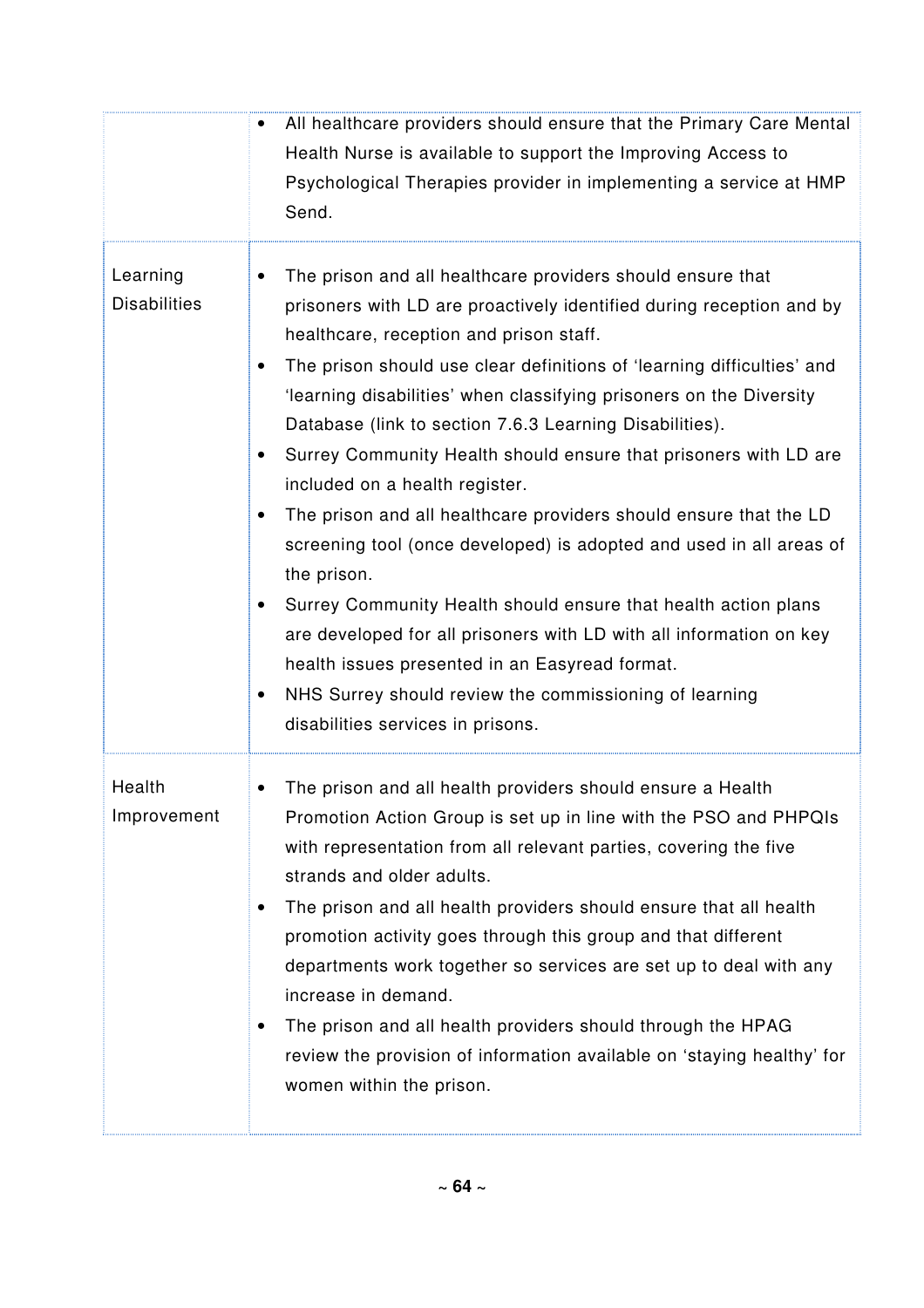- Surrey Community Health should work with the HPAG to investigate running a 'self care' campaign in the prison highlighting how prisoners can manage their minor ailments and the resources available to support them to do this.
- Surrey Community Health should form closer links with the Surrey Stop Smoking Team to ensure data from the prison feeds into targets, and the prison service is supported and developed appropriately.
- Surrey Community Health and the Surrey Stop Smoking Team should undertake a complete service review to ensure that the services provided are in line with NICE guidance.
- Surrey Community Health and the Surrey Stop Smoking Team should investigate provision of group support as well as one-to-one sessions.
- Surrey Community Health should ensure more healthcare staff are trained up to deliver different levels of stop smoking interventions.
- Surrey Community Health should ensure that Stop Smoking support is targeted to those with asthma and COPD.
- The prison should ensure that the Motivate to Lose Weight programme is evaluated, and if successful the programme should be made more widely available.
- The prison should ensure that the catering department consider innovative ways of obtaining prisoner views on the menu and incorporating their feedback into menu planning.
- Through the HPAG, the prison should ensure that nutritional information is available for the products on the canteen list through a traffic light system, similar to food packaging in supermarkets.
- Surrey Community Health should ensure that cervical screening is offered in line with the national programme, and that the reception screening is altered to ensure it is offered to the right age group.
- Surrey Community Health should ensure that routine breast screening is offered in line with the national programme, and that the reception screening should be altered to ensure it is offered to the right age group.
- Surrey Community Health should ensure that routine bowel cancer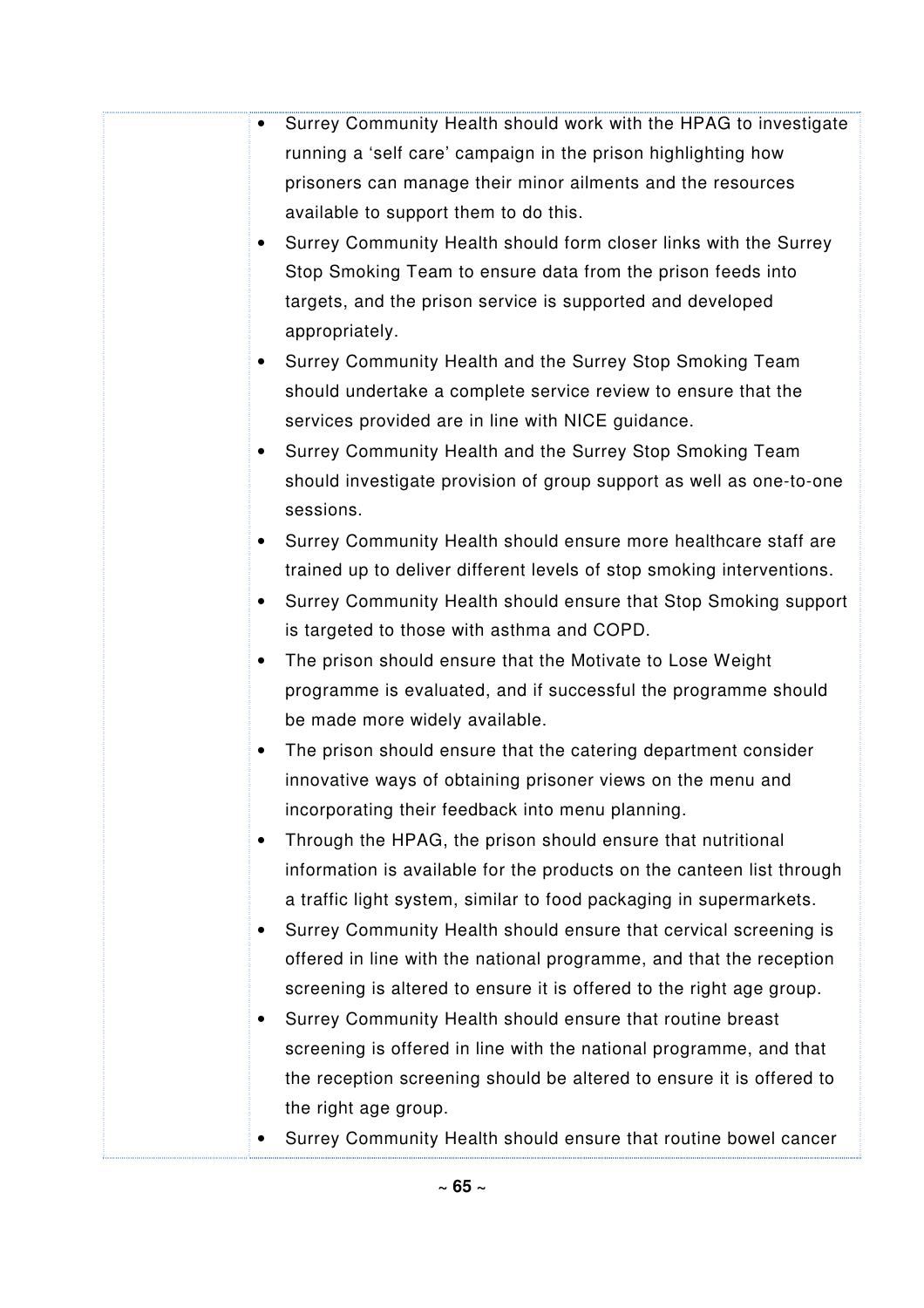|                      | screening is offered in line with national programme.<br>Surrey Community Health should ensure that routine diabetic<br>retinopathy screening is offered in line with the national programme.                                                                                                                                                                                                                                                                                                                                                                                                                                                                                        |
|----------------------|--------------------------------------------------------------------------------------------------------------------------------------------------------------------------------------------------------------------------------------------------------------------------------------------------------------------------------------------------------------------------------------------------------------------------------------------------------------------------------------------------------------------------------------------------------------------------------------------------------------------------------------------------------------------------------------|
| Drugs and<br>alcohol | Surrey Community Health should ensure continued implementation<br>of AUDIT and monitor its use, and the provision of services in line<br>with the Surrey Prison Alcohol Strategy.<br>Surrey and Borders Partnership NHS Foundation Trust should<br>ensure that the management of dual diagnosis complies with<br>national guidance, with integrated and staged interventions with a<br>social support aspect that are matched to individual need provided.<br>A long term perspective on the management of these conditions<br>should be developed.                                                                                                                                  |
| Dental               | Recommendations from the dental report should be performance<br>managed by NHS Surrey.<br>Surrey Community Health and the prison should investigate the<br>provision of cheaper dental hygiene products to prisoners through<br>either the canteen list or directly from the dental department.<br>NHS Surrey should performance manage waiting times for dental<br>٠<br>appointments to ensure waits are reduced.<br>Surrey Community Health should review the provision of pain relief<br>and antibiotics following dental visits.<br>Surrey Community Health should improve communication with<br>prisoners around dental waiting times and expectation of services<br>available. |
| Communication        | All healthcare providers should put processes in place to formally<br>consult with prisoners on a regular basis, particularly on significant<br>service developments.<br>All healthcare providers should keep prisoners informed of changes<br>٠<br>in services to increase trust in services and manage service<br>demand.<br>Surrey Community Health and the prison should review the                                                                                                                                                                                                                                                                                              |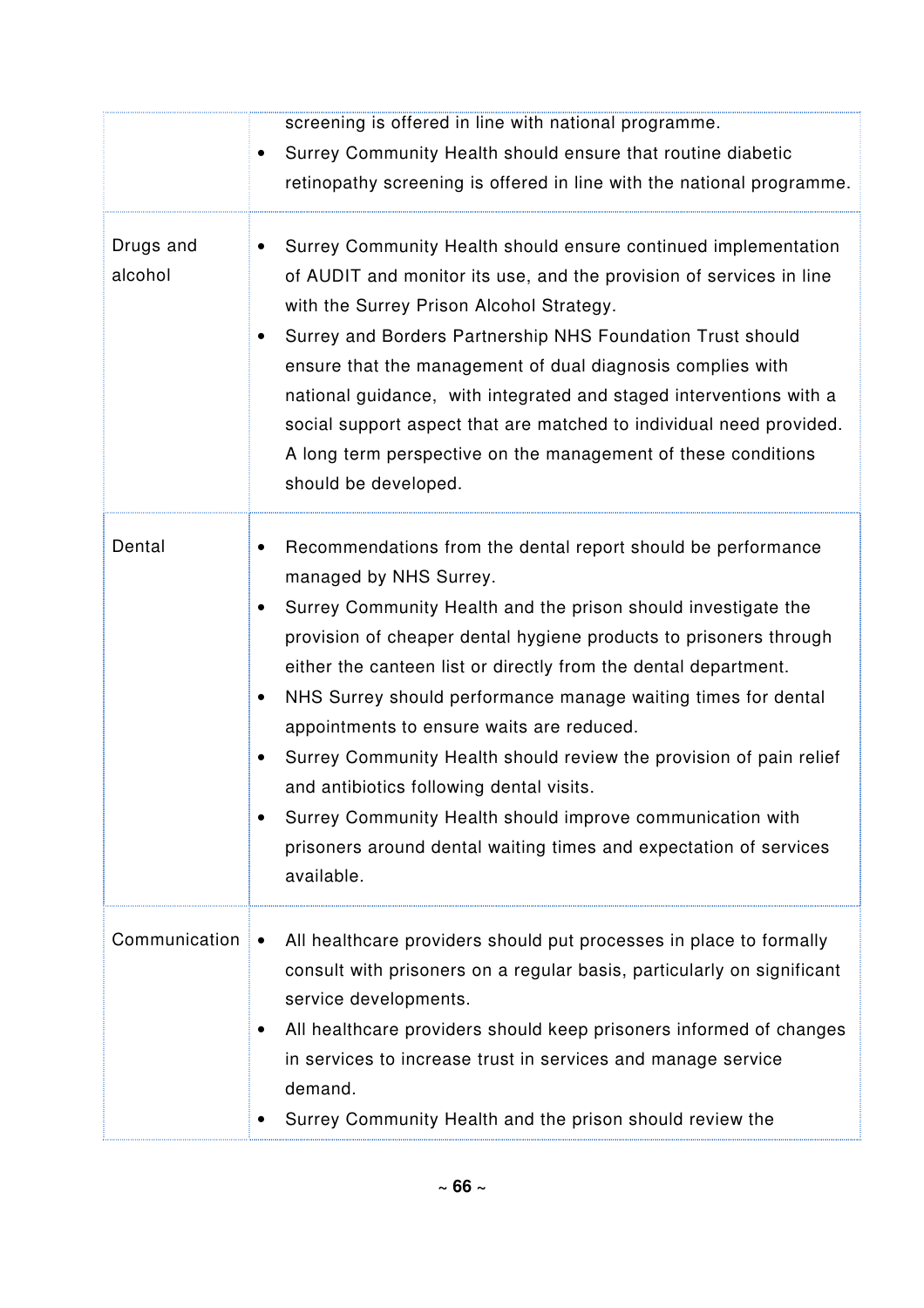|          | communication of appointments to reduce DNAs and waiting times,<br>as well as prisoner frustration.<br>The prison and Surrey Community Health should undertake<br>$\bullet$<br>consultation with prisoners to find out what support for going home<br>would be most helpful.<br>Surrey Community Health should ensure that levels of privacy and<br>confidentiality at the hatch are improved.                                                                                                                                                                                                                                                                                                                                                                                      |
|----------|-------------------------------------------------------------------------------------------------------------------------------------------------------------------------------------------------------------------------------------------------------------------------------------------------------------------------------------------------------------------------------------------------------------------------------------------------------------------------------------------------------------------------------------------------------------------------------------------------------------------------------------------------------------------------------------------------------------------------------------------------------------------------------------|
| Staffing | Surrey Community Health should ensure that regular staff are<br>present on each wing to build relationships with prison staff and<br>prisoners.<br>Surrey Community Health should ensure that recruitment and<br>retention of prison healthcare staff is an area of priority for HR to<br>ensure prompt recruiting to vacancies.<br>Surrey Community Health and the prison should ensure the roles<br>and responsibilities of all staff around the health of prisoners are<br>clearly outlined, and joint training should be arranged to re-enforce<br>this.<br>Surrey Community Health and the prison should arrange additional<br>staff training on the specific health needs of prisoners for both<br>healthcare and prison staff, which should involve prisoners<br>themselves. |
| Other    | The prison should seek to reduce the percentage of prisoners with<br>'no fixed abode' on discharge.<br>All healthcare providers should identify those at increased risk of<br>NFA on discharge and actively lobby the prison on their behalf to<br>secure accommodation.<br>The prison and RAPt should arrange for prisoners on RAPt to have<br>more opportunities for physical activity.<br>Surrey Community Health should work proactively with the RAPt<br>٠<br>staff and prisoners to build relationships and ensure that a<br>equitable service is provided.<br>Surrey Community Health and RAPt should develop and put in                                                                                                                                                     |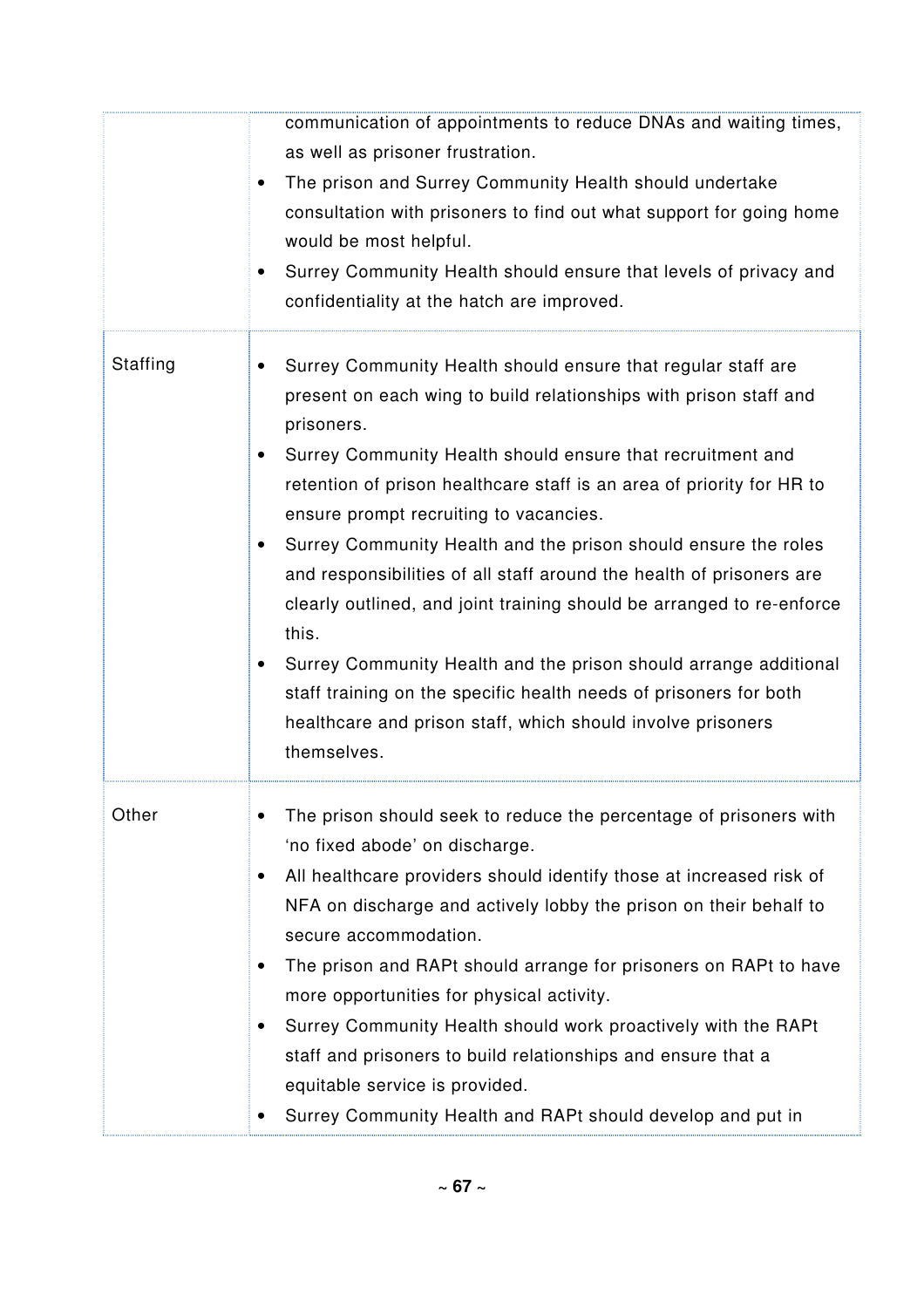place a communication agreement to ensure a joined up service is provided for prisoners. • All healthcare providers and the TC should develop and agree a joint working protocol between all parties to ensure quality and

continuity of care for those prisoners on the TC.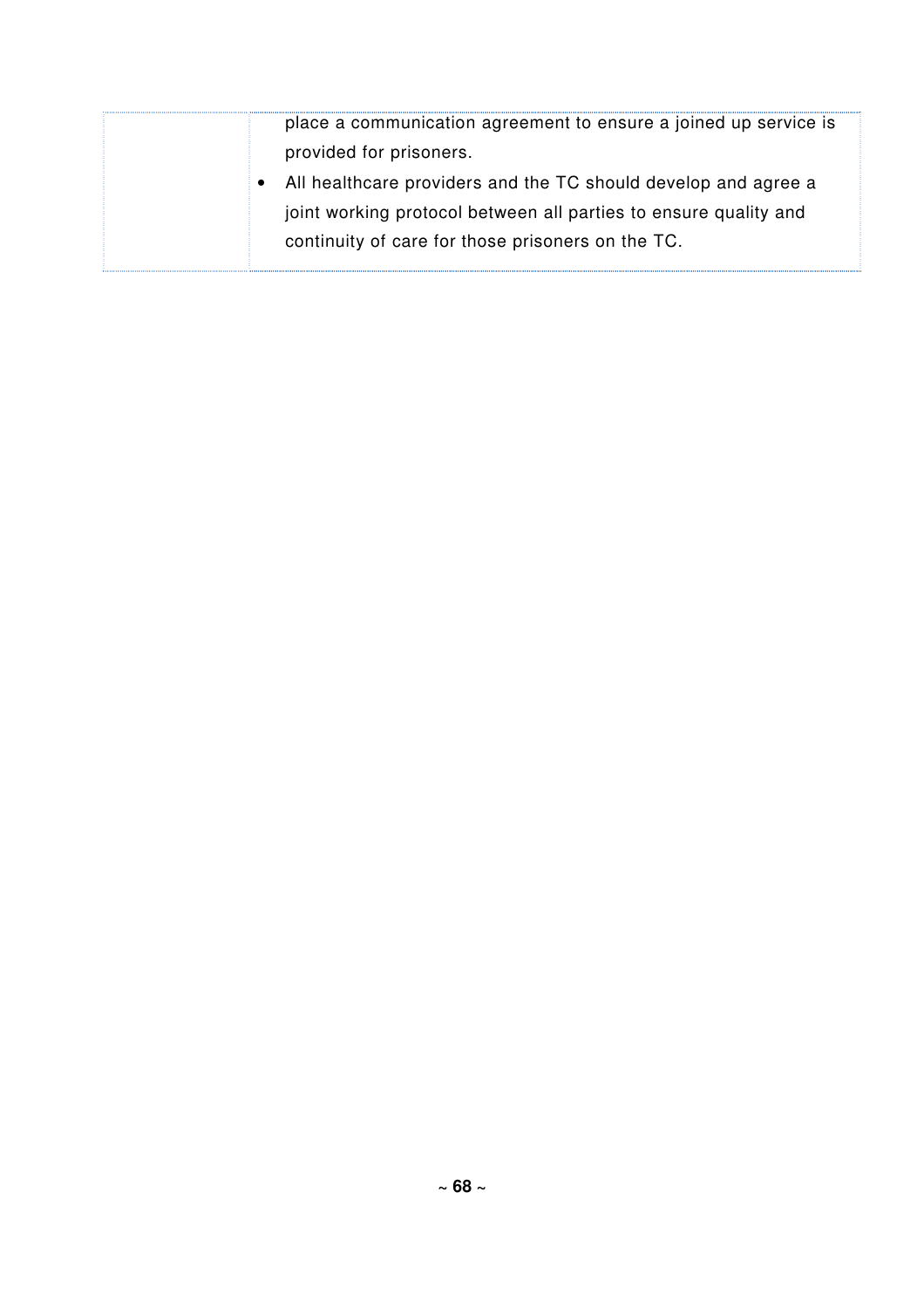# APPENDIX D- PRISON HEALTH PERFORMANCE AND QUALITY INDICATORS

| <b>HM PRISON</b><br><b>SERVICE</b><br><b>Public Sector Prise</b>                                               |                                                                          |  |  |  |
|----------------------------------------------------------------------------------------------------------------|--------------------------------------------------------------------------|--|--|--|
| <b>Prison Health Performance and Quality</b><br><b>DH</b><br>Department<br>of Health<br><b>Indicators 2010</b> | <b>NOMS</b> National Offender<br>Working together to reduce re-offending |  |  |  |
| Queries to Derek O Toole 0207 972 4767                                                                         |                                                                          |  |  |  |
| PRISON NAME (select from dropdown box in cell C1)                                                              | Send                                                                     |  |  |  |
|                                                                                                                |                                                                          |  |  |  |
| Patient safety<br>Healthcare environment                                                                       | Green<br>Green                                                           |  |  |  |
| Medicines management                                                                                           | Amber                                                                    |  |  |  |
| Chronic disease and long term conditions care                                                                  | Green                                                                    |  |  |  |
| Continuity of case management                                                                                  | Green                                                                    |  |  |  |
| Discharge planning                                                                                             | Green                                                                    |  |  |  |
| Clinical governance                                                                                            | Green                                                                    |  |  |  |
| Corporate governance                                                                                           | Green                                                                    |  |  |  |
| Information governance                                                                                         | Green                                                                    |  |  |  |
| Financial governance                                                                                           | Red                                                                      |  |  |  |
| Accepted Finance Plans based on PHDP and Prison Healthcare Budget                                              | <b>No</b>                                                                |  |  |  |
| Spend against budget is transparent and maintained within acceptable limits                                    | Yes                                                                      |  |  |  |
| Prison and PCT processes are in place to review expenditure against plan                                       | Yes                                                                      |  |  |  |
| Workforce plan                                                                                                 | Green                                                                    |  |  |  |
| Personal development plans                                                                                     | Green                                                                    |  |  |  |
| <b>Equality and Human Rights</b>                                                                               | Amber                                                                    |  |  |  |
| Service user involvement                                                                                       | Green                                                                    |  |  |  |
| Health needs assessmewnt                                                                                       | Amber                                                                    |  |  |  |
| Comprehensive range of services                                                                                | Amber                                                                    |  |  |  |
| Access and waiting times<br>Prison dentistry                                                                   | Green<br>Amber                                                           |  |  |  |
| <b>Substance Misuse Activities - IDTS</b>                                                                      |                                                                          |  |  |  |
| Alcohol Screening, Intervention and Support                                                                    | Amber                                                                    |  |  |  |
| General health assessment                                                                                      | N/A                                                                      |  |  |  |
| Secondary Health screen - Prison Transfers                                                                     | Green                                                                    |  |  |  |
| Services for Children and Younger people (under 18s only)                                                      | N/A                                                                      |  |  |  |
| Services for Older Adults (not YOI Estate)                                                                     | Amber                                                                    |  |  |  |
| Services for Adult Women                                                                                       | Amber                                                                    |  |  |  |
| Primary care mental health                                                                                     | Green                                                                    |  |  |  |
| Suicide prevention                                                                                             | Amber                                                                    |  |  |  |
| Care Programme Approach Audit                                                                                  | Green                                                                    |  |  |  |
| Access to specialist mental health services                                                                    | Green                                                                    |  |  |  |
| Section 117                                                                                                    | Green                                                                    |  |  |  |
| Mental Health transfers                                                                                        | Green                                                                    |  |  |  |
| <b>Learning Disability</b><br>Vaccination/immunisation policy                                                  | nea<br>Green                                                             |  |  |  |
| Hepatitis B Vaccination of Prisoners                                                                           | Red                                                                      |  |  |  |
| Hepatitis C                                                                                                    | Amber                                                                    |  |  |  |
| <b>Health Promotion Action Groups</b>                                                                          | Red                                                                      |  |  |  |
| Sexual Health                                                                                                  | Green                                                                    |  |  |  |
| Means of accessing condoms                                                                                     | Yes                                                                      |  |  |  |
| Access social/life skills modules on SRE education or similar                                                  | Yes                                                                      |  |  |  |
| Access to GUM clinic in prison                                                                                 | Yes                                                                      |  |  |  |
| Access to chlamydia screening programme                                                                        | Yes                                                                      |  |  |  |
| Access to barrier protection and lubricants                                                                    | Yes                                                                      |  |  |  |
| Communicable disease control                                                                                   | Green                                                                    |  |  |  |
| Exercise                                                                                                       | Green                                                                    |  |  |  |
| <b>TOTAL GREEN</b>                                                                                             |                                                                          |  |  |  |
| <b>TOTAL AMBER</b>                                                                                             |                                                                          |  |  |  |
|                                                                                                                |                                                                          |  |  |  |
| <b>TOTAL RED</b>                                                                                               |                                                                          |  |  |  |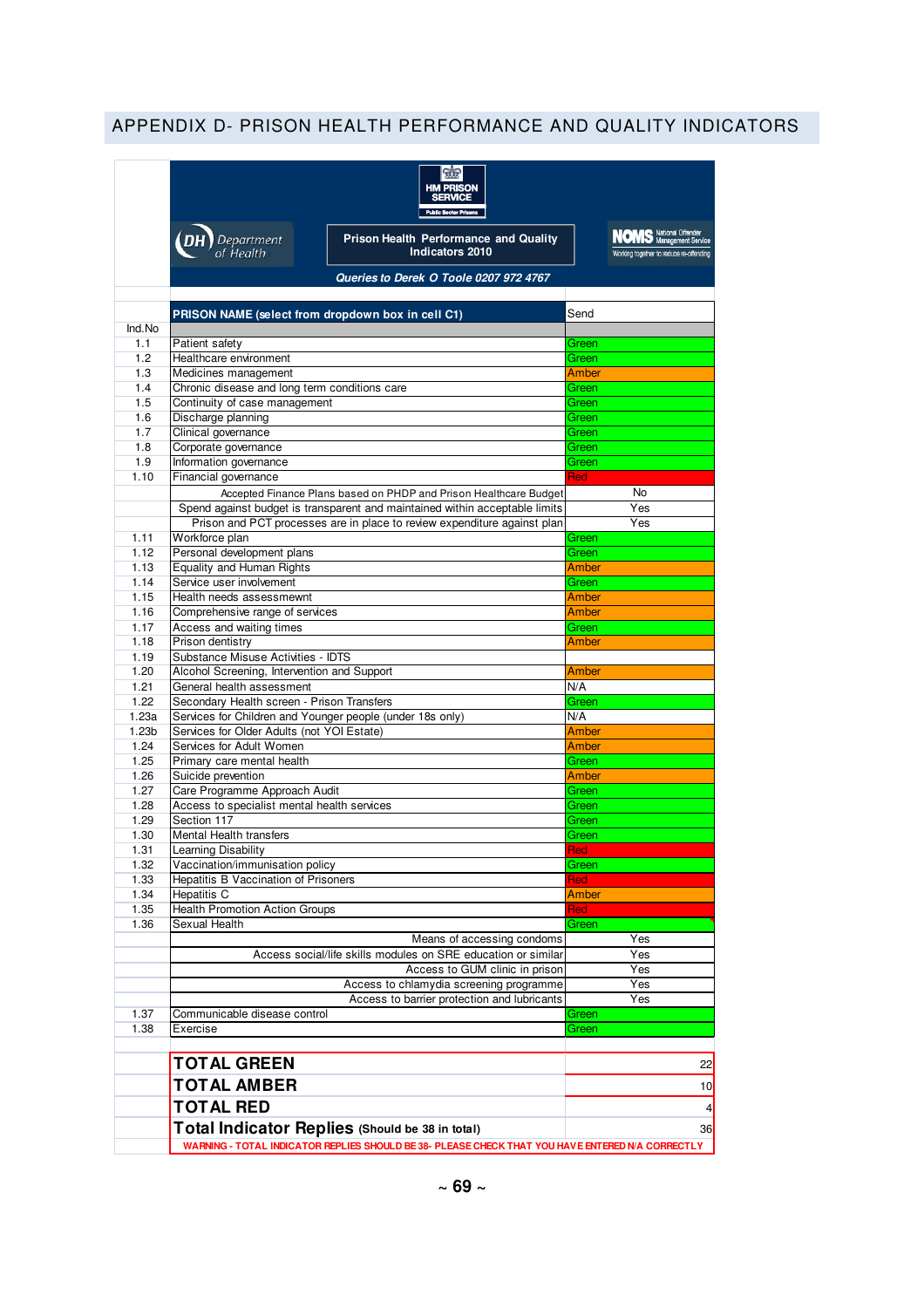## **References and Further Information**

 $\overline{a}$ 

<sup>1</sup> Department of Health. World Class Commissioning. http://www.dh.gov.uk/en/Managingyourorganisation/Commissioning/Worldclasscommissioni ng/DH\_083204

<sup>2</sup> Marshall, T., Simpson, S. and Stevens, A. Health Care Needs Assessments in Prisons: A toolkit. (2001). Journal of Public Health Medicine 23:198-204.

<sup>3</sup> Gender Equality Duty. (2007). http://www.equalityhumanrights.com/advice-andguidance/public-sector-duties/what-are-the-public-sector-duties/gender-equality-duty

<sup>4</sup> Independent Monitoring Board (2008/9). HMP Send Annual Report. http://www.imb.gov.uk

<sup>5</sup> HM Government. Health and Social Care Act 2001. Section 11. Public involvement and consultation.

<sup>6</sup> HM Government. Health and Social Care (Community Health and Standards) Act 2003. Chapter 9. Complaints.

<sup>7</sup> South Staffordshire Prison Health Partnership. (2007). HMP Drake Hall Health Needs Assessment.

<sup>8</sup> South Staffordshire Prison Health Partnership. (2008). HMP Drake Hall Health Needs Assessment- Refresh.

<sup>9</sup> Her Majesty's Inspectorate of Prisons. (2007). Report on an announced inspection of HMP Drake Hall 3-7 September 2007. http://www.justice.gov.uk/inspectorates/hmi-prisons

<sup>10</sup> Dewis, R. (2007). Health Needs Assessment Foston Hall Prison. Derbyshire County Primary Care Trust.

<sup>11</sup> Her Maiesty's Inspectorate of Prisons. (2009). Report on an announced inspection of HMP/YOI Foston Hall 28 September- 2 October 2009. http://www.justice.gov.uk/inspectorates/hmi-prisons

 $12$  Public Health Intelligence Unit. Model for Estimating the Prevalence of Chronic Obstructive Pulmonary Disease (COPD). http://www.doncasterhealth.co.uk/PHIU/pdfs/QOF/COPDModel.pdf

<sup>13</sup> The Information Centre. (2006). Health Survey for England. http://www.ic.nhs.uk/webfiles/publications/HSE06/HSE%2006%20report%20VOL%201%20v 2.pdf

<sup>14</sup> Marshal, T., Simpson, S. and Stevens, A. (2000). Toolkit for healthcare needs assessment in prisons. University of Birmingham.

<sup>15</sup> Gilbert, R.L., Costella, A., Piper, M. and Gill, O.N. (2004). Increasing Hep B vaccine coverage in England and Wales. Communicable Diseases and Public Health, 7 (4), p306-11.